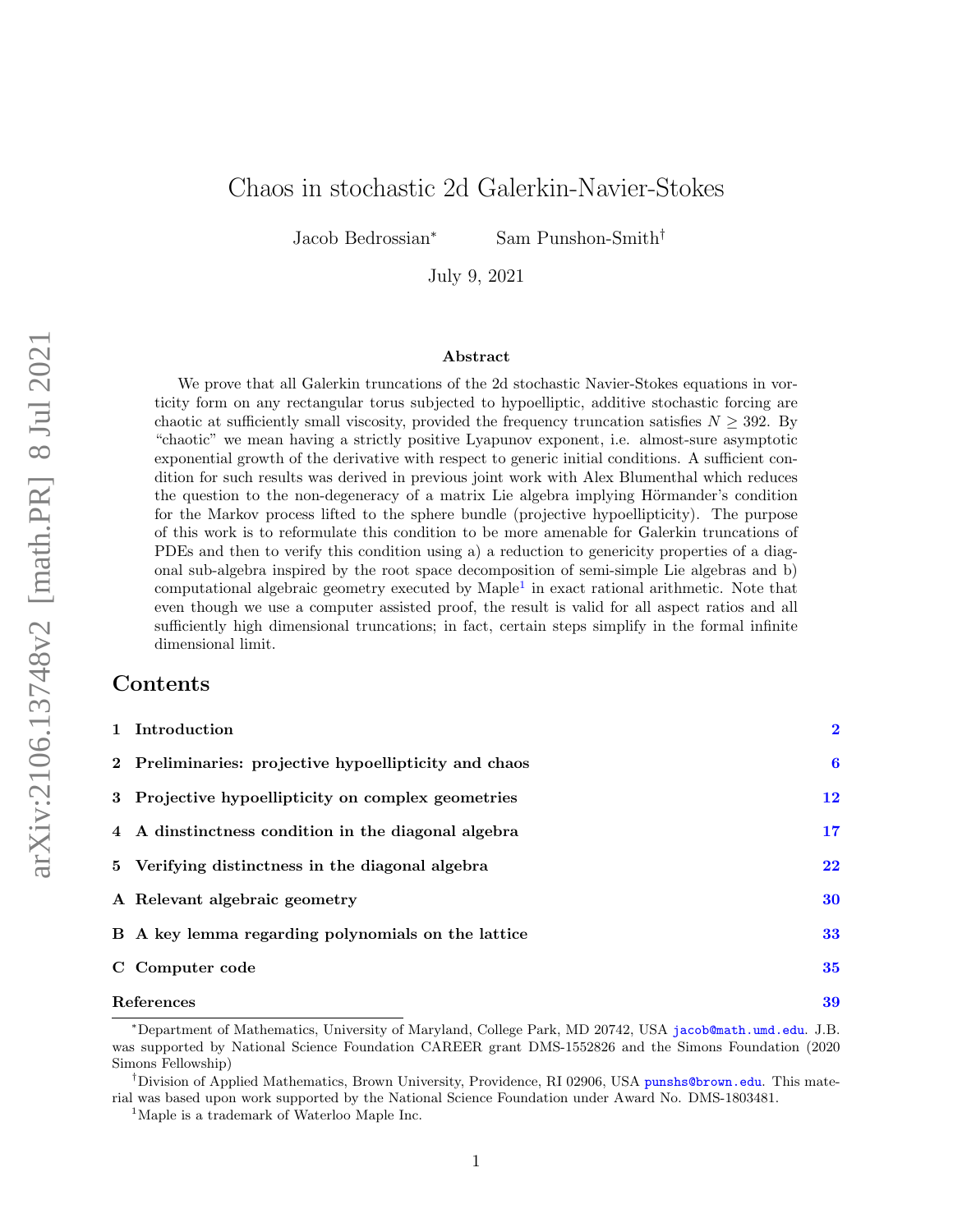### 1 Introduction

Chaos is fundamental to our understanding of fluids and fluid-like systems in realistic settings and is thought to be an integral aspect of turbulence in these systems [\[13\]](#page-38-0). However, there are few mathematically rigorous results on chaos in fluid models, even for finite dimensional models. In this paper we consider Galerkin truncations of the 2d Navier-Stokes equations on a torus of aspect ratio  $r > 0$  and subjected to additive stochastic forcing. This system can be written as a member of the following class of stochastic differential equations (SDEs) on  $\mathbb{R}^d$ ,

<span id="page-1-0"></span>
$$
dx_t = (B(x_t, x_t) - \epsilon A x_t) dt + \sqrt{\epsilon} \sum_{k=1}^r e_k dW_t^k, \qquad (1.1)
$$

where  $\{e_k\}_{k=1}^r$  are a family of constant vectors and  $\{W^k\}_{k=1}^r$  are independent standard Wiener processes with respect to a canonical stochastic basis  $(\Omega, \mathscr{F}, (\mathscr{F}_t), P)$ . Here A is symmetric positive definite, and B is bilinear satisfying  $x \cdot B(x, x) = 0$  and div  $B = 0$  as well as the "cancellation" property"  $B(e_k, e_k) = 0$  (a more general cancellation property can be taken, see [\[10\]](#page-38-1)). Besides Galerkin truncations of the Navier-Stokes equations (see Section [1.1](#page-2-0) below), this class includes Lorenz-96 [\[39\]](#page-39-0), and the shell models GOY [\[26\]](#page-38-2) and SABRA [\[40\]](#page-39-1), all of which are observed to be chaotic for  $\epsilon$  small (see e.g. discussions in [\[10,](#page-38-1)[33,](#page-39-2)[41\]](#page-39-3) for Lorenz-96, e.g. [\[17\]](#page-38-3) for GOY and SABRA, and e.g. [\[13\]](#page-38-0) for Galerkin-Navier-Stokes). The balance of dissipation and forcing (usually called 'fluctuation-dissipation') is chosen so that there is a non-trivial limit as  $\epsilon \to 0$ ; this balance can always be taken for small damping/large forcing regimes by a suitable re-scaling of  $t$  and  $x$  (see Remark [1.5\)](#page-4-0).

For many physical models, under fairly general conditions on  ${e_k}_{k=1}^r$  it is possible to show that there is a unique stationary measure  $\mu$  associated to the Markov process of  $(x_t)$  solving  $(1.1)$ (see Section [2](#page-5-0) below). We denote the stochastic flow of diffeomorphisms defined by the solution map as  $x \mapsto x_t =: \Phi_\omega^t(x), t \geq 0$ . For SDE of the form  $(1.1)$ , the stationary measures have Gaussian upper bounds (see Section [2](#page-1-1) or [\[11\]](#page-38-4)), and so it is possible<sup>2</sup> to define a top Lyapunov exponent via the limit

$$
\lambda_1 := \lim_{t\to\infty}\frac{1}{t}\log\left|D_x\Phi_\omega^t\right|,
$$

which holds for  $\mu \times \mathbf{P}$  almost every  $(x,\omega) \in \mathbb{R}^d \times \Omega$ . In particular, the Lyapunov exponent  $\lambda_1$  is deterministic and well-defined independent of initial condition or random noise path. When  $\lambda_1 > 0$ , we say that  $(2.2)$  *chaotic* as it shows an exponential sensitivity of the trajectory to changes in the initial condition. For deterministic systems, verifying  $\lambda_1 > 0$  is notoriously difficult; see e.g. the discussions in [\[10\]](#page-38-1) and [\[46,](#page-39-4) [53,](#page-39-5) [54\]](#page-39-6). Even in the random case, there are relatively few methods. The methods à la Furstenberg (see e.g.  $[7, 15, 38, 49, 52]$  $[7, 15, 38, 49, 52]$  $[7, 15, 38, 49, 52]$  $[7, 15, 38, 49, 52]$  $[7, 15, 38, 49, 52]$  $[7, 15, 38, 49, 52]$  $[7, 15, 38, 49, 52]$  $[7, 15, 38, 49, 52]$ ) are powerful when applicable, but are not quantitative and cannot be used to obtain  $\lambda_1 > 0$  for dissipative systems. For systems with a lot of rigid structure, it is sometimes possible to obtain even asymptotic expansions of  $\lambda_1$  in small noise limits; see e.g.  $[3, 6, 8, 9, 31, 42, 44, 47]$  $[3, 6, 8, 9, 31, 42, 44, 47]$  $[3, 6, 8, 9, 31, 42, 44, 47]$  $[3, 6, 8, 9, 31, 42, 44, 47]$  $[3, 6, 8, 9, 31, 42, 44, 47]$  $[3, 6, 8, 9, 31, 42, 44, 47]$  $[3, 6, 8, 9, 31, 42, 44, 47]$  $[3, 6, 8, 9, 31, 42, 44, 47]$  $[3, 6, 8, 9, 31, 42, 44, 47]$  $[3, 6, 8, 9, 31, 42, 44, 47]$  $[3, 6, 8, 9, 31, 42, 44, 47]$  $[3, 6, 8, 9, 31, 42, 44, 47]$  $[3, 6, 8, 9, 31, 42, 44, 47]$  $[3, 6, 8, 9, 31, 42, 44, 47]$  however, these methods generally require almost complete knowledge of the limiting  $\epsilon \to 0$  dynamics and it is far from clear how these arguments could be adapted to more complicated systems such as the Galerkin-Navier-Stokes equations or even Lorenz-96.

Our recent work with Alex Blumenthal [\[10\]](#page-38-1) puts forward a new method for obtaining lower bounds on  $\lambda_1$  for SDEs. Therein, we used the method to prove that the Lorenz-96 model subject to stochastic forcing is chaotic for all  $\epsilon$  sufficiently small; the Lorenz-96 model is commonly used

<span id="page-1-1"></span><sup>&</sup>lt;sup>2</sup>This follows by the Kingman subadditive ergodic theorem; see e.g.  $[35]$ .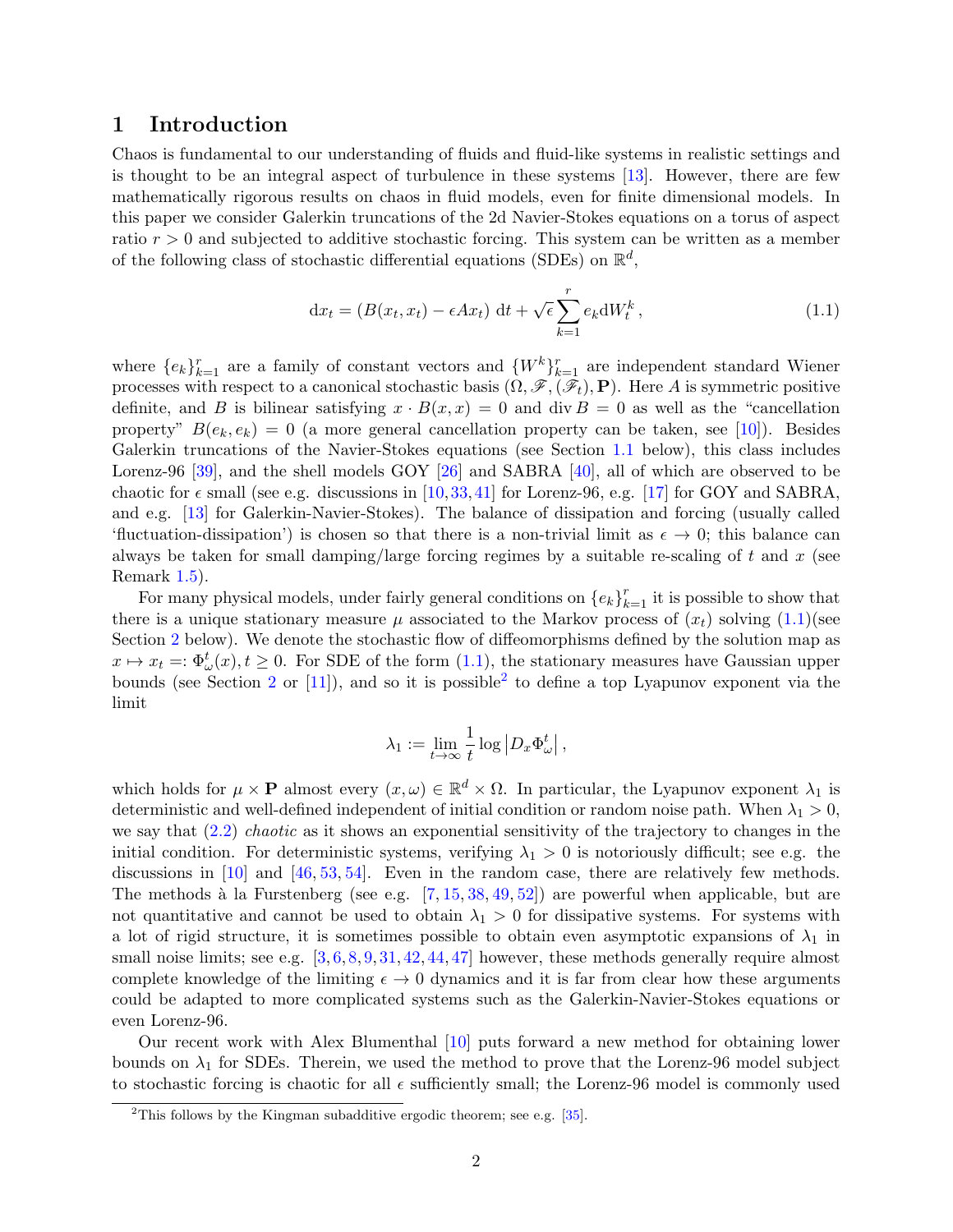in applied mathematics as a test case for numerical or analytical methods for high-dimensional, chaotic systems [\[12,](#page-38-11) [33,](#page-39-2) [41,](#page-39-3) [43,](#page-39-15) [45\]](#page-39-16), but no mathematical proof of chaos had previously been found even in the stochastic case. More generally, for each SDE in the class [\(1.1\)](#page-1-0), we formulated a sufficient condition for chaos in terms of a certain Lie algebra associated to the nonlinearity. In particular, the Lie algebraic condition of [\[10\]](#page-38-1) implies the quantitative estimate

$$
\lim_{\epsilon \to 0} \frac{\lambda_1(\epsilon)}{\epsilon} = \infty,
$$

and hence  $\exists \epsilon_0 > 0$  such that  $\forall \epsilon \in (0, \epsilon_0)$  there holds  $\lambda_1 > 0$ .

In this paper, we first provide a convenient reformulation of the Lie algebra condition of [\[10\]](#page-38-1), particularly amenable to application in Galerkin approximations of PDEs and other complex-valued SDEs, using basic concepts from complex geometry. Our main result is to verify this condition for the Galerkin truncations of the 2d Navier-Stokes equations with frequency cutoff  $N \geq 392$  on torii of any aspect ratio (Theorem [1.1\)](#page-4-1), thus proving chaos for all  $\epsilon$  sufficiently small.

Inspired by the classical root space decomposition of semi-simple Lie algebras, we reduce the problem to proving genericity of a diagonal sub-algebra. Using the algebraic structure of the nonlinearity in Fourier space, we further reduce this question to showing that a certain list of polynomial systems have only trivial solutions. These are exhaustively verified to be inconsistent using methods from computational algebraic geometry carried out with Maple [\[1\]](#page-38-12). Note that despite using a computer assisted proof, our results nevertheless apply in arbitrary frequency truncation and arbitrary aspect ratio and, in a certain sense, well-suited for infinite dimensions. We believe the method put forward in this paper should be applicable to other Galerkin approximations of PDEs, both real and complex valued, provided the nonlinearity is a finite-degree polynomial.

### <span id="page-2-0"></span>1.1 2d Galerkin-Navier-Stokes equations

Denote the torus of arbitrary side-length ratio  $\mathbb{T}_r^2 = [0, 2\pi) \times [0, \frac{2\pi}{r}]$  $\frac{2\pi}{r}$ ) (periodized) for  $r > 0$ . Recall that the Navier-Stokes equations on  $\mathbb{T}_r^2$  in vorticity form are given by

$$
\partial_t w + u \cdot \nabla w = \epsilon \Delta \omega + \sqrt{\epsilon} \dot{W}_t,
$$

where u is the divergence free velocity field satisfying the Bio-Savart law  $u = \nabla^{\perp}(-\Delta)^{-1}w$  and  $\dot{W}_t$ is a white-in time, colored-in-space Gaussian forcing assumed to be diagonalizable with respect to the Fourier basis. The parameter  $\epsilon$  represents the kinematic viscosity; the noise has been scaled with a matching  $\sqrt{\epsilon}$  so that the dynamics have a non-trivial limit when  $\epsilon \to 0$ . For definiteness, we will assume the forcing is of the form

$$
W_t = 2 \sum_{k \in \mathbb{Z}_+^2} \alpha_k (\cos(k_1 x_1 + r k_2 x_2)) W_t^{(k;a)} + \beta_k (\sin(k_1 x_1 + r k_2 x_2)) W_t^{(k;b)},
$$

 ${W^{(k,a)}, W^{(k,b)}\}_{k=1}^r$  are independent standard Wiener processes with respect to a canonical stochastic basis  $(\Omega, \mathscr{F},(\mathscr{F}_t), P)$  and that if  $\alpha_k \neq 0$  then  $\beta_k \neq 0$  and vice-versa. Here we are denoting the "upper" lattice

$$
\mathbb{Z}_{+}^{2} := \{(k_1, k_2) \in \mathbb{Z}_{0}^{2} : k_2 > 0\} \cup \{(k_1, 0) \in \mathbb{Z}_{0}^{2} : k_1 > 0\},\
$$

where  $\mathbb{Z}_0^2 := \mathbb{Z}^2 \setminus \{0\}$ . We denote the set of driving modes by

$$
\mathcal{K} := \{k \in \mathbb{Z}_+^2 \,:\, \alpha_k, \beta_k \neq 0\}.
$$

Upon taking the Fourier transform one can re-write the equations in terms of the complex coefficient  $w_k = \frac{r}{(2\pi)}$  $\frac{r}{(2\pi)^2} \int_{\mathbb{T}_r^2} e^{-i(x_1 k_1 + rx_2 k_2)} w(x) dx$  for each  $k \in \mathbb{Z}_0^2$  and satisfies the reality constraint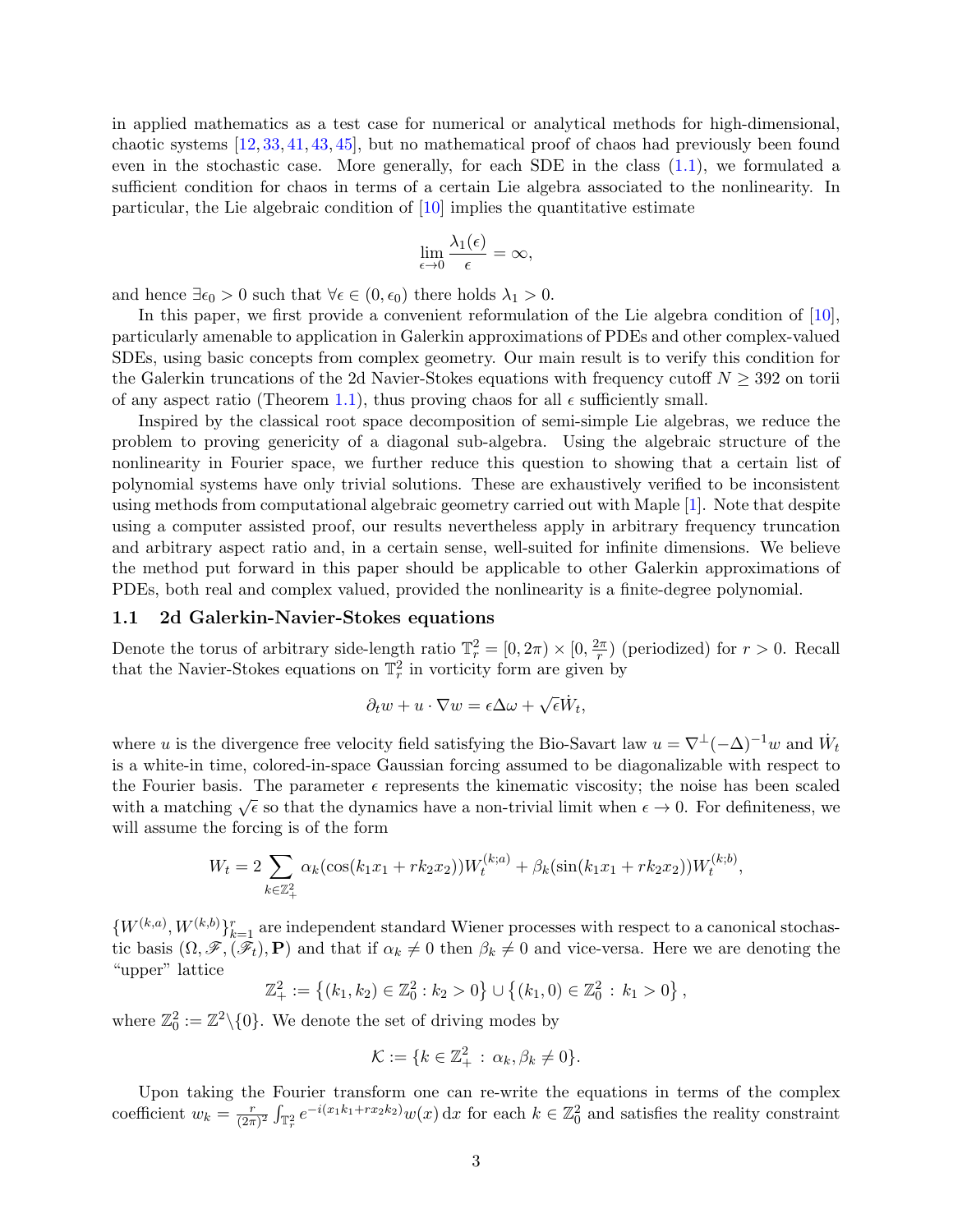$w_{-k} = \overline{w_k}$ . In Fourier space, the nonlinearity  $B(w, w) = -u \cdot \nabla w$  takes the form for each  $\ell \in \mathbb{Z}_0^2$ 

$$
B_{\ell}(w, w) := \frac{1}{|\mathbb{T}_r^2|} \int_{\mathbb{T}_r^2} B(w, w) e^{-i(\ell_1 x_1 + r\ell_2 x_2)} dx = \frac{1}{2} \sum_{k+j=\ell} c_{j,k} w_j w_k,
$$
\n(1.2)

where the sum is over all  $j, k \in \mathbb{Z}_0^2$  such that  $j + k = \ell$ , the symmetrized coefficient is

<span id="page-3-1"></span><span id="page-3-0"></span>
$$
c_{j,k} := \langle j^{\perp}, k \rangle_r \left( \frac{1}{|k|_r^2} - \frac{1}{|j|_r^2} \right),
$$

and we are using the notation

$$
\langle j^{\perp}, k \rangle_r = r(j_2k_1 - j_1k_2), \quad |k|_r^2 = k_1^2 + r^2k_2^2.
$$

In what follows  $c_{j,k}$  always depends on r but we suppress the dependence for notational simplicity. One way to deal with the reality constraint  $w_{-k} = \overline{w}_k$  is to restrict the complex valued  $w_k$  to the upper lattice  $\mathbb{Z}_+^2$  and encode the values in the negative lattice  $\mathbb{Z}_-^2 := -\mathbb{Z}_+^2$  through complex conjugation  $w_{-k} = \overline{w}_k$ . In this sense we can think of the vorticity  $w = (w_\ell)$  as belonging to the complex space  $\mathbb{C}^{\mathbb{Z}^2_+}$ , and the Navier-Stokes equations is seen to be the following complex-valued evolution equation on  $\mathbb{C}^{\mathbb{Z}_+^2}$ 

$$
\dot{w}_{\ell} = B_{\ell}(w, w) - \nu |\ell|_r^2 w_{\ell} + \sqrt{\nu} \left( \alpha_{\ell} \dot{W}_t^{(\ell; a)} + i \beta_{\ell} \dot{W}_t^{(\ell; b)} \right).
$$
\n(1.3)

The above formulation gives a clear method for finite-dimensional approximation, known as a Galerkin approximation. Define the truncated lattice

$$
\mathbb{Z}_{+,N}^2 = \left\{ k \in \mathbb{Z}_+^2 : |k|_{\ell^\infty} \le N \right\}, \quad |k|_{\ell^\infty} := \max\{ |k_1|, |k_2| \},
$$

and now simply restrict the vorticity to the truncated lattice  $w = (w_{\ell}) \in \mathbb{C}^{\mathbb{Z}^2_{+,N}}$ , in which case  $(1.3)$ becomes an SDE, with the sum in the non-linearity [\(1.2\)](#page-3-1) now taken over all  $j, k \in \mathbb{Z}_{+,N}^2$  such that  $j+k=\ell\in\mathbb{Z}^2_{+,N}.$  We regard the phase space as a real finite-dimensional manifold  $\mathbb{C}^{\mathbb{Z}^2_{+,N}}\cong(\mathbb{R}^2)^{\mathbb{Z}^2_{+,N}}$ with the real and imaginary coordinates  $\{(a_k, b_k)\}_{k \in \mathbb{Z}_{+,N}^2}$  defined by  $w_k = a_k + ib_k$  giving also the corresponding basis  $\{\partial_{a_k}, \partial_{b_k}\}_{k \in \mathbb{Z}_{++N}^2}$  for the tangent space  $T_w \mathbb{C}^{\mathbb{Z}_{+,N}^2}$ . One can easily check that this truncation satisfies all of the hypotheses assumed for  $(1.1)$ .

#### 1.2 Main results

We will assume a general condition on  $K$  that implies there exists a unique stationary measure for all  $\epsilon > 0$  (c.f. [\[19,](#page-38-13) [28,](#page-39-17) [48\]](#page-39-18)). Denote the full truncated lattice by  $\mathbb{Z}_{0,N}^2 := \left\{ k \in \mathbb{Z}_0^2 : |k|_{\ell^{\infty}} \leq N \right\}$ .

<span id="page-3-2"></span>**Assumption 1.** Define the sets  $\mathcal{Z}^n \subset \mathbb{Z}_{0,N}^2$ ,

$$
\mathcal{Z}^0 = \mathcal{K} \cup (-\mathcal{K}) \n\mathcal{Z}^n = \{ k \in \mathbb{Z}_{0,N}^2 : k = k_1 + k', \ k_1 \in \mathcal{Z}^{n-1}, \ k' \in \mathcal{Z}^0, \ c_{k_1,k'} \neq 0 \}.
$$

We say K is hypoelliptic if  $\mathbb{Z}_{0,N}^2 = \bigcup \mathcal{Z}^n$ .

In [\[19\]](#page-38-13) it was shown explicitly that for  $r = 1$  the sets  $\mathcal{K} = \{(0, 1), (1, 1)\}\$  and  $\mathcal{K} = \{(1, 0), (1, 1)\}\$ are both hypoelliptic for all N (note also that if K is hypoelliptic, then so is any  $K'$  such that  $\mathcal{K} \subseteq \mathcal{K}'$ ). In the limit  $N \to \infty$  the set of hypoelliptic forcings is easier to characterize [\[28\]](#page-39-17), however for a fixed N we are unaware of a simple characterization of all hypoelliptic  $K$  due to the presence of the truncation.

The main theorem of this work is the following.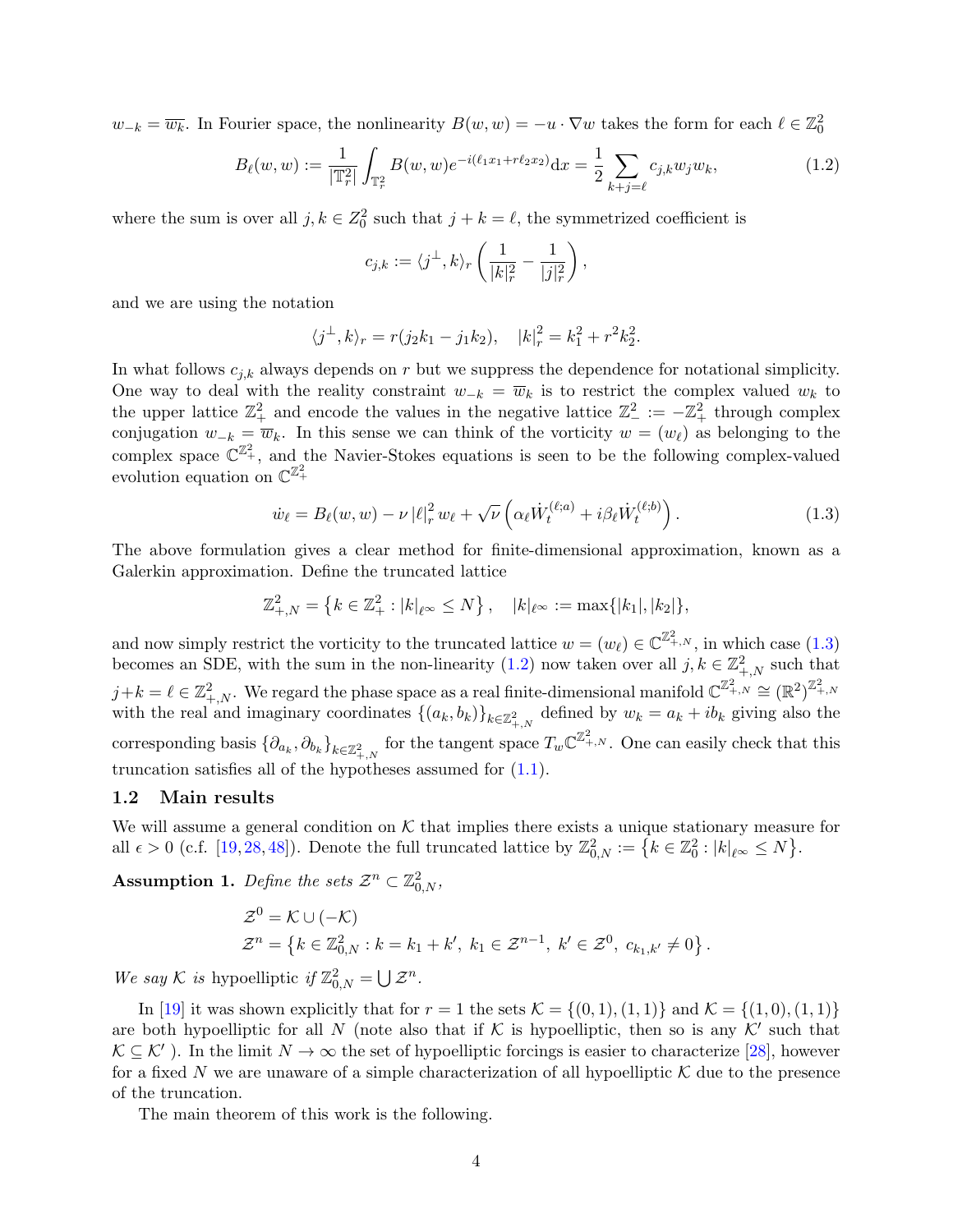<span id="page-4-1"></span>**Theorem 1.1.** Consider the 2d Galerkin-Navier-Stokes equations with frequency truncation  $N \geq$ 392 on  $\mathbb{T}_r^2$ . Suppose that K is hypoelliptic. Then

<span id="page-4-3"></span>
$$
\lim_{\epsilon \to 0} \frac{\lambda_1(\epsilon)}{\epsilon} = \infty, \tag{1.4}
$$

and in particular  $\forall N \geq 392$  and  $\forall r > 0$ ,  $\exists \epsilon_0 > 0$  such that for all  $\epsilon \in (0, \epsilon_0)$ ,  $\lambda_1 > 0$ .

Before we make remarks, let us provide an outline of the remainder of the paper. In Section [2](#page-5-0) we recall the definition of *projective hypoellipticity* which corresponds to Hörmander's condition for the Markov process  $(x_t)$  lifted to the sphere bundle in a suitable manner, and we recall our results with Alex Blumenthal [\[10\]](#page-38-1) which (A) provide a useful sufficient condition for projective hypoellipticity in terms of a matrix Lie algebra based only on the nonlinearity (Proposition [2.6\)](#page-8-0) and (B) show that projective hypoellipticity implies Theorem [1.1](#page-4-1) (see Section [2.4\)](#page-9-0). In Section [3,](#page-11-0) we reformulate the sufficient condition for projective hypoellipticity to be more suitable for  $(1.3)$  (Proposition [3.11\)](#page-15-0). The remainder of the paper is dedicated to proving this sufficient condition. Section [4](#page-16-0) introduces a diagonal sub-algebra h and shows that a certain genericity property of h implies projective hypoellipticity (Corollary [4.9\)](#page-19-0). Section [5](#page-21-0) proves this genericity property (Proposition [5.1\)](#page-21-1). Section [5](#page-21-0) also contains a more detailed summary of the proof of Theorem [1.1](#page-4-1) which puts together all of the pieces. Sections [4](#page-16-0) and [5](#page-21-0) both use computational algebraic geometry and computer assisted proofs performed with Maple  $[1]$  to compute Gröbner bases for certain polynomial ideals (although the arguments used in Section [5](#page-21-0) are significantly more complicated). A review of the algebraic geometry required is included for the readers' convenience in Appendix [A](#page-29-0) and the computer code is included in [C.](#page-34-0) Appendix [B](#page-32-0) contains a simple but crucial technical lemma regarding polynomial ideals.

#### 1.3 Remarks

**Remark 1.2.** We did not attempt to optimize the proof to try and reduce the value of N and we believe that the result holds for much smaller N as well. However,  $N \geq 392$  is already enough to treat nearly all modern numerical simulations of the 2d Navier-Stokes equations on  $\mathbb{T}_r^2$ .

**Remark 1.3.** As might be expected, we currently do not have any quantitative estimates on  $\epsilon_0$ and  $\lambda_1$  in terms of N at this time.

**Remark 1.4.** The quantitative estimate of  $\lambda_1$  in terms of  $\epsilon$  is almost certainly sub-optimal

<span id="page-4-0"></span>Remark 1.5. If one starts with the scaling

<span id="page-4-2"></span>
$$
dx_t = (B(x_t, x_t) - \hat{\epsilon}Ax_t) dt + \sum_{k=1}^r e_k dW_t^k, \qquad (1.5)
$$

we can relate the stochastic flow of diffeomorphisms  $\hat{\Phi}^t_{\hat{\omega}}$  solving the SDE [\(1.5\)](#page-4-2) with the stochastic flow  $\Phi_{\omega}^{t}$  solving [\(1.1\)](#page-1-0) by  $\Phi_{\omega}^{t}(u) = \sqrt{\hat{\epsilon}}\hat{\Phi}$  $\frac{1}{\sqrt{\hat{\epsilon}}t}$  $\sqrt{\hat{\epsilon}}$  ( $u/\sqrt{\hat{\epsilon}}$ ) (where  $\omega_t = \hat{\epsilon}^{-1/4} \hat{\omega}_{\sqrt{\hat{\epsilon}}t}$  a Brownian self-similar rescaling of the noise path  $\hat{\omega}$  so equality of the two flows is interpreted as *equality in probabilistic* law). Thus, the Lyapunov exponent  $\hat{\lambda}_1^{\hat{\epsilon}}$  of the stochastic flow  $\hat{\Phi}_{\omega}^{\hat{t}}$  satisfies  $\hat{\epsilon}^{-1}\hat{\lambda}_1^{\hat{\epsilon}} = \epsilon^{-1}\lambda_1^{\epsilon}$ , and in particular  $\hat{\lambda}_1^{\hat{\epsilon}} > 0$  if and only if  $\lambda_1^{\epsilon} > 0$ .

Remark 1.6. We believe our methods should extend in an analogous way to Galerkin truncations of other PDE with polynomial nonlinearities, for example the 3D Navier-Stokes equations, as well as more general truncations like the Fourier decimation models in e.g. [\[23\]](#page-38-14).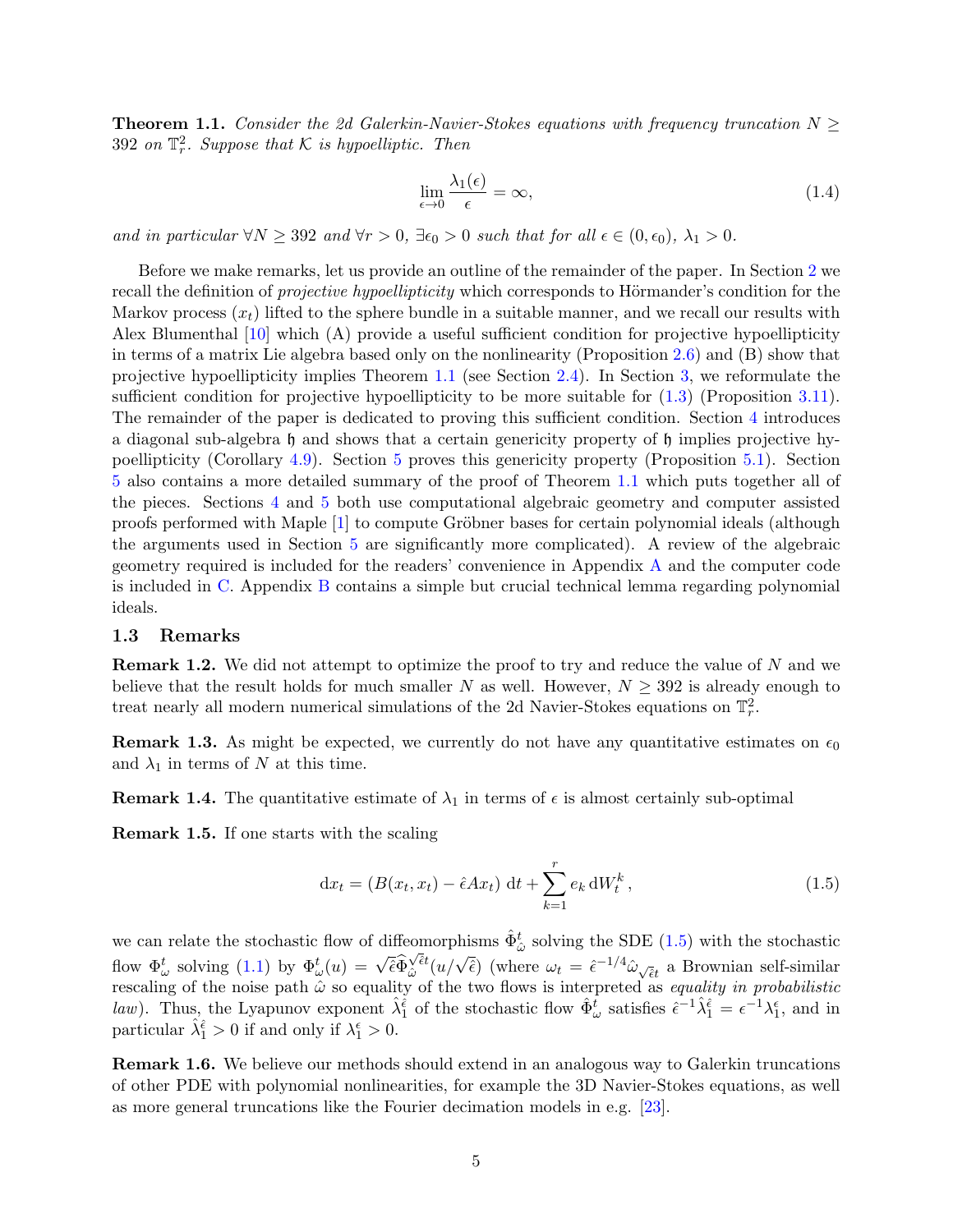Remark 1.7. Another important truncation of the Euler non-linearity is the Zeitlin model (see [\[25,](#page-38-15) [55,](#page-39-19) [56\]](#page-39-20)), which has the added benefit that it preserves the Poisson structure of the Euler equations for the co-adjoint orbits on  $SDiff(\mathbb{T}^2)$  (see [\[4\]](#page-38-16)). In this approximation, instead of a sharp truncation in frequency, the Fourier modes are taken to belong to the periodic lattice  $\mathbb{Z}_{0,\text{mod }N}^2 := \mathbb{Z}_0^2 \setminus N \mathbb{Z}_0^2$  for some  $N \geq 1$  and the non-linearity is given by

$$
B_{\ell}(w,w) = \frac{1}{2} \sum_{\ell=j+k \bmod N} \sin\left(\frac{2\pi\langle j^{\perp},k\rangle}{N}\right) \left(\frac{1}{|k|^2} - \frac{1}{|j|^2}\right) w_j w_k.
$$

While we expect that our results should still hold for this model, it is important to note that our methods do not currently apply to this truncation since the multiplier  $\sin(2\pi \langle j^{\perp}, k \rangle/N)$  is not a polynomial in the lattice variables  $j, k$  and therefore cannot be easily treated by our algebraic geometry methods.

Remark 1.8. The use of computational algebraic geometry methods to deduce generating properties of matrix Lie algebras is not an entirely new idea. For instance, computations using polynomial ideals and Gröbner bases feature in [\[20\]](#page-38-17) as a practical tool for deducing transitivity on  $\mathbb{R}^n$  for certain matrix algebras related to bilinear control systems. However, in contrast with our work, the techniques used in [\[20\]](#page-38-17) depend very strongly on the dimension and do not generalize to infinite or arbitrary dimensional systems like ours.

Remark 1.9. Our computer assisted proof uses Maple's implementation of the F4 algorithm [\[21\]](#page-38-18) to compute the reduced Gröbner basis (see [\[16\]](#page-38-19) or Appendix [A\)](#page-29-0) of certain polynomial ideals associated with the coefficient  $c_{i,k}$ . Computing Gröbner bases, particularly for ideals generated by high degree polynomials with many variables, can be notoriously costly and can be very sensitive to the choice of variable ordering and associated monomial ordering. It is important to remark that the set up of several of the computations included in Appendix [C](#page-34-0) are incredibly delicate, and often fail to converge if some of the constraints aren't included, the variable ordering isn't chosen correctly, or if the choice of saturating polynomial isn't written in a certain way. Indeed, the principle part of the calculation takes places on polynomials of degree 19 in 11 independent variables, which is a far too high dimensional space in which to do arbitrary computations, even for modern supercomputers.

**Remark 1.10.** A remarkable feature of our proof is that it holds for all N large enough and for all torus aspect ratios  $r > 0$ . Such a conclusion is simply not possible using more direct methods. Specifically, for a given fixed N and fixed  $r > 0$ , one can of course attempt to check the matrix algebra generating properties exhaustively using a more direct method, however computing this very quickly becomes extremely expensive for even fairly modest  $N \geq 10$  and can only be done using exact rational arithmetic if  $r$  is a rational number.

#### 1.4 Acknowledgements

We would like to give a special mention to Alex Blumenthal for many fruitful discussions and whose work in [\[10\]](#page-38-1) laid the foundation for this one.

## <span id="page-5-0"></span>2 Preliminaries: projective hypoellipticity and chaos

In this section we review the concepts of hypoellipticity for Markov semigroups, the projective process and its hypoellipticity, and the main results of [\[10\]](#page-38-1) connecting projective hypoellipticity to chaos as well as some convenient characterizations of projective hypoellipticity.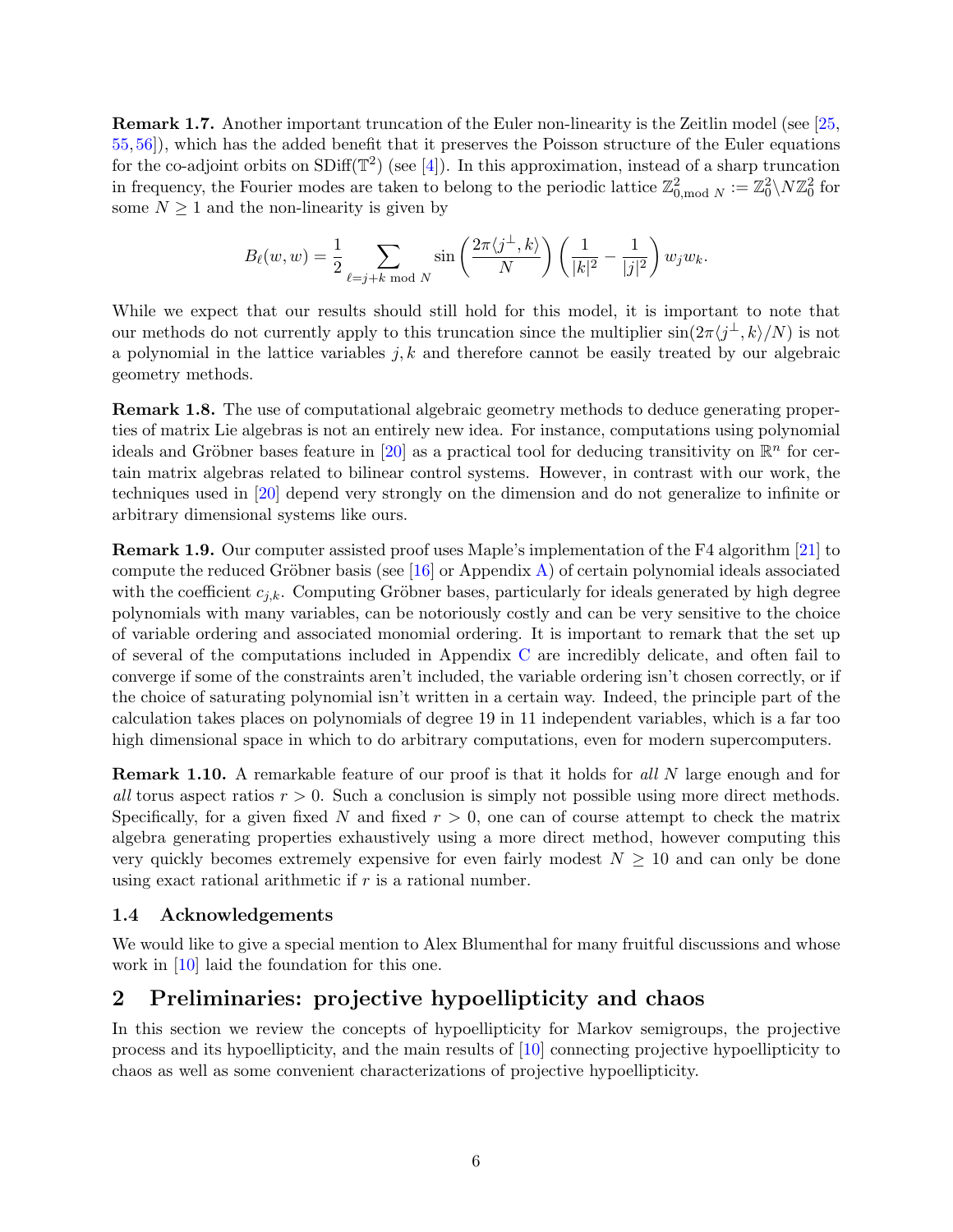#### 2.1 Hypoellipticity

In this section we briefly recall the notion of hypoellipticity and its relevance to SDEs.

Let  $(M, g)$  be a smooth, Riemannian manifold and  $\mathfrak{X}(M)$ , the space of smooth vector fields over M. Let  $[X, Y]$  be the Lie bracket of two vector fields  $X, Y$ , defined for each  $f \in C^{\infty}(M)$  by

<span id="page-6-1"></span>
$$
[X,Y](f) = XY(f) - YX(f)
$$

where  $X(f)$  denotes the directional derivative of f in the direction X. This bracket turns  $\mathfrak{X}(M)$ into an infinite dimensional Lie algebra. Denote the adjoint action  $\text{ad}(X) : \mathfrak{X}(M) \to \mathfrak{X}(M)$  by  $\text{ad}(X)Y = [X, Y]$ . The next condition, introduced in [\[29\]](#page-39-21), is crucial to our study.

**Definition 2.1** (Hörmander's condition). For a given collection  $\mathcal{F} \subseteq \mathfrak{X}(M)$  define the Lie algebra *generated by*  $\mathcal F$  by

$$
\text{Lie}(\mathcal{F}) := \text{span}\{\text{Lie}^m(\mathcal{F}) : m \ge 1\},\tag{2.1}
$$

where

$$
\text{Lie}^m(\mathcal{F}) := \text{span}\{\text{ad}(X_r) \dots \text{ad}(X_2)X_1 : X_i \in \mathcal{F}, 1 \le r \le m\}.
$$

We say that a collection of smooth vector fields  $\mathcal{F} \subseteq \mathfrak{X}(M)$  satisfies Hörmander's condition on M if for each  $x \in M$  we have the following spanning property

$$
\mathrm{Lie}_x(\mathcal{F}) := \{ X(x) : X \in \mathrm{Lie}(\mathcal{F}) \} = T_x M.
$$

It is also useful to define a notion of (locally) uniform spanning properties of a collection of vector fields.

<span id="page-6-0"></span>**Definition 2.2** (Uniform Hörmander). Let  $\mathcal{F}^{\epsilon} \subset \mathfrak{X}(M)$  be a set of vector fields parameterized by  $\epsilon \in (0,1]$ . We say  $\mathcal{F}^{\epsilon}$  satisfies the uniform Hörmander condition on M if  $\exists m \in \mathbb{N}$ , such that for any open, bounded set  $U \subseteq \mathcal{M}$  there exists constants  $\{K_n\}_{n=0}^{\infty}$ , such that for all  $\epsilon \in (0,1]$  and all  $x \in U$ , there is a finite subset  $\mathcal{V}_x \subset \text{Lie}^m(\mathcal{F}^{\epsilon})$  such that  $\forall \xi \in \mathbb{R}^d$ 

$$
|\xi| \le K_0 \sum_{X \in \mathcal{V}_x} |X(x) \cdot \xi| \qquad \sum_{X \in \mathcal{V}_x} ||X||_{C^n(U)} \le K_n.
$$

An important role will also be played by a certain Lie algebra ideal which is better suited to hypoellipticity for parabolic equations and Markov semigroups.

**Definition 2.3** (Parabolic Hörmander's condition). Let  $X_0 \in \mathfrak{X}(M)$  be a distinguished "drift" vector field and let  $\mathcal{X} \subseteq \mathfrak{X}(M)$  be of a collection of "noise" vector fields. We define the zero-time *ideal* generated by  $X_0$  and  $\mathcal X$  as the Lie algebra generated by the sets  $\mathcal X$  and  $[\mathcal X, X_0] := \{[X, X_0] : X_0 = \{[X, X_0] : X_0 = \{[X, X_0] : X_0 = \{[X, X_0] : X_0 = \{[X, X_0] : X_0 = \{[X, X_0] : X_0 = \{[X, X_0] : X_0 = \{[X, X_0] : X_0 = \{[X, X_0$  $X \in \mathcal{X}$ , which we denote by

$$
Lie(X_0; \mathcal{X}) := Lie(\mathcal{X}, [\mathcal{X}, X_0]).
$$

Correspondingly we say that the vector fields  $X_0$ , X satisfy the parabolic Hörmander condition on M if the vector fields  $Lie_x(X_0; X) = T_xM$ . Likewise we say  $X_0, X$  satisfies the uniform parabolic Hörmander condition if  $\{\mathcal{X}, [\mathcal{X}, X_0]\}$  satisfies the uniform Hörmander condition as in Definition [2.2.](#page-6-0)

Remark 2.4. The terminology 'zero-time ideal' comes from geometric control theory (see e.g. [\[32\]](#page-39-22)) where  $Lie(X_0; \mathcal{X})$  plays an important role in obtaining exact controllability of affine control systems. A proof that the definition of the zero-time ideal in geometric control theory and Lie( $X_0; \mathcal{X}$ ) coincide can be found in [Proposition 4.14, [\[10\]](#page-38-1)], although this fact is likely well-known to experts in geometric control theory (see e.g. discussion in [\[20\]](#page-38-17) Chapter 3).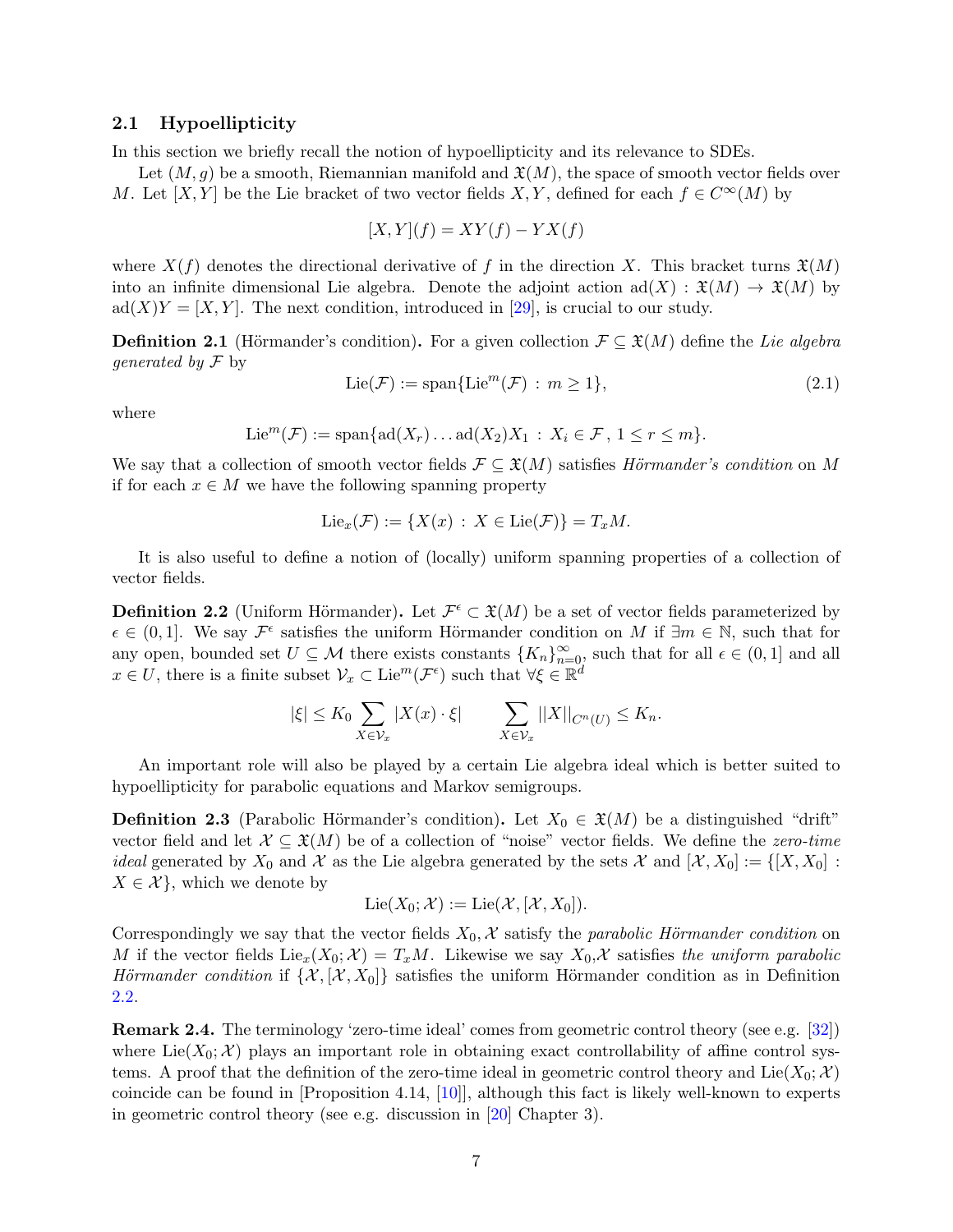Let  $(M, g)$  be a smooth Riemannian manifold and consider a stochastic process  $x_t \in M, t \geq 0$ defined by the (Stratonovich) SDE

<span id="page-7-0"></span>
$$
dx_t = X_0(x_t) dt + \sum_{k=1}^r X_k(x_t) \circ dW_t^k, \qquad (2.2)
$$

for vector fields  $X_k \in \mathfrak{X}(M)$ . Define the Markov kernel for any set  $O \subset M$  and  $x \in M$ ,  $P_t(x, O) =$  $P(x_t \in O \mid x_0 = x)$  and define the Markov semigroup on

$$
\mathcal{P}_t\varphi(x) := \mathbf{E}\left(\varphi(x_t) \,|\, x_0 = x\right) = \int_M \varphi(y) P_t(x, \mathrm{d}y)
$$

where  $\varphi : M \to \mathbb{R}$  is bounded and measurable. We also define the adjoint semigroup on probability measures  $\mathcal{P}(M)$  for each Borel  $A \subset M$  and  $\mu \in \mathcal{P}(M)$ 

$$
\mathcal{P}_t^*\mu(A) := \int_M P_t(y, A)\mu(\mathrm{d}y).
$$

Under fairly mild conditions on the vector fields  $\{X_k\}_{k=0}^r$ , these Markov semigroups are well defined and solve deterministic PDEs [\[2,](#page-38-20) [37\]](#page-39-23). Recall the definition of stationary measure for an SDE.

**Definition 2.5.** A measure  $\mu \in \mathcal{P}(M)$  is called *stationary* for a given SDE if  $\mathcal{P}_t^* \mu = \mu$ .

Hörmander's theorem implies that if  $X_0, \{X_1, ..., X_r\}$  satisfies the parabolic Hörmander condition, then  $\mathcal{P}_t: L^{\infty} \to C^{\infty}$  (see e.g. [\[27,](#page-39-24)[29\]](#page-39-21)). This implies that any stationary measure  $\mu$  is absolutely continuous with respect to Lebesgue measure with a smooth density. By the Doob-Khasminskii theorem, this together with topological irreducibility<sup>[3](#page-7-1)</sup> implies the uniqueness of stationary measures.

#### 2.2 Projective Hypoellipticity

Consider the general SDE [\(2.2\)](#page-7-0) on a Riemannian manifold  $(M, g)$ . It is well-known that many dynamical properties are encoded in the process

$$
z_t = (x_t, v_t) := \left( \Phi^t(x), \frac{D_x \Phi^t v}{|D_x \Phi^t v|} \right).
$$

The process  $(z_t)$  takes values on the unit tangent bundle SM defined by the fibers  $S_xM$  $\mathbb{S}^{n-1}(T_xM)$  and is called the *projective process* (as one can just as well consider the process on the projective bundle PM). One can show that  $z_t$  solves the lifted version of [\(2.2\)](#page-7-0) on SM

$$
\mathrm{d}z_t = \widetilde{X}_0(z_t) \,\mathrm{d}t + \sum_{k=1}^r \widetilde{X}_k(z_t) \circ \mathrm{d}W_t^k.
$$

Here, for a smooth vector field X on M, define the "lifted" vector field  $\widetilde{X}$  on SM by

$$
X(x,v) := (X(x), V_{\nabla X}(x,v)),
$$

where each of the components in the block vector above is determined via the orthogonal splitting  $T_{(x,v)}\mathcal{S}M = T_xM \oplus T_v\mathcal{S}_xM$  into horizontal and vertical components induced by the Levi-Civita

<span id="page-7-1"></span><sup>&</sup>lt;sup>3</sup>It suffices to show that for  $t > 0$ ,  $x \in M$ ,  $O \subset M$  open, then  $P_t(x, O) > 0$ , however if only uniqueness is desired, one can get by with much less.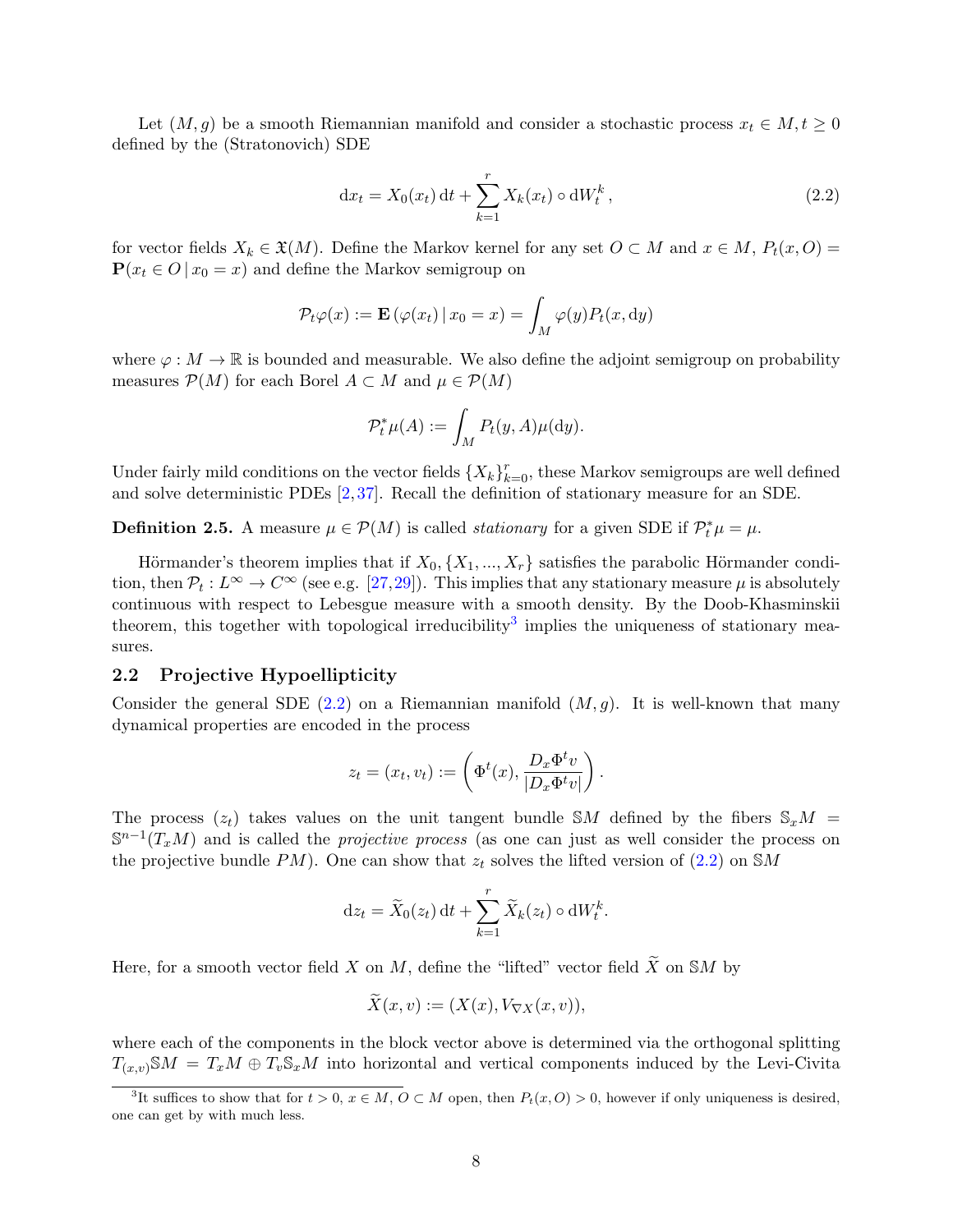connection  $\nabla$  on M and the associated Sasaki metric<sup>[4](#page-8-1)</sup>  $\tilde{g}$  on SM. The "vertical" component  $V_{\nabla X}$ will be referred to as the *projective vector field* and is defined explicitly by

$$
V_{\nabla X}(x,v) := \nabla X(x)v - \langle v, \nabla X(x)v \rangle_x v,
$$

where  $\nabla X(x)$  denotes the total covariant derivative of X, viewed as a linear endomorphism on  $T_xM$ . That there should be a connection between the hypoellipticity of the projective process and the Lyapunov exponents is well-documented (see e.g.  $[7, 18, 47]$  $[7, 18, 47]$  $[7, 18, 47]$  $[7, 18, 47]$ ). Indeed, the sufficient condition proved in  $[10]$  for  $(1.4)$  in systems of the form  $(1.1)$  is the requirement of uniform hypoellipticity of the  $(z_t)$  process, i.e. *projective hypoellipticity*, which we explain next.

Here we recall necessary and sufficient conditions on a collection of vector fields  $\mathcal{F} \subseteq \mathfrak{X}(M)$  so that their lifts  $\widetilde{\mathcal{F}} = {\widetilde{X} : X \in \mathcal{F}} \subseteq \mathfrak{X}(SM)$  satisfy the Hörmander condition on SM. Since the vector fields F may not be volume preserving, it is convenient to define for each  $X \in \mathfrak{X}(M)$  and  $x \in M$  the following traceless linear operator on  $T_xM$ :

$$
M_X(x) := \nabla X(x) - \frac{1}{n} \operatorname{div} X(x) \operatorname{Id},
$$

which we view as an element of the Lie algebra  $\mathfrak{sl}(T_xM)$  of linear endomorphisms A with  $\text{tr}(A) = 0$ and Lie bracket given by the commutator  $[A, B] = AB - BA$ . Since the projective vector field  $V_{\nabla X}(v)$  includes a projection orthogonal to v, we always have  $V_{\nabla X} = V_{M_X}$ . For each  $x \in M$ , and important role will be played by the following Lie sub-algebra of  $\mathfrak{sl}(T_xM)$ 

$$
\mathfrak{m}_x(\mathcal{F}) := \{ M_X(x) : X \in \text{Lie}(\mathcal{F}), X(x) = 0 \}.
$$

Note that  $\mathfrak{m}_x(\mathcal{F})$  is independent of any choice of coordinates (and is in fact independent of the choice of metric). One can further check that  $\mathfrak{m}_x(\mathcal{F})$  is indeed a Lie sub-algebra of  $\mathfrak{sl}(T_xM)$ .

The spanning properties of the lifted vector fields  $\widetilde{\mathcal{F}}$  on SM can be related to properties of the Lie algebra  $\mathfrak{m}_x(\mathcal{F})$ . An important role is played by the non-trivial fact that the lifting map  $X \mapsto X$ satisfies the identity

$$
[\widetilde{X}, \widetilde{Y}] = [X, Y]^\widetilde{\,}
$$

and therefore is a Lie algebra isomorphism<sup>[5](#page-8-2)</sup> onto the set of lifts

$$
\widetilde{\mathfrak{X}}(M) := \{ \widetilde{X} \,:\, X \in \mathfrak{X}(M) \}.
$$

The associated implications for projective hypoellipticity of the lifts are conveniently recorded in the following from [\[10\]](#page-38-1).

<span id="page-8-0"></span>**Proposition 2.6** (Proposition 4.2 in [\[10\]](#page-38-1)). Let  $\mathcal{F} \subseteq \mathfrak{X}(M)$  be a collection of smooth vector fields on M. Their lifts  $\mathcal{F} \subseteq \mathfrak{X}(M)$  satisfy the Hörmander condition on SM if and only if F satisfies the Hörmander condition on M and for each  $x \in M$ ,  $\mathfrak{m}_x(\mathcal{F})$  acts transitively on  $\mathbb{S}_xM$  in the sense that for each  $(x, v) \in SM$ , one has

$$
\{V_A(x) : A \in \mathfrak{m}_x(\mathcal{F})\} = T_v \mathbb{S}_x M.
$$

In particular this implies that  $\widetilde{\mathcal{F}} \subseteq \widetilde{\mathfrak{X}}(M)$  satisfies Hörmander's condition if for each  $x \in M$ 

$$
\mathrm{Lie}_x(\mathcal{F})=T_xM, \quad \text{and} \quad \mathfrak{m}_x(\mathcal{F})=\mathfrak{sl}(T_xM).
$$

**Remark 2.7.** In general one should expect that "generically"  $\mathfrak{m}_x(\mathcal{F}) = \mathfrak{sl}(T_xM)$  holds true. Indeed, it well-known in the control theory literature (see [\[14\]](#page-38-22)) that there is an open and dense set of  $\mathfrak{sl}_n(\mathbb{R})$ such that any two matrices A, B in that set generate  $\mathfrak{sl}_n(\mathbb{R})$ .

<span id="page-8-3"></span><span id="page-8-1"></span><sup>&</sup>lt;sup>4</sup>The Sasaki metric (see [\[50\]](#page-39-25)) is the unique metric on SM induced from g such that the splitting  $T_{(x,v)}$ SM =  $T_xM \oplus T_v\mathbb{S}_xM$  induced by the Levi-Civita connection is orthogonal.

<span id="page-8-2"></span><sup>&</sup>lt;sup>5</sup>This was observed in  $[7]$ , but see e.g. [Lemma B.2  $[10]$ ] for a complete proof.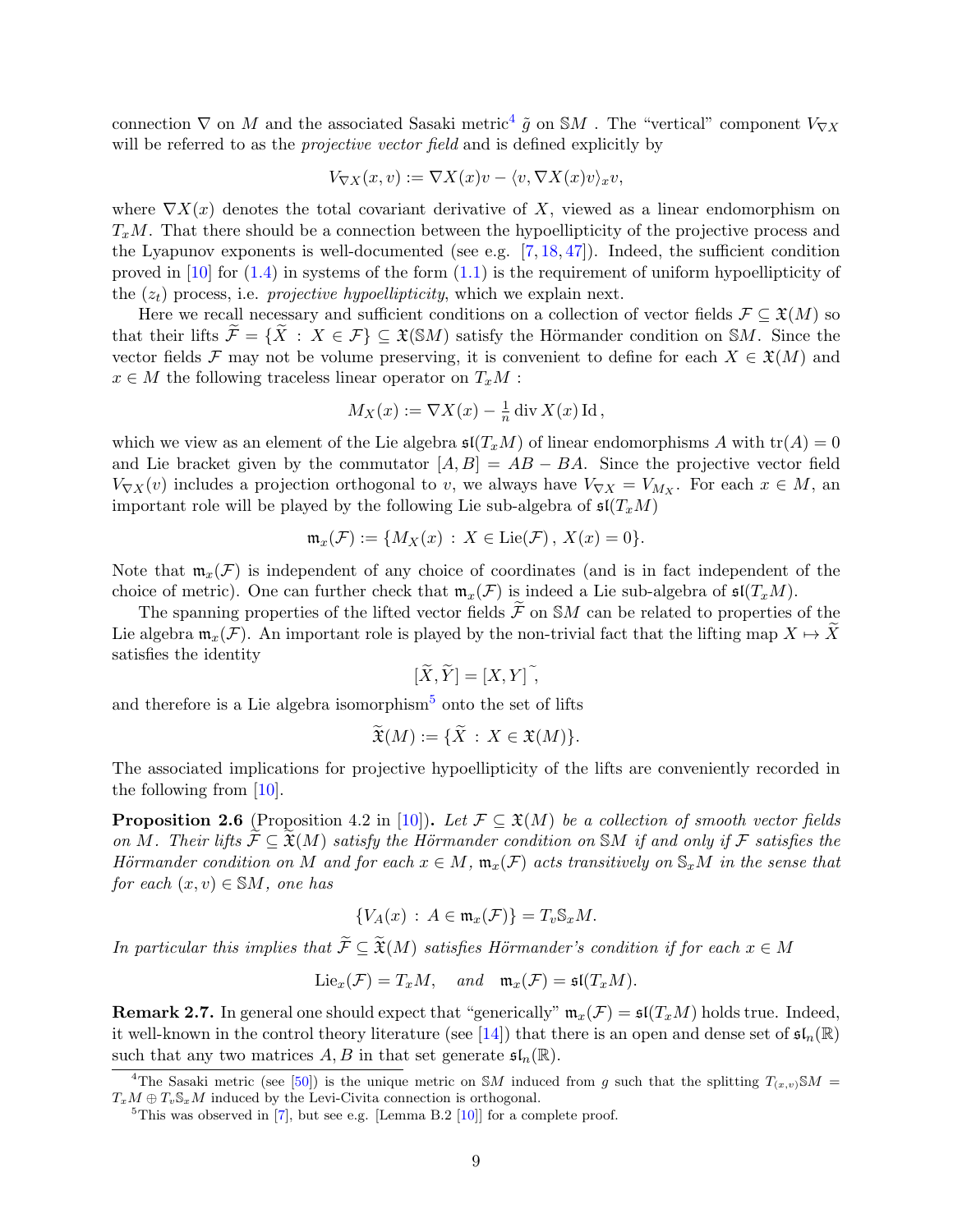#### 2.3 Chaos and Fisher Information

In this section we briefly recall some of the main results of [\[10\]](#page-38-1) for the readers' convenience. For this we have to define the *sum Lyapunov exponent*, which describes the asymptotic exponential rate of the volume compression/expansion:

$$
\lambda_{\Sigma} = \lim_{t \to \infty} \frac{1}{t} \log \det(D_x \Phi_{\omega}^t).
$$

With some additional mild integrability (see  $[10, 34]$  $[10, 34]$  for discussions) the Kingman subadditive ergodic theorem [\[35,](#page-39-14) [36\]](#page-39-27) implies that a unique stationary measure leads to uniquely defined  $\lambda_1, \lambda_\Sigma$ attained for  $\mu \times \mathbf{P}$  a.e.  $(x,\omega)$ .

For general SDE of the form  $(2.2)$  on a Riemannian manifold  $(M, g)$ , with Alex Blumenthal, we provided the following identity connecting a degenerate Fisher information-type quantity with the Lyapunov exponent.

<span id="page-9-1"></span>**Proposition 2.8** (Proposition 1.4, [\[10\]](#page-38-1)). Assume that the SDE [\(2.2\)](#page-7-0) defines a global-in-time stochastic flow of  $C^1$  diffeomorphisms and that the associated projective process  $(z_t)$  has a unique stationary measure  $\nu$  which is absolutely continuous with smooth density f and which satisfies some additional mild decay estimates at infinity (see [\[10\]](#page-38-1) for details). Then,

$$
FI(f) := \sum_{k=1}^r \int_{\mathbb{S}M} \frac{|X_k^* f|^2}{f} dq = n\lambda_1 - 2\lambda_{\Sigma},
$$

where n is the dimension of M and dq the Riemannian volume measure on  $\mathbb{S}M$ , and  $X_k^*$  denotes the formal adjoint of  $X_k$  as a differential operator with respect to  $L^2(\text{d}q)$ .

**Remark 2.9.** A sharper version of the identity holds on the conditional measures with  $n\lambda_1 - \lambda_{\Sigma}$  on the right-hand side, providing a time-infinitesimal analogue of relative entropy inequalities studied in e.g.  $[7, 24, 38]$  $[7, 24, 38]$  $[7, 24, 38]$  $[7, 24, 38]$ ; see  $[10]$  for details.

In  $[10]$  we proved the following crucial uniform Hörmander-type lower bound on the Fisher information, connecting regularity in  $W^{s,1}$  of  $f^{\epsilon}$  to the Fisher information and therefore the Lyapunov exponents.

<span id="page-9-2"></span>**Theorem 2.10** (Theorem 1.9, [\[10\]](#page-38-1)). Consider the SDE [\(2.2\)](#page-7-0) for vector fields  $\{X_0^{\epsilon},...,X_r^{\epsilon}\}$  parameterized by  $\epsilon \in (0,1]$ . Suppose that  $\{\widetilde{X}_0^{\epsilon}, \widetilde{X}_1^{\epsilon}, ..., \widetilde{X}_r^{\epsilon}\}$  satisfies the uniform Hörmander condition on SM and suppose that for all  $\epsilon \in (0,1]$  there exists a unique stationary measure  $\nu$  with smooth density  $f^{\epsilon}$  for the associated projective process  $(z_t)$ . Then  $\exists s_{\star} \in (0,1)$  such that  $\forall U \subset SM$  open and bounded,  $\exists C_U > 0$  such that  $\forall \epsilon \in (0,1]$  there holds

$$
||f^{\epsilon}||_{W^{s_{\star},1}}^{2} \leq C_{U} \left(1 + FI(f^{\epsilon})\right).
$$

Note both  $s_{\star}$  and  $C_U$  are independent of  $\epsilon$ .

The above two results give a clear path towards estimating Lyapunov exponents from below if lower bounds on the regularity of  $f^{\epsilon}$  can be obtained.

#### <span id="page-9-0"></span>2.4 Application to the Galerkin-Navier-Stokes equations

In the context of the SDE in the specific class [\(1.1\)](#page-1-0), one can prove the following using standard methods. As discussed in Section [1.1,](#page-2-0) the Galerkin-Navier-Stokes equations written in Fourier variables and when phase space is interpreted through the real and imaginary parts as  $\mathbb{R}^d$ , the following theorem applies.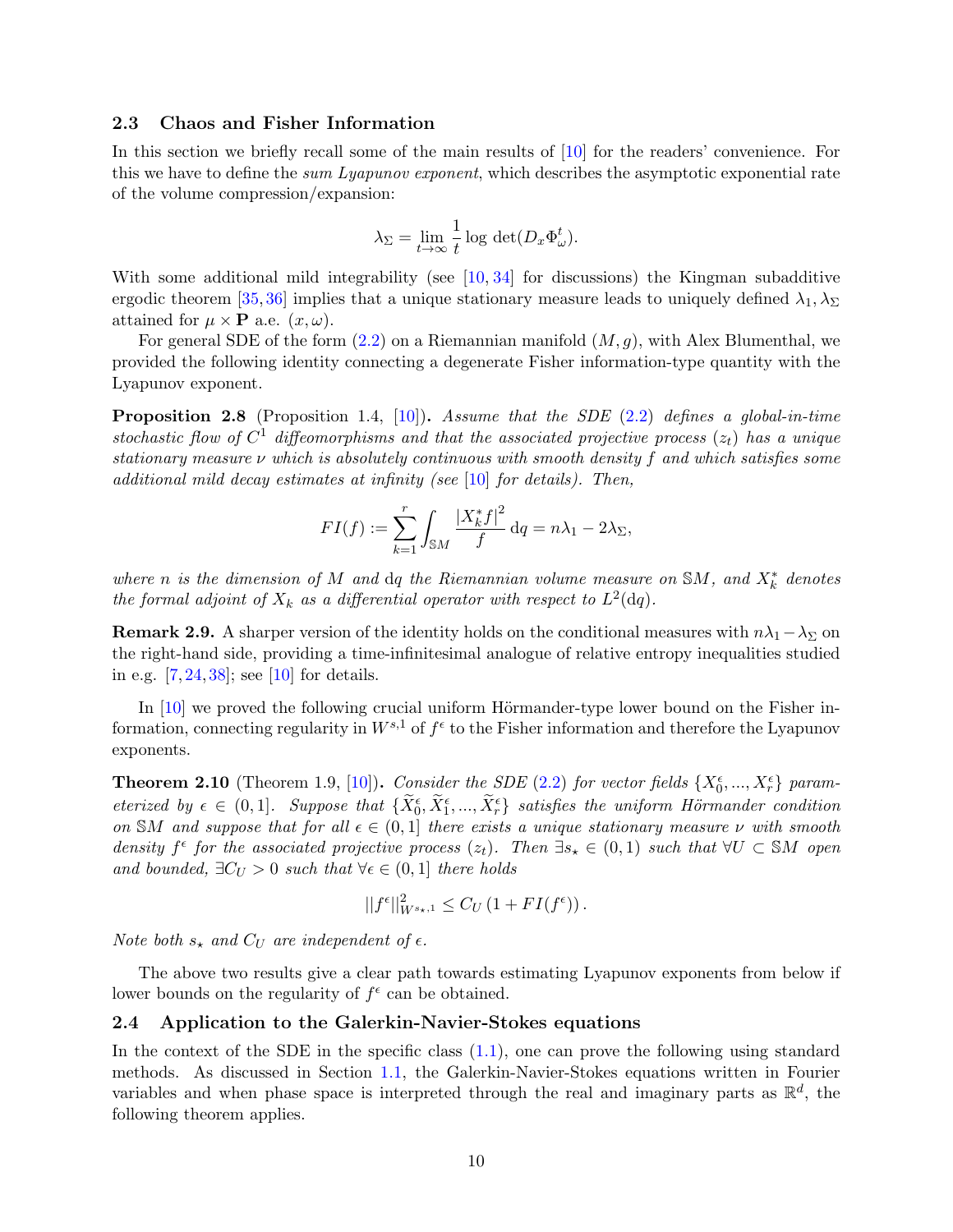**Theorem 2.11** (See [\[10\]](#page-38-1) or [\[11\]](#page-38-4)). Let  $X_0^{\epsilon}(x) = B(x, x) - \epsilon Ax$  and consider the class of SDE [\(1.1\)](#page-1-0). These SDEs each generate families of global-in-time, smooth stochastic diffeomorphisms  $\Phi_{\omega}^{t}$ , and if  $\{X_0^{\epsilon}, X_1, ... X_r\}$  satisfies the parabolic Hörmander condition, then for all  $\epsilon > 0$ , there exists a unique stationary measure  $\mu$  with a smooth, density  $\rho$  which satisfies a pointwise Gaussian upper bound. Moreover, there exists a top Lyapunov exponent  $\lambda_1(\epsilon) \in \mathbb{R}$  and a sum Lyapunov exponent  $\lambda_{\Sigma}(\epsilon)$ such that the following limit holds  $\mu \times \mathbf{P}$  almost-surely

$$
\lambda_1 := \lim_{t \to \infty} \frac{1}{t} \log \left| D_x \Phi_\omega^t \right|
$$
  

$$
\lambda_\Sigma := \lim_{t \to \infty} \frac{1}{t} \log \det(D_x \Phi_\omega^t).
$$

**Remark 2.12.** In fact, if  $X_0^{\epsilon}$ ,  $\{X_1, ..., X_r\}$  satisfies the uniform parabolic Hörmander's condition, then one can prove the pointwise Gaussian upper bound on  $\rho$  uniformly in  $\epsilon$ , as well as a uniformin- $\epsilon$  strictly positive lower bound on all compact sets [\[11\]](#page-38-4).

The main theorem of this paper is a description of the Lie algebra  $\mathfrak{m}_x(T_xM)$  for the 2d Galerkin-Navier-Stokes equations [\(1.3\)](#page-3-0).

<span id="page-10-0"></span>**Theorem 2.13.** Let  $N \ge 392$ , let  $X_0(w) = B(w, w) + \epsilon \Delta w$  be the Galerkin Navier-Stokes vector field over  $M=\mathbb{C}^{\mathbb{Z}^2_{+,N}}$ , and let  $\mathcal{X}=\{\partial_{a_k},\partial_{b_k}\}_{k\in\mathcal{K}}\subseteq \mathfrak{X}(M)$  where  $\mathcal{K}\subseteq\mathbb{Z}^2_{+,N}$  satisfies Assumption [1.](#page-3-2) Then,  $\forall w \in M$  (in a uniform way)

$$
\mathfrak{m}_w([\mathcal{X},X_0^\epsilon])=\mathfrak{sl}(T_wM).
$$

and in particular, from Proposition [2.6,](#page-8-0)  $\widetilde{X}_0^{\epsilon}$ ,  $\widetilde{X}$  satisfies the uniform-in- $\epsilon$  parabolic Hörmander condition on SM.

The majority of the paper is spent proving Theorem [2.13;](#page-10-0) see Section [5](#page-21-0) for a summary of how the pieces fit together in the proof. Next, we briefly summarize next why Theorem [2.13](#page-10-0) implies Theorem [1.1](#page-4-1) from the results of [\[10\]](#page-38-1).

The following lemma is a consequence of Hörmander's theorem, Doob-Khasminskii's theorem, and geometric control theory; see [\[10\]](#page-38-1) for details.

**Lemma 2.14** (Theorem A.1, [\[10\]](#page-38-1)). Let  $X_0^{\epsilon}(x) = B(x,x) - \epsilon Ax$  and consider the class of SDE  $(1.1)$  (with the corresponding conditions assumed on B). Suppose that  $\widetilde{X}_0^{\epsilon}, \widetilde{\mathcal{X}}$  satisfies the parabolic Hörmander condition on SM. Then,  $\forall \epsilon \in (0,\infty)$ , there exists a unique stationary measure  $\nu$  for the associated projective process with a smooth, strictly positive density  $f^{\epsilon}$  with respect to Lebesgue measure such that  $f^{\epsilon} \log f^{\epsilon} \in L^{1}$ .

In view of the above, Proposition [2.8](#page-9-1) gives the following for [\(1.1\)](#page-1-0) (assuming projective hypoellipticity),

$$
FI(f^{\epsilon}) = \frac{n\lambda_1}{\epsilon} - 2\text{tr}\,A.
$$

Theorem [2.10](#page-9-2) then implies there exists an  $s \in (0,1)$  such that for every bounded open set  $U \subseteq SM$ we have

$$
||f^{\epsilon}||_{W^{s_{\star},1}(U)}^2 \lesssim_U 1 + \frac{\lambda_1}{\epsilon}.
$$

Therefore, if  $\lambda_1/\epsilon$  were to remain bounded, one can show that  $\{f^{\epsilon}\}_{\epsilon>0}$  is precompact in  $L^p$  for all  $p \geq 1$  sufficiently small and so there is a strongly convergent subsequence  $f^{\epsilon_n} \to f \in L^1$  which is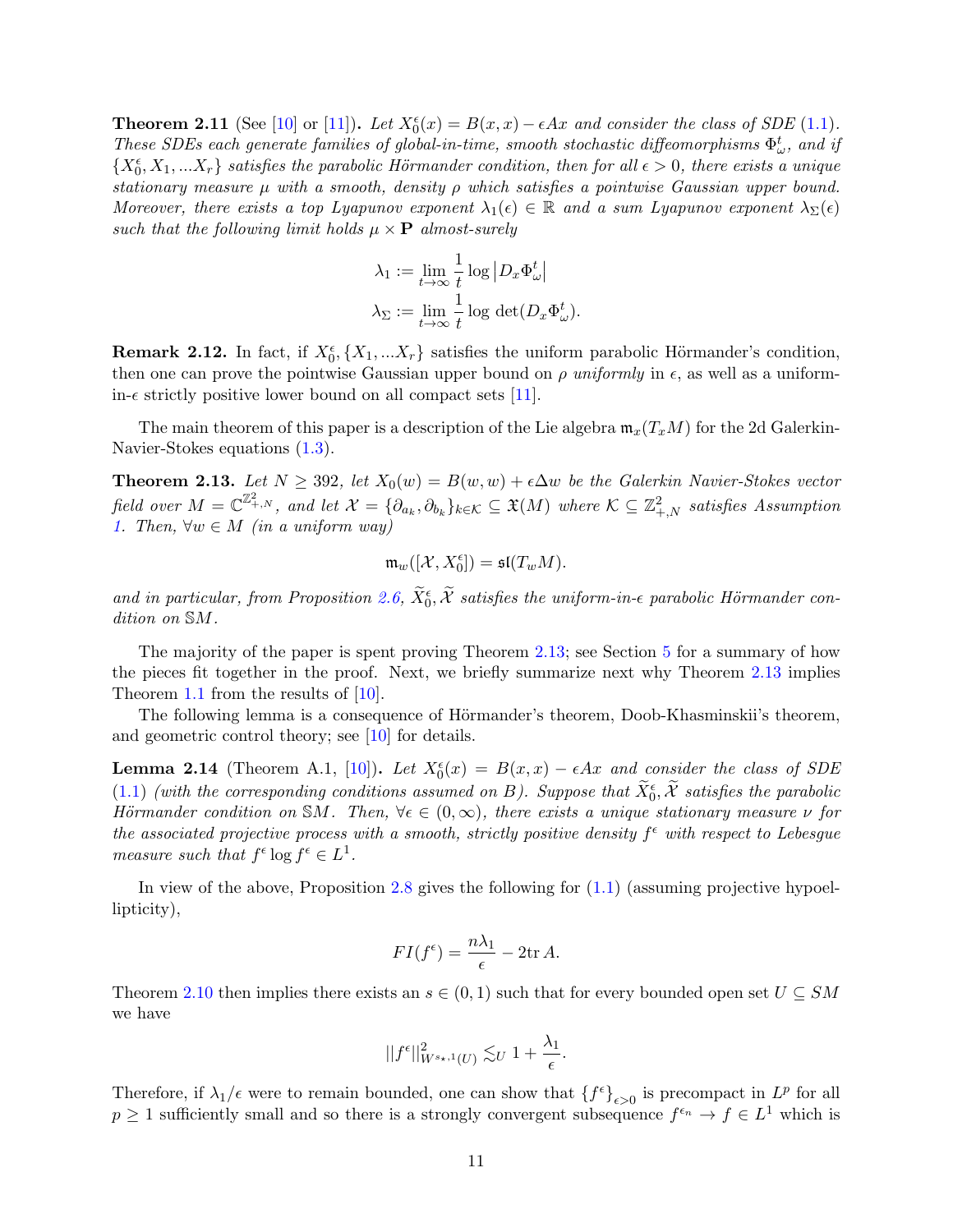an absolutely continuous stationary density for the  $\epsilon = 0$  limiting deterministic projective process  $[Proposition 1.14, [10]].$  $[Proposition 1.14, [10]].$  $[Proposition 1.14, [10]].$ 

Projective hypoellipticity played the crucial role in reducing the estimate on the Lyapunov estimate to one of regularity of  $f^{\epsilon}$ , and for the estimate [\(1.4\)](#page-4-3) to whether or not there can exist an invariant measure with an  $L^1$  density for the *deterministic*  $\epsilon = 0$  projective process. That no such invariant density can exist for any model of the form [\(1.1\)](#page-1-0) was proved in [Proposition 1.15 [\[10\]](#page-38-1)], and therefore  $\lambda_1/\epsilon \to \infty$ . The major additional ingredient used in this step is that the  $\epsilon = 0$  Jacobian  $D_x\Phi^t$  grows unboundedly as  $t \to \infty$  for a.e. initial condition x, necessitating concentrations in any invariant measures (see  $[10]$  for details). This is deduced using the special structure of the nonlinearity and for other models may not be straightforward to verify.

To summarize, to prove Theorem [1.1,](#page-4-1) it suffices only to verify that  $\{\tilde{X}_0^{\epsilon}, \tilde{X}_1, ..., \tilde{X}_r\}$  satisfies the uniform-in- $\epsilon$  parabolic Hörmander condition, i.e. Theorem [2.13.](#page-10-0) The remainder of the paper is dedicated to the proving of this result, which as detailed in the next section, is a purely algebraic question.

Remark 2.15. For the specific case of Navier-Stokes with additive stochastic forcing, the Fisher information becomes

$$
FI(f^{\epsilon}) = \sum_{k \in \mathcal{K}} \int \left( |\partial_{a_k} \log f^{\epsilon}|^2 + |\partial_{b_k} \log f^{\epsilon}|^2 \right) f^{\epsilon} dq.
$$

## <span id="page-11-0"></span>3 Projective hypoellipticity on complex geometries

### 3.1 Real vs complex spanning

Treating the phase space  $\mathbb{C}^{\mathbb{Z}^2_{+,N}}$  as a real manifold using the real and imaginary parts can be awkward and lead to very cumbersome calculations. Due to the convenience of the Fourier description when dealing with Galerkin truncations of PDEs, it makes more sense to find a natural, complex way to view phase space. Specifically, if we have a complex phase space  $\mathbb{C}^n$ , we should treat it as a complex manifold and complexify the tangent space. First, we review some of the basic concepts from complex geometry for the readers' convenience (see e.g. [Chapter 1, [\[30\]](#page-39-28)]) and explain how the ideas apply to hypoellipticity of stochastic PDEs, providing a cleaner proof of the spanning condition for Galerkin Navier-Stokes obtained in [\[19\]](#page-38-13). Finally, we explain how the ideas extend to the question of projective hypoellipticity and formulate the sufficient condition which occupies the rest of the paper.

**Definition 3.1.** Given a real vector space  $V$ , define its complexification by

<span id="page-11-1"></span>
$$
V\otimes\mathbb{C} = \{v_1 + iv_2 : v_1, v_2 \in V\}.
$$

We begin by noting the following simple, but crucial equivalence between complex and real spanning of a collection of vectors in a real vector space.

<span id="page-11-2"></span>**Lemma 3.2.** Let V be a real vector space and let  $V \otimes \mathbb{C}$  be it's complexification. For a given collection of vectors  $\{v_k\} \subset V$ , we have

$$
\text{span}\{v_k\} = V, \quad \text{if and only if} \quad \text{span}_{\mathbb{C}}\{v_k\} = V \otimes \mathbb{C}, \tag{3.1}
$$

where span<sub>c</sub> denotes the span of a collection of vectors using complex coefficients.

*Proof.* Real spanning of  $V$  implies complexified spanning since one can span the real and imaginary parts separately. For the converse, suppose that  $(3.1)$  holds. This means that for any  $v \in V$  there exist  $\{a_k\} \subset \mathbb{C}$  such that  $\sum_k \alpha_k v_k = v$ . Taking the real part of both sides gives  $\sum_k \text{Re}(\alpha_k)v_k = v$ , implying that  $\{v_k\}$  spans V.  $\Box$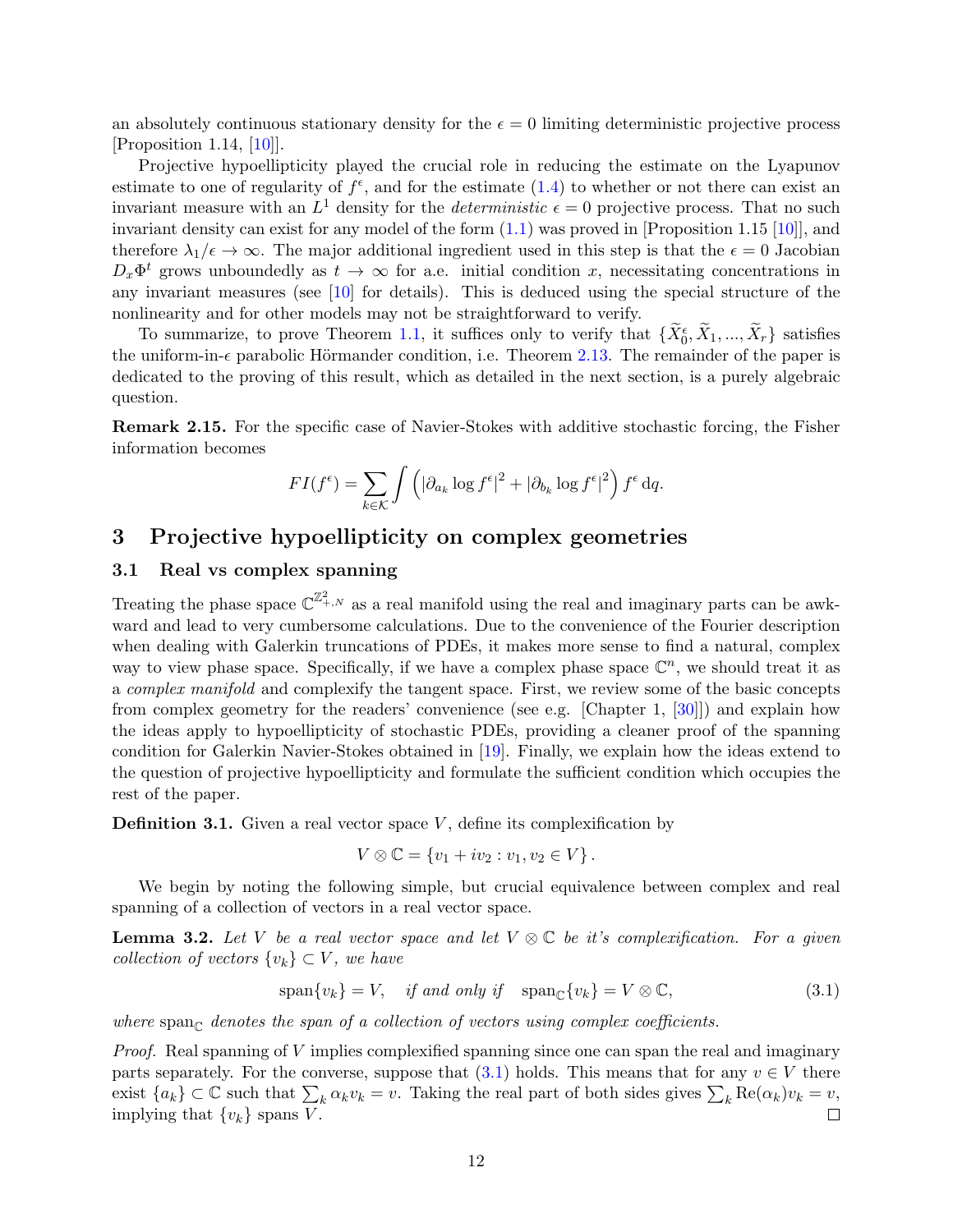## 3.2 Hörmanders condition on  $\mathbb{C}^n$

Now we turn to the space  $\mathbb{C}^n$ , where complexification of the tangent space is natural and most useful. Let X be a smooth vector field over  $\mathbb{C}^n$ , where  $\mathbb{C}^n$  is viewed as a real manifold with real tangent space  $T\mathbb{C}^n$  spanned by the coordinate vectors  $\partial_{a_k}, \partial_{b_k}$ , corresponding to the real and imaginary parts respectively. Clearly,  $T\mathbb{C}^n$  is isomorphic as a vector space to  $\mathbb{C}^n$  and therefore we may view each X as a mapping  $\mathbb{C}^n \to \mathbb{C}^n$  with  $X^k : \mathbb{C} \to \mathbb{C}$  the kth component of the image of that map. In the  $\partial_{a_k}, \partial_{b_k}$  basis we can write X as

<span id="page-12-0"></span>
$$
X = \sum_{k} \text{Re}(X^{k}) \partial_{a_k} + \text{Im}(X^{k}) \partial_{b_k}.
$$
\n(3.2)

In what follows we will complexify the tangent space  $T\mathbb{C}^n \otimes \mathbb{C}$  and define complex basis vectors

$$
\partial_{z_k} = \frac{1}{2} \left( \partial_{a_k} - i \partial_{b_k} \right), \quad \overline{\partial}_{z_k} = \frac{1}{2} \left( \partial_{a_k} + i \partial_{b_k} \right).
$$

This naturally induces the splitting  $T\mathbb{C}^n \otimes \mathbb{C} = T^{1,0}\mathbb{C}^n \oplus T^{0,1}\mathbb{C}^n$ , where  $T^{1,0}\mathbb{C}^n = \text{span}_{\mathbb{C}}\{\partial_{z_k}\},\$  $T^{0,1}\mathbb{C}^n = \text{span}_{\mathbb{C}}\{\overline{\partial}_{z_k}\},\$  known as the holomorphic and anti-holomorphic bundles respectively (see  $[30]$ . In this new basis, we see that  $(3.2)$  becomes

$$
X = \sum_{k} X^{k} \partial_{z_{k}} + \overline{X^{k}} \overline{\partial}_{z_{k}}.
$$

Recall that the Lie bracket  $[\cdot, \cdot]$  is coordinate independent and does not depend on the choice of basis and so neither does  $Lie(\mathcal{F})$  for some collection  $\mathcal{F} \subseteq \mathfrak{X}(\mathbb{C}^n)$ . Given a collection  $\mathcal{F} \subset$  $\mathfrak{X}(\mathbb{C}^n)$ , let Lie( $\mathcal{F})_{\mathbb{C}}$  be the complexification of Lie( $\mathcal{F}$ ) (obtained by replacing span with span<sub>C</sub> in the definition  $(2.1)$ ). We now have the following simple corollary of Lemma [3.1](#page-11-1) regarding spanning for  $\text{Lie}_x(\mathcal{F})_\mathbb{C} := \{X(x) : X \in \text{Lie}(\mathcal{F})_\mathbb{C}\}.$ 

<span id="page-12-1"></span>**Lemma 3.3.** A collection  $\mathcal{F} \subseteq \mathfrak{X}(\mathbb{C}^n)$  satisfies Hörmander's condition on  $\mathbb{C}^n$  (as a real manifold) if and only if for each  $z \in \mathbb{C}^n$ 

$$
\mathrm{Lie}_z(\mathcal{F})_\mathbb{C} = T^{1,0}\mathbb{C}^n \oplus T^{0,1}\mathbb{C}^n.
$$

**Remark 3.4.** The same proof also applies to any subalgebra of  $Lie(\mathcal{F})$ , for instance the Lie algebra ideal Lie( $X_0$ ; F) with respect to a distinguished drift vector field  $X_0$ .

**Remark 3.5.** Lemma [3.3](#page-12-1) means from a practical perspective that in order to check Hörmander's condition for a collection of vector fields on  $\mathbb{C}^n$ , it is sufficient to take complex linear combinations and attempt to isolate  $\partial_{z_k}$  and  $\overline{\partial}_{z_k}$  separately in order to span both  $T^{1,0}\mathbb{C}^n$  and  $T^{0,1}\mathbb{C}^n$ .

#### <span id="page-12-2"></span>3.3 Application: hypoellipticity for the stochastic Navier-Stokes equations

In this section we show how the complexification procedure above allows us to give a cleaner proof of Hörmander's condition for the Navier-Stokes equations with additive stochastic forcing in 2d, first identified in [\[19\]](#page-38-13) and expanded upon in [\[28\]](#page-39-17). Recall from Section [1.1,](#page-2-0) we can formulate the 2d stochastic Galerkin-Navier-Stokes equations as an SDE on  $M = \mathbb{C}^{\mathbb{Z}^2_{+,N}}$  by

$$
\dot{w} = X_0^{\epsilon}(w) + \sqrt{\epsilon} \sum_{k \in \mathcal{K}} \left( \alpha_k \dot{W}_t^{(k;a)} \partial_{a_k} + \beta_k \dot{W}_t^{(\ell;b)} \partial_{b_k} \right),
$$

where  $\alpha_k, \beta_k \in \mathbb{R} \neq 0$  for  $k \in \mathcal{K} \subseteq \mathbb{Z}_{+,N}^2$  and  $X_0^{\epsilon}(w) = B(w, w) + \epsilon A w$ . In  $\partial_{w_\ell}, \overline{\partial}_{w_\ell}$  coordinates it takes the form

$$
X_0^{\epsilon}(w) = \sum_{\ell \in \mathbb{Z}_{+,N}^2} (B_{\ell}(w, w) - \epsilon |\ell|^2 w_{\ell}) \partial_{w_{\ell}} + (\overline{B_{\ell}(w, w)} - \epsilon |\ell|^2 \overline{w_{\ell}}) \overline{\partial}_{w_{\ell}},
$$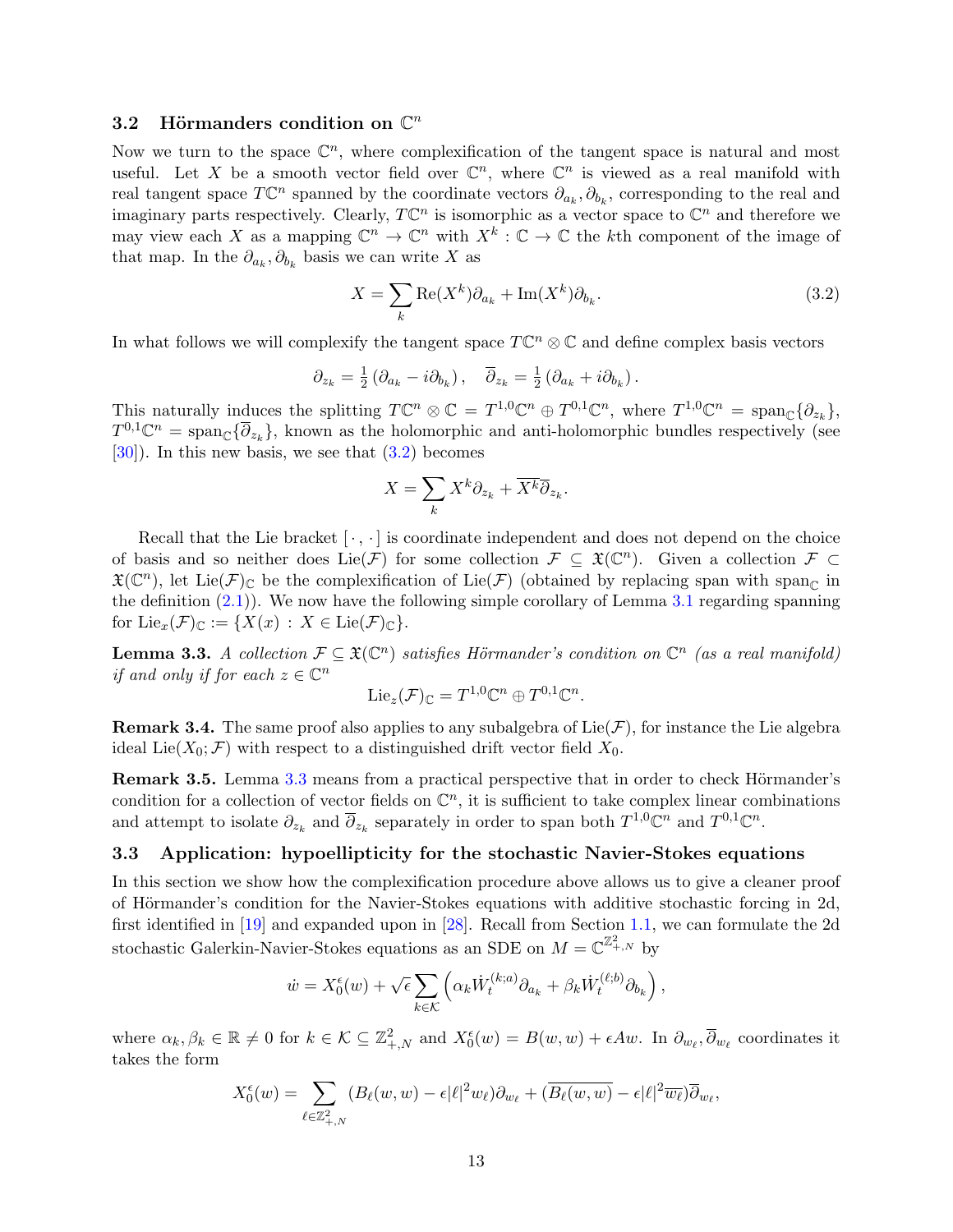where

$$
B_{\ell}(w, w) = \frac{1}{2} \sum_{j+k=\ell} c_{j,k} w_j w_k,
$$

with the sum over all  $j, k \in \mathbb{Z}_{0,N}^2$  such that  $j + k = \ell$ . Due the reality constraint  $w_{-\ell} = \overline{w}_{\ell}$  we find it convenient to index the basis vectors on the full lattice  $\mathbb{Z}_0^2$  via

$$
\partial_{w_{\ell}} := \begin{cases} \partial_{w_{\ell}} & \ell \in \mathbb{Z}^2_{+,N} \\ \overline{\partial}_{w_{-\ell}} & \ell \in \mathbb{Z}^2_{-,N} \end{cases},
$$

where  $\mathbb{Z}_{-}^2 = -\mathbb{Z}_{+}^2$ . Combining this with the reality constraint on  $B_{-\ell}(w, w) = \overline{B_{\ell}(w, w)}$ , we can write  $X_0$  in a more succinct notation involving a sum over the full lattice

$$
X_0^{\epsilon}(w) = \sum_{\ell \in \mathbb{Z}_0^2} (B_{\ell}(w, w) - \epsilon |\ell|^2 w_{\ell}) \partial_{w_{\ell}}.
$$

We note that for any  $w \in \mathbb{C}^{\mathbb{Z}_{0,N}^2}$ , satisfying  $w_{-\ell} = \overline{w}_{\ell}$ , that  $\partial_{w_{\ell}}$  as defined above has the property that for each  $\ell, i \in \mathbb{Z}_{0,N}^2$ ,  $\partial_{w_\ell}$  behave as Wirtinger derivatives, satisfying

$$
\partial_{w_{\ell}} w_i = \delta_{i=\ell}.
$$

From this, we can easily obtain simple expressions for the brackets

$$
[\partial_{w_k},X^\epsilon_0(w)]=\sum_{j\in\mathbb{Z}^2_{0,N}}\mathbb{1}_{\mathbb{Z}^2_{0,N}}(j+k)c_{j,k}w_j\partial_{w_{j+k}}-\epsilon |k|^2\partial_{w_k},
$$

and

$$
[\partial_{w_{k_1}}, [\partial_{w_{k_2}}, X^\epsilon_0(w)]]=\mathbbm{1}_{\mathbb{Z}^2_{0,N}}(k_1+k_2)c_{k_1,k_2}\partial_{w_{k_1+k_2}}.
$$

Our goal is to prove the following:

<span id="page-13-0"></span>**Proposition 3.6.** Let  $\mathcal{X} = \{\partial_{a_k}, \partial_{b_k} : k \in \mathcal{K}\}\$ , where  $\mathcal{K} \subseteq \mathbb{Z}^2_{+,N}$  satisfies Assumption [1.](#page-3-2) Then  $Lie(X_0^{\epsilon};\mathcal{X})_{\mathbb{C}}$  contains the constant vector fields  $\{\partial_{w_k}:k\in\mathbb{Z}_{0,N}^2\}$  and moreover, it follows from Lemma [3.3](#page-12-1) that  $X_0^{\epsilon}$ , X satisfies the uniform parabolic Hörmander condition on  $\mathbb{C}^{\mathbb{Z}^2_+}$  viewed as a real manifold.

*Proof.* Since for a given  $\ell \in \mathbb{Z}^2_{+,N}$ ,  $\partial_{w_\ell}$  and  $\partial_{w_{-\ell}} = \overline{\partial}_{w_\ell}$  are complex linear combinations of  $\partial_{a_\ell}$ and  $\partial_{b_\ell}$  for  $\ell \in \mathbb{Z}_{+,N}^2$  it suffices to take brackets with respect to  $\partial_{w_\ell}$  for all  $\ell \in \mathcal{K} \cup \{-\mathcal{K}\} \subseteq \mathbb{Z}_{0,N}^2$ . Therefore for  $k_1, k_2 \in \mathcal{K} \cup \{-\mathcal{K}\}\$ we have

$$
[\partial_{w_{k_1}}, [\partial_{w_{k_2}}, X_0]]=1_{\mathbb{Z}^2_{0,N}} (k_1+k_2) c_{k_1, k_2} \partial_{w_{k_1+k_2}};
$$

as this is independent of  $\epsilon$ , it is clear that spanning will imply uniform spanning. If  $c_{k_1,k_2} \neq 0$  we conclude that  $\partial_{w_{k_1+k_2}} \in \text{Lie}(X_0; \mathcal{F})_{\mathbb{C}}$ .

It becomes clear we need the following iteration, defining  $\mathcal{Z}_0 = \mathcal{K} \cup \{-\mathcal{K}\}\$ 

$$
\mathcal{Z}_n = \{ \ell + j : j \in \mathcal{Z}_0, \, \ell \in \mathcal{Z}_{n-1} \text{ such that } c_{\ell,j} \neq 0 \}
$$

By Assumption [1,](#page-3-2) this iteration continues to generate all of  $\mathbb{Z}_{0,N}^2$  which implies that  $\{\partial_{w_k}\}_{k\in\mathbb{Z}_{0,N}^2}\subseteq$  $_{0,N}$  $\mathrm{Lie}(X_0; \mathcal{F})_{\mathbb{C}}$  and therefore, since  $T^{0,1}\mathbb{C}^{\mathbb{Z}_{0,N}^2} \simeq T^{0,1}\mathbb{C}^{\mathbb{Z}_{+,N}^2} \oplus T^{1,0}\mathbb{C}^{\mathbb{Z}_{+,N}^2} \subseteq \mathrm{Lie}_z(X_0; \mathcal{F})_{\mathbb{C}}$ , the theorem is proved.  $\Box$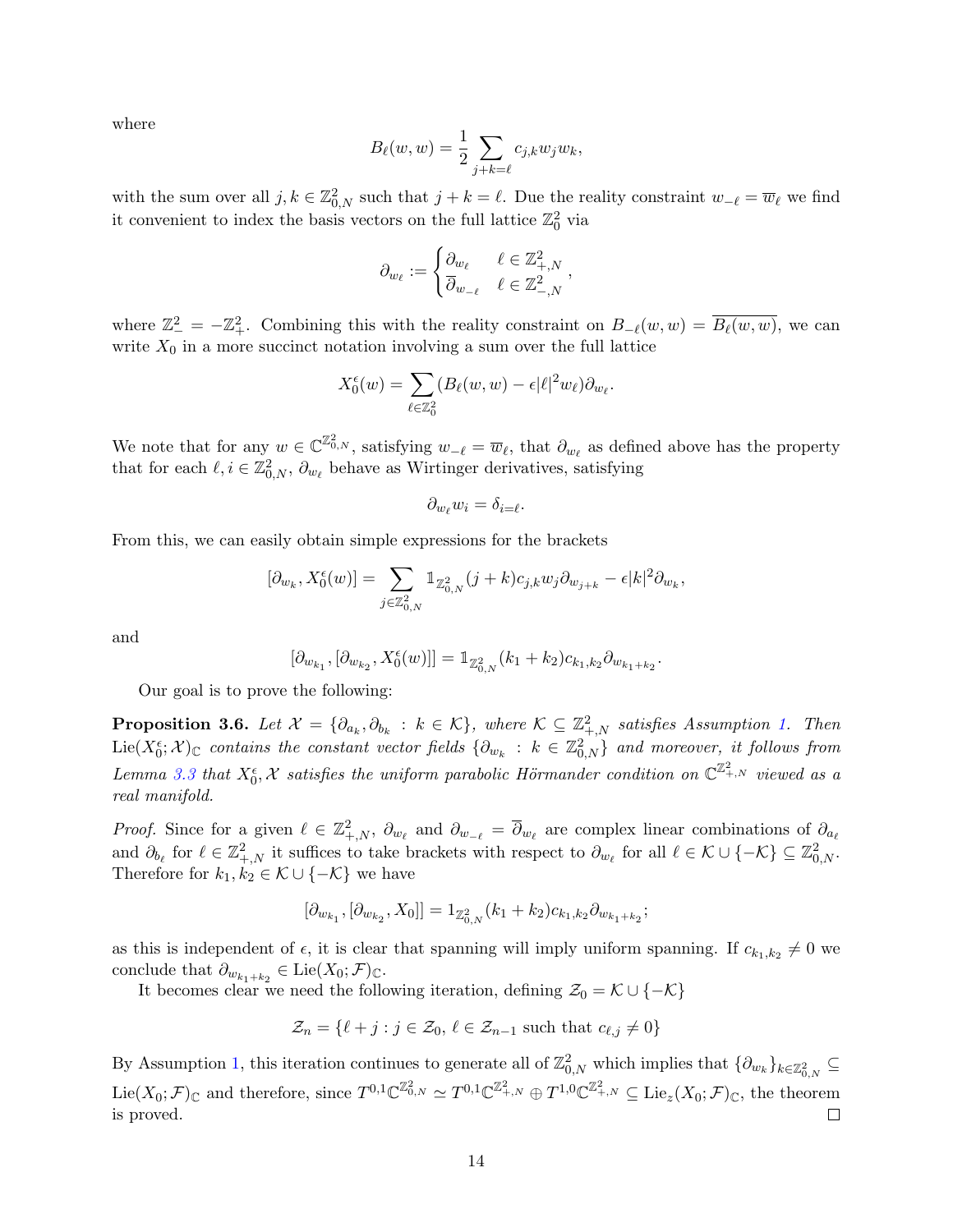## 3.4 Projective spanning on  $\mathbb{C}^n$

When the manifold is  $\mathbb{C}^n$  we will also find it useful to complexify the tangent space to show projective hypoellipticity. Let  $V$  be a real vector space and recall that for a given vector space  $W$ (real or complex) the space  $\mathfrak{sl}(W)$  is the Lie algebra of linear endomorphisms H of W with tr  $H = 0$ (note this is independent of basis) and Lie bracket given by the commutator

$$
[A, B] = AB - BA.
$$

Note that any endomorphism  $H$  of  $V$  can be trivially extended to an endomorphism of the complexification  $V \otimes \mathbb{C}$  via  $H(v_1 + iv_2) = Hv_1 + iHv_2$ , moreover any  $G \in \mathfrak{sl}(V \otimes \mathbb{C})$  can be written as  $G = G_1 + iG_2$ , where  $G_1, G_2 \in \mathfrak{sl}(V)$ , so that we have  $\mathfrak{sl}(V \otimes \mathbb{C}) = \mathfrak{sl}(V) \otimes \mathbb{C}$ , i.e.  $\mathfrak{sl}(V)$  is a real form for  $\mathfrak{sl}(V\otimes\mathbb{C})$ . We denote the Lie algebra of endomorphisms generated by any collection  $\mathcal{H} \subseteq \mathfrak{sl}(V)$  by

$$
\mathrm{Lie}(\mathcal{H}) = \mathrm{span}\{\mathrm{ad}(H^r) \dots \mathrm{ad}(H^2)H^1 : H_i \in \mathcal{H}, r \in \mathbb{N}\}.
$$

Likewise, define Lie $(\mathcal{H})_{\mathbb{C}}$  as above with span<sub> $\mathbb{C}$ </sub> and H extended to  $\mathfrak{sl}(V \otimes \mathbb{C})$ . The next result follows easily from Lemma [3.2](#page-11-2) and the bilinearity of  $X, Y \mapsto ad(X)Y$ .

<span id="page-14-1"></span>**Proposition 3.7.** Let V be a real vector space and  $\mathcal{H} \subseteq \mathfrak{sl}(V)$ , then  $\text{Lie}(\mathcal{H}) = \mathfrak{sl}(V)$  if and only if  $\mathrm{Lie}(\mathcal{H})_{\mathbb{C}} = \mathfrak{sl}(V) \otimes \mathbb{C}.$ 

In light of the linearity of the mapping  $X \mapsto M_X(z)$  we have the following property of the Lie algebra of endomorphisms induced by Lie( $\mathcal{F}$ )<sub>C</sub> for some collection  $\mathcal{F} \in \mathfrak{X}(\mathbb{C}^n)$ .

$$
\mathfrak{m}_z(\mathcal{F})_\mathbb{C} := \{ M_X(z) : X \in \mathrm{Lie}(\mathcal{F})_\mathbb{C} \, , \, X(z) = 0 \}.
$$

<span id="page-14-0"></span>**Corollary 3.8.** Let  $\mathcal{F} \subseteq \mathfrak{X}(\mathbb{C}^n)$ , then for each  $z \in \mathbb{C}^n$  we have  $\mathfrak{m}_z(\mathcal{F}) = \mathfrak{sl}(T_z\mathbb{C}^n)$  if and only if  $\mathfrak{m}_z(\mathcal{F})_\mathbb{C} = \mathfrak{sl}(T_z\mathbb{C}^n) \otimes \mathbb{C}$ . In particular, the lifts  $\widetilde{\mathcal{F}}$  satisfies Hörmander's condition on  $\mathbb{S}\mathbb{C}^n$  if  $\mathfrak{m}_z(\mathcal{F})_\mathbb{C} = \mathfrak{sl}(T_z\mathbb{C}^n) \otimes \mathbb{C}$  and F satisfies Hörmander's condition on  $\mathbb{C}^n$ .

**Remark 3.9.** Corollary [3.8](#page-14-0) is useful in the sense that it allows one to work directly with  $m_x(X_0; \mathcal{F})_C$ therefore consider matrices  $\nabla X(x)$  in  $\partial_{z_k}, \partial_{z_k}$  coordinates, which often take a much simpler form than their counterparts in  $\partial_{a_k}, \partial_{b_k}$  coordinates.

#### 3.5 A sufficient condition for projective hypoellipticity for Navier-Stokes

In this section, we consider a sufficient condition for projective hypoellipticity for the Navier-Stokes equation in terms of a real matrix Lie algebra obtained by working in complex coordinates. These matrices take on a particularly simple form that allow the problem to be made much more tractable which is crucial for the arguments that follow.

Following the set-up of section [3.3,](#page-12-2) we define the Navier-Stokes vector field on the complexified tangent space  $T_w \mathbb{C}^{\mathbb{Z}^2_{+,N}} \otimes \mathbb{C}$ 

$$
X_0^{\epsilon}(w) := \sum_{\ell \in \mathbb{Z}_0^2} \left( B_{\ell}(w, w) - \epsilon |\ell|^2 w_{\ell} \right) \partial_{w_{\ell}},
$$

where we recall that  $w_{-\ell} = \overline{w}_{\ell}$  and that we have defined for  $\ell \in \mathbb{Z}^2_0$ 

$$
\partial_{w_{\ell}} := \begin{cases} \partial_{w_{\ell}} & \ell \in \mathbb{Z}_+^2 \\ \overline{\partial}_{w_{-\ell}} & \ell \in \mathbb{Z}_-^2 \end{cases}.
$$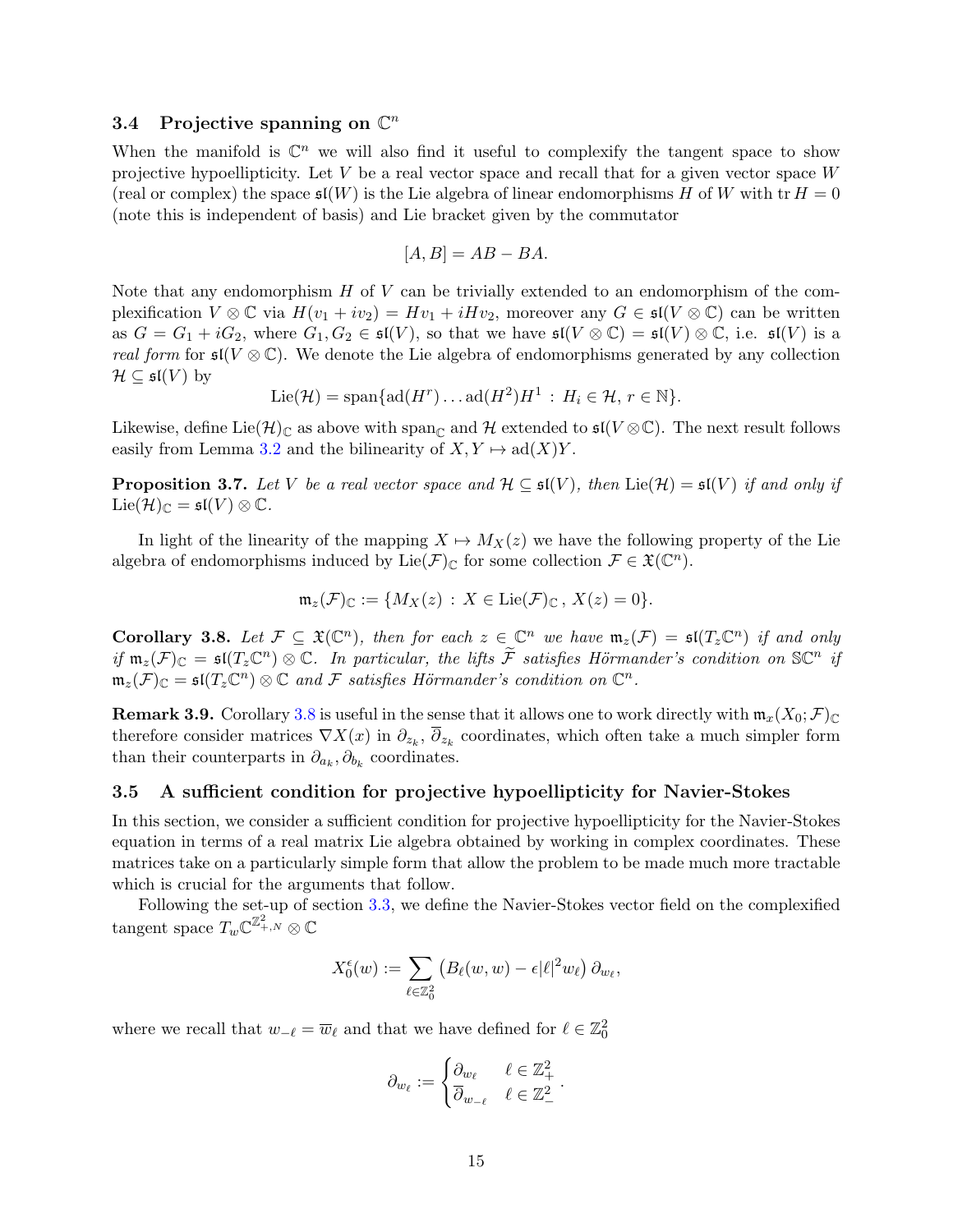As in the set up of Proposition [3.6,](#page-13-0) we assume that we have vector fields  $\{\partial_{w_k}\}_{k \in \mathcal{K} \cup -\mathcal{K}}$ , where  $\mathcal{K} \subset \mathbb{Z}_{0,N}^2$  generates  $\mathbb{Z}_{0,N}^2$  in the sense of Assumption [1.](#page-3-2) By Proposition [3.6,](#page-13-0) we have that  $\text{Lie}(X_0; \{\partial_{w_k}\}_{k\in\mathcal{K}})_{\mathbb{C}}$ , contains the constant vector fields  $\{\partial_{w_k}\}_{k\in\mathbb{Z}_{0,N}^2}$ , and therefore any vector field  $X \in \text{Lie}(X_0; \{ \partial_{w_k} \}_{k \in \mathcal{K}})_{\mathbb{C}}$  can always be shifted by a constant vector field

$$
\hat{X} = X - X(z)
$$

so that  $\hat{X}(z) = 0$  and  $\nabla \hat{X} = \nabla X$ . Additionally, by Corollary [3.8,](#page-14-0) and the fact that  $B(w, w)$  is bilinear and  $\Delta w$  is linear, this implies that for each  $k \in \mathbb{Z}_{0,N}^2$ , the endomorphism

$$
H^k := \nabla[\partial_{w_k}, X_0^{\epsilon}] = \partial_{w_k} \nabla B,
$$

belongs to  $\mathfrak{m}_w(X_0;\{\partial_{w_k}\}_{k\in\mathcal{K}})_{\mathbb{C}}$ . Moreover due to the bilinear nature of  $B(w,w)$ , each  $H^k$  is constant and independent of  $\epsilon$ .

The following Lemma gives an explicit matrix representation of  $H^k$  in  $\partial_{w_k}$  coordinates as a  $|\mathbb{Z}_{0,N}^2| = (2N+1)^2 - 1$  dimensional square matrix indexed over  $\mathbb{Z}_{0,N}^2$ . This simple form comes from the convenient form of the nonlinearity in complex variables (see Section [1.1\)](#page-2-0).

**Lemma 3.10.** For each  $k \in \mathbb{Z}_{0,N}^2$  we have the following formula for  $H^k$  in  $\partial_{w_\ell}$  coordinates by

<span id="page-15-1"></span>
$$
(H^k)_{\ell,j} = c_{j,k} \delta_{k+j=\ell}, \quad \ell, j \in \mathbb{Z}^2_{0,N}.
$$
 (3.3)

Note that in  $\{\partial_{w_k}\}\)$  coordinates, the matrices  $H^k$  are real matrices, and therefore we only need them to generate an appropriate Lie algebra of real matrices in order for them to span the complexified space by Corollary [3.8.](#page-14-0)

Below we record a sufficient condition for projective spanning in the Galerkin-Navier-Stokes system in terms of the Lie algebra generated by the  $H<sup>k</sup>$  matrices.

<span id="page-15-0"></span>**Proposition 3.11.** Let  $\{H^k\}:=\{H^k\,:\,k\in Z^2_{0,N}\}$  be the matrices defined by  $(3.3)$  in  $\partial_{w_k}$  coordinates. Then the lifts  $\widetilde{X}_0^{\epsilon}$ ,  $\{\widetilde{\partial}_{a_k}, \widetilde{\partial}_{b_k} : k \in \mathcal{K}\}$  satisfy the uniform parabolic Hörmander condition on  $\mathbb{S}\mathbb{C}^{\mathbb{Z}^2_{+,N}}$  if

$$
\mathrm{Lie}(\{H^k\})=\mathfrak{sl}_{\mathbb{Z}^2_{0,N}}(\mathbb{R}),
$$

where we use the notation  $\mathfrak{sl}_{\mathbb{Z}_{0,N}^2}(\mathbb{R})$  to denote the Lie algebra of real, trace-free matrices indexed by  $\mathbb{Z}_{0,N}^2$ .

*Proof.* By the above discussion regarding Proposition [3.6,](#page-13-0) we have that  $\{H^k\}$  viewed as linear endomorphisms satisfy

$$
\{H^k\}\subset \mathfrak{m}_w(X_0;\{\partial_{w_k}\}_{k\in K\cup(-\mathcal{K})})_\mathbb{C}\subseteq \mathfrak{sl}(T_w\mathbb{C}^{\mathbb{Z}^2_{+,\mathcal{N}}})\otimes \mathbb{C}.
$$

If the corresponding real matrix Lie algebra Lie( $\{H^k\}$ ) represented in  $\partial_{w_k}$  coordinates is equal to  $\mathfrak{sl}_{\mathbb{Z}_{0,N}^2}(\mathbb{R})$ , then by Proposition [3.7](#page-14-1) it is clear that the complexified algebra of endomorphisms satisfies Lie $({H}^k)$ )  $\otimes \mathbb{C} = \mathfrak{sl}(T_w\mathbb{C}^{\mathbb{Z}^2_{+,N}}) \otimes \mathbb{C}$  and therefore

$$
\mathfrak{m}_w(X_0; \{\partial_{w_k}\}_{k \in \mathcal{K} \cup (-\mathcal{K})}) \subset \mathfrak{sl}(T_w \mathbb{C}^{\mathbb{Z}_+^2, \mathrm{N}}) \otimes \mathbb{C}.
$$

Moreover, since  $\{H^k\}$  are constant matrices, this equality is *uniform* in w. It follows by Corollary [3.8](#page-14-0) that  $\widetilde{X}_0^{\epsilon}$ ,  $\{ \widetilde{\partial}_{a_k}, \widetilde{\partial}_{b_k} : k \in \mathcal{K} \}$  satisfy the uniform parabolic Hörmander condition on  $\mathbb{SC}^{\mathbb{Z}^2_{+,N}}$ .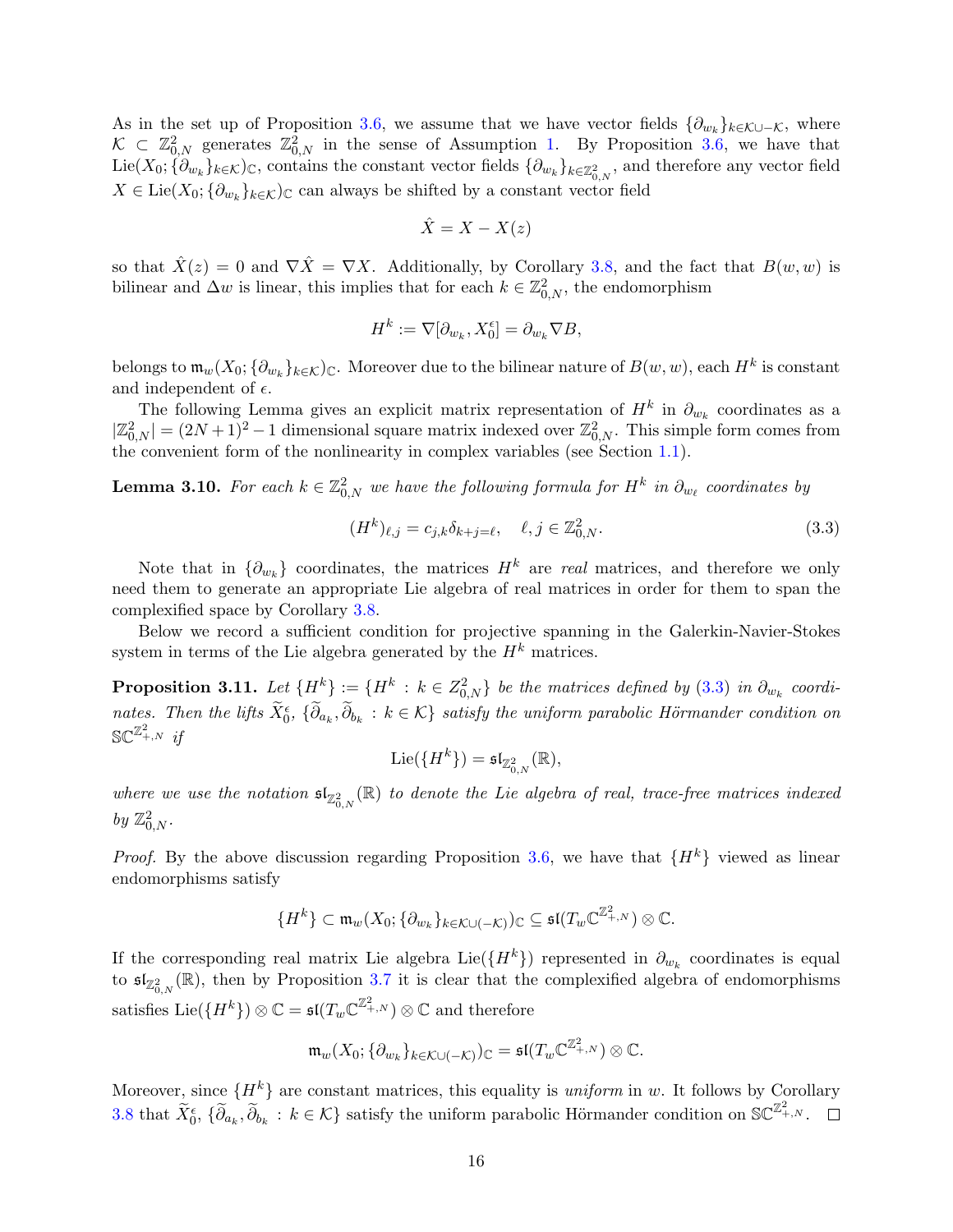**Remark 3.12.** It is important to note that each matrix  $H<sup>k</sup>$  has a banded structure, with nonzero entries occurring on the band  $\ell - j = k$  (except when  $c_{j,k} = 0$ ). This banded structure is a consequence of the non-local frequency coupling present in non-linearity. Such non-local interactions provide a significant challenge when studying the Lie( ${H^k}$ ) and are what make projective spanning for Navier-Stokes and other PDEs so challenging compared to locally coupled models like Lorenz 96 or shell models like GOY or SABRA.

## <span id="page-16-0"></span>4 A dinstinctness condition in the diagonal algebra

In order to show that

$$
\mathrm{Lie}(\{H^k\})=\mathfrak{sl}_{\mathbb{Z}_{0,N}^2}(\mathbb{R}),
$$

for Proposition [3.11,](#page-15-0) a special role will be played by a certain diagonal subalgebra h. Genericity properties of elements of this algebra, specifically related to distinctness of certain differences of diagonal elements, will play a crucial role in our ability to isolate elementary matrices, which is particularly challenging for the Navier-Stokes equations due to the non-local frequency interactions made explicit by the banded structure of the  $H^k$  matrices.

#### <span id="page-16-2"></span>4.1 An illustrative example

Taking a page from the classical root space decomposition of semi-simple Lie algebras, we will make use of a strategy that utilizes the fact that elementary matrices are left invariant by adjoint action with a diagonal matrix. To fix ideas, we will first consider an idealized situation. Let  $\mathbb D$  be any diagonal matrix in  $\mathfrak{sl}_n(\mathbb{R})$  with diagonal entries  $\mathbb{D}_{ii}$  denoted by  $\mathbb{D}_i$ . It is well known and easily verifiable that for any elementary matrix  $E^{i,j} = \delta_{ij}$  for the Kronecker delta (i.e. a matrix with a one in the ith row and jth column and zero elsewhere) one has

$$
\mathrm{ad}(\mathbb{D})E^{i,j} = [\mathbb{D}, E^{i,j}] = (\mathbb{D}_i - \mathbb{D}_j)E^{i,j},
$$

and therefore  $E^{i,j}$  is an *eigenvector* of the operator ad(D) with eigenvalue  $\mathbb{D}_i - \mathbb{D}_j$ . This means that if  $D$  is suitably generic in the sense that it's diagonal entries have *distinct differences* 

$$
\mathbb{D}_i - \mathbb{D}_j \neq \mathbb{D}_{i'} - \mathbb{D}_{j'} \quad \text{when } (i, j) \neq (i', j'),
$$

then the operator  $ad(\mathbb{D})$  has simple eigenvalues. Such a distinctness property and associated simplicity of the spectrum gives a clear strategy for spanning sets of elementary matrices that generate  $sl_n(\mathbb{R})$  using an approach similar to Krylov subspace methods for generating sets of linearly independent eigenvectors [\[5,](#page-38-24) [51\]](#page-39-29). Specifically we have the following.

<span id="page-16-1"></span>**Proposition 4.1.** Let H be a matrix in  $\mathfrak{sl}_n(\mathbb{R})$  whose diagonal entries are zero  $H_{ii} = 0$ , and with at least one non-zero element away from the diagonal,

$$
supp(H) := \{(i, j) : i \neq j, H_{ij} \neq 0\} \neq \emptyset.
$$

Suppose, in addition, that there is a diagonal matrix  $\mathbb{D}$  whose diagonal entries  $\mathbb{D}_i = \mathbb{D}_{ii}$  satisfy

$$
\mathbb{D}_i - \mathbb{D}_j \neq \mathbb{D}_{i'} - \mathbb{D}_{j'}, \quad \text{for each} \quad (i, j), (i', j') \in \text{supp}(H), \quad (i, j) \neq (i', j').
$$

Then for  $N = |\text{supp}(H)|$ ,

 $\text{span}\{H, \text{ad}(\mathbb{D})H, \text{ad}(\mathbb{D})^2H \ldots, \text{ad}(\mathbb{D})^{N-1}H\},\$ 

contains the elementary matrices  $E^{i,j}$  for each  $i, j \in \text{supp}(H)$ .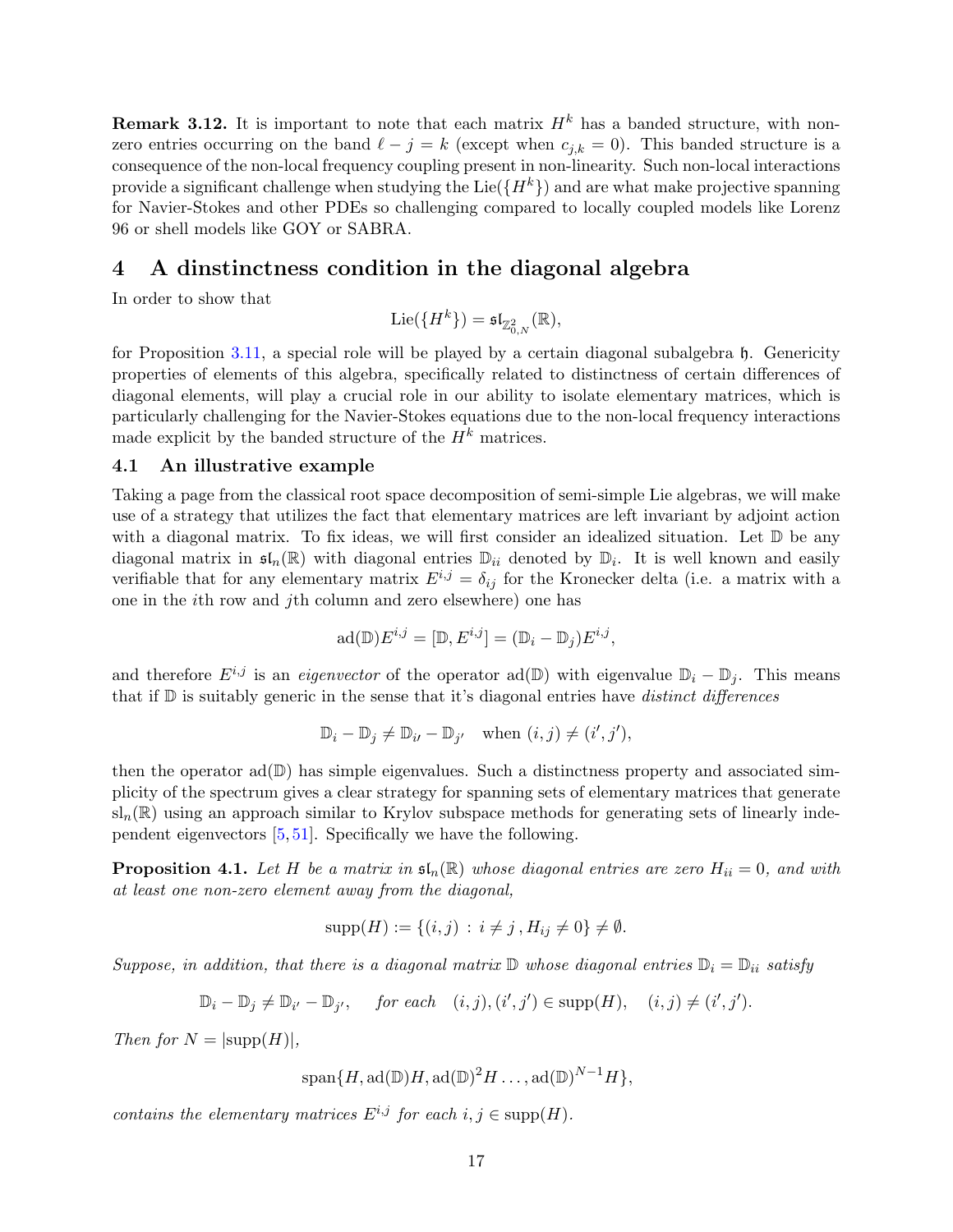Proof. Write

$$
H = \sum_{H_{ij} \neq 0} H_{ij} E^{ij}
$$

and  $\lambda_{ij} = \mathbb{D}_i - \mathbb{D}_j$  be the corresponding eigenvalue of ad( $\mathbb{D}$ ). The Krylov subspace in question becomes

$$
\mathrm{span}\left\{\sum H_{ij}E^{ij},\sum H_{ij}\lambda_{ij}E^{ij},\ldots\sum H_{ij}\lambda_{ij}^{N-1}E^{ij}\right\}
$$

.

The linear independence of these vectors reduces to the invertibility of the Vandermonde matrix

$$
\begin{pmatrix}\n1 & \lambda_{i_1j_1} & \cdots & \lambda_{i_1j_1}^{N-1} \\
\vdots & \vdots & \ddots & \vdots \\
1 & \lambda_{i_Nj_N} & \cdots & \lambda_{i_Nj_N}^{N-1}\n\end{pmatrix},
$$

which follows by the assumption that  $\lambda_{ij} \neq \lambda_{i'j'}$  for  $(i, j) \neq (i', j')$ . Hence, due to the full rank, the Krylov subspace coincides with span  $\{E^{ij}: H_{ij} \neq 0\}.$  $\Box$ 

<span id="page-17-0"></span>Remark 4.2. In the context of Lemma [4.1,](#page-16-1) it is important to note that one does not necessarily need H to have all it's entries non-zero in order to show that  $Lie(\mathbb{D}, H) = \mathfrak{sl}_n(\mathbb{R})$ . Indeed, a relatively small number of elementary matrices can easily generate  $\mathfrak{sl}_n(\mathbb{R})$ . For instance it is readily seen that the elementary matrices

$$
E^{1,2}, E^{2,3}, \dots E^{n-1,n}, E^{n,1}
$$

are sufficient to generate  $\mathfrak{sl}_n(\mathbb{R})$ .

#### 4.2 The diagonal subalgebra h

The set of matrices  $\{H^k\}$  defined in [\(3.3\)](#page-15-1) does not contain any diagonal matrices, however, by commuting  $H^k$  and  $H^{-k}$ , we obtain a diagonal algebra which we denote

$$
\mathfrak{h} := \text{span}\{[H^k, H^{-k}] \, : \, k \in \mathbb{Z}_{0,N}^2\}.
$$

**Lemma 4.3.** For each  $k \in \mathbb{Z}_{0,N}^2$ , we have

$$
\mathbb{D}^k:=[H^k,H^{-k}]
$$

is a diagonal matrix with diagonal entries for each  $i \in \mathbb{Z}_{0,N}^2$  given by

$$
\mathbb{D}_i^k := c_{i,k} c_{i+k,k} \mathbb{1}_{\mathbb{Z}_{0,N}^2}(i+k) - c_{i,k} c_{i-k,k} \mathbb{1}_{\mathbb{Z}_{0,N}^2}(i-k),
$$

and therefore  $\mathfrak{h} = \text{span}\{\mathbb{D}^k\}$  is a commutative Lie sub-algebra of  $\mathfrak{sl}_{\mathbb{Z}_{0,N}^2}(\mathbb{R})$ .

<span id="page-17-1"></span>**Remark 4.4.** It is important to note that the truncated lattice  $\mathbb{Z}_{0,N}^2$  actually makes the form of  $\mathbb{D}_i^k$  more complicated. Depending on the choice of k, the indicator functions  $\mathbb{1}_{\mathbb{Z}_{0,N}^2}(i+k)$  and  $\mathbb{1}_{\mathbb{Z}_2^2}$ ,  $(i-k)$  have non-trivial regions where they overlap and don't overlap, leading to significant  $\overline{\mathcal{L}_{0,N}}$  complications in proofs that utilize computational algebra. A remarkable fact is that the "infinite" dimensional" case obtained by replacing  $\mathbb{Z}_{0,N}^2$  with the full lattice  $\mathbb{Z}_0^2$  actually gives the much cleaner form

$$
\mathbb{D}_i^k = c_{i,k}c_{i+k,k} - c_{i,k}c_{i-k,k} = \langle i^\perp, k \rangle^2 \left( \frac{1}{|k|^2} - \frac{1}{|i|^2} \right) \left( \frac{1}{|i-k|^2} - \frac{1}{|i+k|^2} \right)
$$

making it much more amenable to algebraic methods.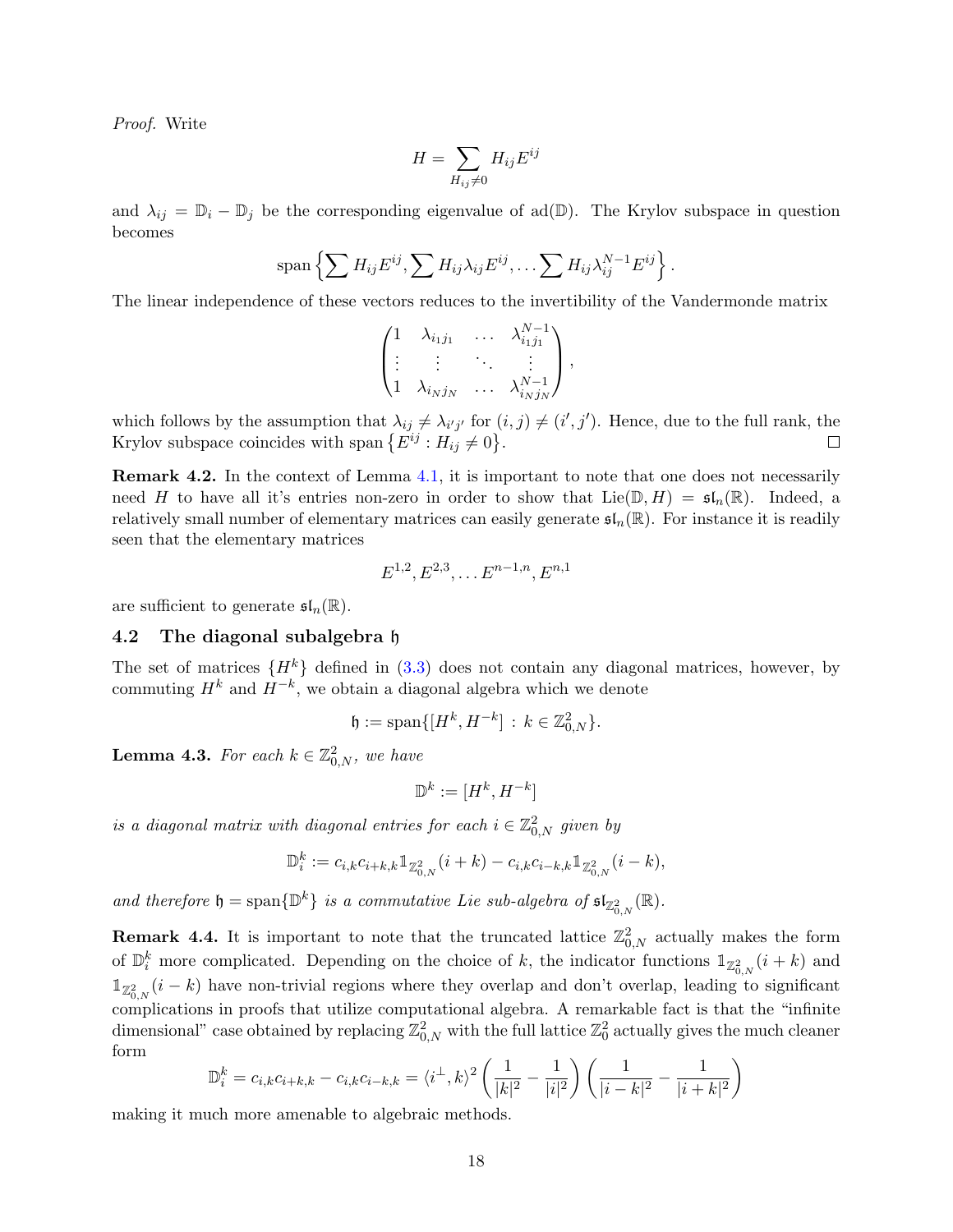We would like to use the diagonal matrices in  $\mathfrak h$  to proceed as Section [4.1,](#page-16-2) however, the situation here is far more delicate than that presented in Proposition [4.1](#page-16-1) due to the fact that  $\mathbb{D}_i^k$  has an inversion symmetry  $\mathbb{D}_{-i}^k = -\mathbb{D}_i^k$ , which fundamentally restricts the possibility of having distinct differences. In particular, for any given diagonal matrix  $\mathbb D$  satisfying  $\mathbb D_{-i} = -\mathbb D_i$ , the adjoint operator

$$
\mathrm{ad}(\mathbb{D}):\mathfrak{sl}_{\mathbb{Z}^2_{0,N}}(\mathbb{R})\rightarrow \mathfrak{sl}_{\mathbb{Z}^2_{0,N}}(\mathbb{R})
$$

is incapable of having simple spectrum since the odd symmetry of  $\mathbb{D}_i$  implies that there are always two dimensional invariant spaces associated to the adjoint operator. Specifically we see that for each  $i, j \in \mathbb{Z}_{0,N}^2$ ,  $i \neq j$ 

$$
\mathrm{ad}(\mathbb{D})E^{i,j} = (\mathbb{D}_i - \mathbb{D}_j)E^{i,j} \quad \text{and} \quad \mathrm{ad}(\mathbb{D})E^{-j,-i} = (\mathbb{D}_i - \mathbb{D}_j)E^{-j,-i}
$$

and therefore the eigenvalue  $\mathbb{D}_i - \mathbb{D}_j$  for ad( $\mathbb{D}$ )always has multiplicity at least 2 with the invariant space

$$
\text{span}\{E^{i,j}, E^{-j,i}\}.
$$

With this in mind, it is convenient to write  $H^k$  as a linear combination of such matrices. In particular we can write for each  $k \in \mathbb{Z}_{0,N}^2$ 

$$
H^{k} = \frac{1}{2} \sum_{i,i-k \in \mathbb{Z}^2_{0,N}} (c_{i-k,k} E^{i,i-k} - c_{i,k} E^{k-i,-i}).
$$

Taking into account the sparsity of  $H^k$  and the fact that for any diagonal matrix  $\mathbb D$  satisfying  $\mathbb{D}_{-i} = -\mathbb{D}_i$ , ad $(\mathbb{D})$  leaves  $c_{i-k,k}E^{i,i-k} - c_{i,k}E^{k-i,i}$  invariant, suggests that if  $\mathbb D$  satisfies the following distinctness property

<span id="page-18-0"></span>
$$
\mathbb{D}_i - \mathbb{D}_{i-k} \neq \mathbb{D}_{i'} - \mathbb{D}_{i'-k},\tag{4.1}
$$

for each  $k, i, i', i - k, i' - k \in \mathbb{Z}_{0,N}^2$  with  $i \neq i'$  and  $i \neq k - i'$ , then a similar procedure to the one carried out in Proposition [4.1](#page-16-1) implies that under the distinctness condition [\(4.1\)](#page-18-0), if  $\mathbb D$  belongs to Lie( $\{H^k\}$ ), then Lie( $\{H^k\}$ ) also contains the following sets of matrices for each  $k \in \mathbb{Z}_{0,N}^2$  and  $i, i-k \in \mathbb{Z}_{0,N}^2$ 

$$
c_{i-k,k}E^{i,i-k} - c_{i,k}E^{k-i,-i}.
$$

By relabeling indices and eliminating  $k$ , this means that we can obtain matrices of the form

$$
M^{i,j} := c_{j,i-j} E^{i,j} - c_{i,i-j} E^{-j,-i}
$$

for each  $i, j \in \mathbb{Z}_{0,N}^2$ ,  $i - j \in \mathbb{Z}_{0,N}^2$ . Similarly, in the distinctness condition  $(4.1)$  we can eliminate k, and reduce this to a more symmetric constraint of the form

$$
\mathbb{D}_i^k + \mathbb{D}_j^k + \mathbb{D}_\ell^k + \mathbb{D}_m^k \neq 0
$$

for  $i, j, \ell, m \in \mathbb{Z}_{0,N}^2$  satisfying

<span id="page-18-1"></span>
$$
i + j + \ell + m = 0,
$$

with the constraints

$$
\mathcal{C}_N := \{ (i, j, \ell, m) \in (\mathbb{Z}_{0,N}^2)^4 \, : \, (i + j, \ell + m) \neq 0, \, (i + \ell, j + m) \neq 0, \, (i + m, j + \ell) \neq 0 \}. \tag{4.2}
$$

In general we have the following convenient reformulation of the distinctness condition [\(4.1\)](#page-18-0).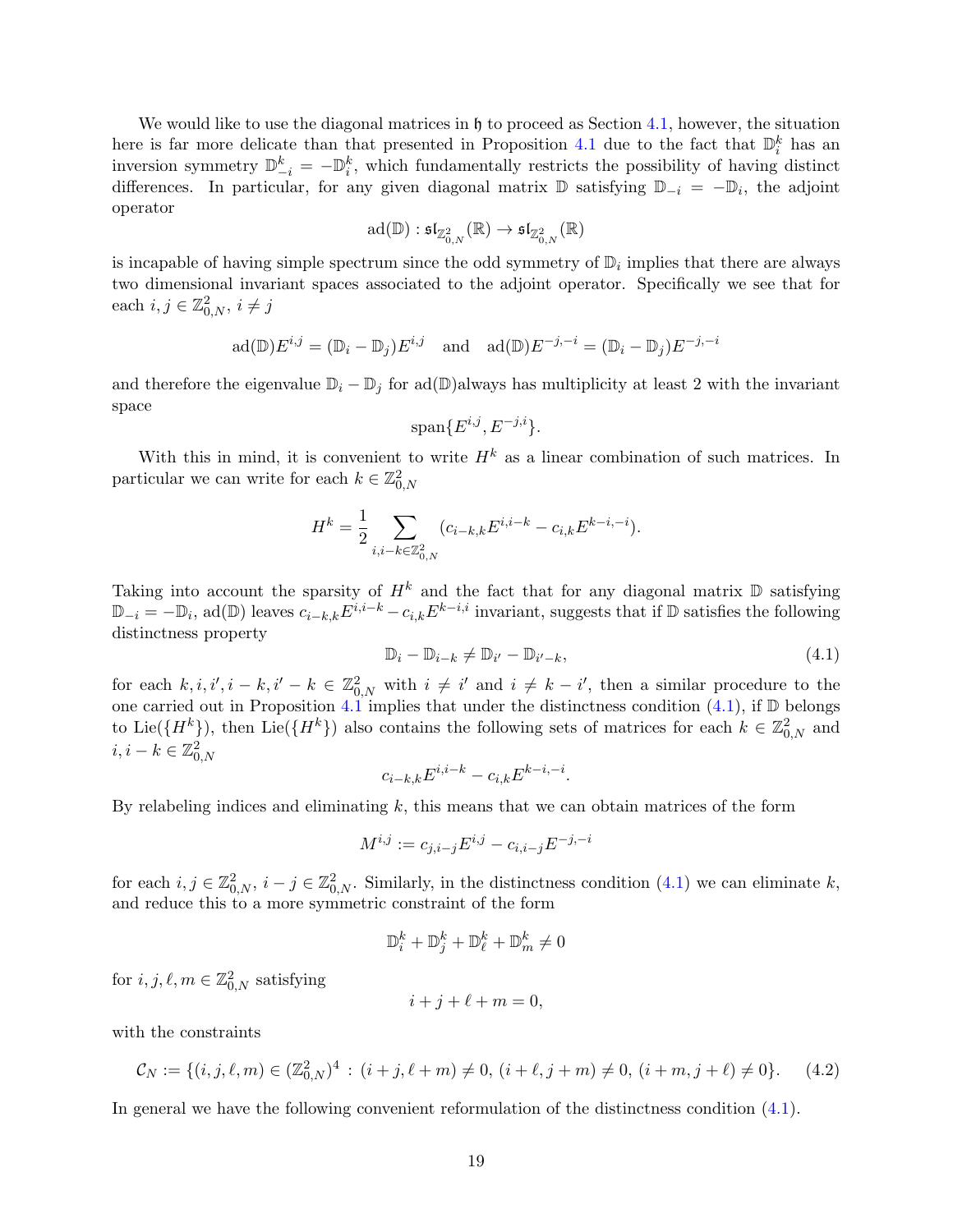<span id="page-19-1"></span>**Definition 4.5** (Distinct). We say a diagonal matrix  $\mathbb{D} \in \mathfrak{h}$  is *distinct* if for every  $(i, j, \ell, m) \in \mathcal{C}_N$ with  $i + j + \ell + m = 0$  we have

<span id="page-19-5"></span>
$$
\mathbb{D}_i + \mathbb{D}_j + \mathbb{D}_\ell + \mathbb{D}_m \neq 0. \tag{4.3}
$$

**Remark 4.6.** Note that the constraint set  $\mathcal{C}_N$  defined in [\(4.2\)](#page-18-1) is fundamental to the symmetry of the sum  $\mathbb{D}_i + \mathbb{D}_j + \mathbb{D}_m$ . Each constraint is necessary in the sense that if any one of them fails then we automatically have

$$
\mathbb{D}_i + \mathbb{D}_j + \mathbb{D}_\ell + \mathbb{D}_m = 0
$$

due to the inversion symmetry  $\mathbb{D}_{-i} = -\mathbb{D}_i$ .

Under this new definition, we can summarize the above discussion as follows.

<span id="page-19-2"></span>**Lemma 4.7.** Suppose that  $\mathfrak h$  contains a distinct diagonal matrix in the sense of Definition [4.5.](#page-19-1) Then Lie( $\{H^k\}$ ) contains the matrices  $\{M^{i,j} : i, j \in \mathbb{Z}_{0,N}^2, i-j \in \mathbb{Z}_{0,N}^2\}.$ 

It turns out that this set of matrices  $M^{i,j}$ , each one being comprised of linear combination of pairs of elementary matrices, is sufficient to generate all of  $\mathfrak{sl}_{\mathbb{Z}^2_{0,N}}(\mathbb{R})$ . The proof of this fact is the content of the following subsection.

<span id="page-19-3"></span>**Proposition 4.8.** The matrices  $\{M^{i,j} : i, j \in \mathbb{Z}_{0,N}^2, i-j \in \mathbb{Z}_{0,N}^2\}$  generate  $\mathfrak{sl}_{\mathbb{Z}_{0,N}^2}(\mathbb{R})$ .

As a simple corollary of this and Lemma [4.7](#page-19-2) this reduces Proposition [3.11](#page-15-0) to a condition on the existence of a distinct matrix inside h.

<span id="page-19-0"></span>**Corollary 4.9.** If  $\mathfrak{h}$  contains a distinct matrix, then  $\text{Lie}(\{H_k\}) = \mathfrak{sl}_{\mathbb{Z}_{0,N}^2}(\mathbb{R})$ .

#### 4.2.1 Proof of Proposition [4.8](#page-19-3)

To show Proposition [4.8](#page-19-3) we first assume an algebraic property of the coefficients  $c_{i,k}$ , which we will prove in Proposition [4.11](#page-20-0) using techniques from computational algebraic geometry. To simplify notation in what follows, denote

<span id="page-19-4"></span>
$$
\mathcal{S}^i:=\mathbb{Z}^2_{0,N}\cap\{\mathbb{Z}^2_{0,N}+i\}.
$$

**Lemma 4.10.** Suppose that for each  $i, j \in \mathbb{Z}_{0,N}^2$ , with  $i - j \in \mathbb{Z}_{0,1}^2$ , there exists a  $k, k' \in \mathcal{S}^i \cap \mathcal{S}^j$ such that

$$
d_{i,j}^{k,k'} := c_{i,i-k}c_{k,j-k}c_{k',i-k'}c_{j,j-k'} - c_{k,i-k}c_{j,j-k}c_{i,i-k'}c_{k',j-k'} \neq 0.
$$

Then  $\{M^{i,j} : i,j \in \mathbb{Z}_{0,N}^2, i-j \in \mathbb{Z}_{0,N}^2\}$  generates  $\mathfrak{sl}_{\mathbb{Z}_{0,N}^2}(\mathbb{R})$ .

*Proof.* If we take commutators of matrices of the form  $[M^{i,k}, M^{k,j}]$ , where  $i - j \in \mathbb{Z}_{0,1}^2$  and  $k \in$  $\mathcal{S}^i \cap \mathcal{S}^j$ , we have

$$
[M^{i,k}, M^{k,j}] = c_{k,i-k} c_{j,k-j} E^{i,j} - c_{i,k-i} c_{k,j-k} E^{-j,-i}.
$$

Therefore if we pick any two  $k, k' \in S^i \cap S^j$ , we obtain a 2 × 2 linear system for  $E^{i,j}$  and  $E^{-j,-i}$ 

$$
[M^{i,k}, M^{k,j}] = c_{k,i-k}c_{j,k-j}E^{i,j} - c_{i,k-i}c_{k,j-k}E^{-j,-i}
$$
  
\n
$$
[M^{i,k'}, M^{k',j}] = c_{k',i-k'}c_{j,k'-j}E^{i,j} - c_{i,k'-i}c_{k',j-k'}E^{-j,-i}.
$$
\n(4.4)

We can write  $E^{i,j}$  and  $E^{-j,-i}$  as a linear combination of  $[M^{i,k}, M^{k,j}]$  and  $[M^{i,k'}, M^{k',j}]$  provided that for each  $i, j \in \mathbb{Z}_0^2$ , with  $i - j \in \mathbb{Z}_{0,1}^2$  we can find a  $k, k' \in \mathcal{S}^i \cap \mathcal{S}^j$  such that

$$
d_{i,j}^{k,k'} = \det \begin{pmatrix} -c_{k,i-k}c_{j,j-k} & c_{i,i-k}c_{k,j-k} \\ -c_{k',i-k'}c_{j,j-k'} & c_{i,i-k'}c_{k',j-k'} \end{pmatrix} \neq 0.
$$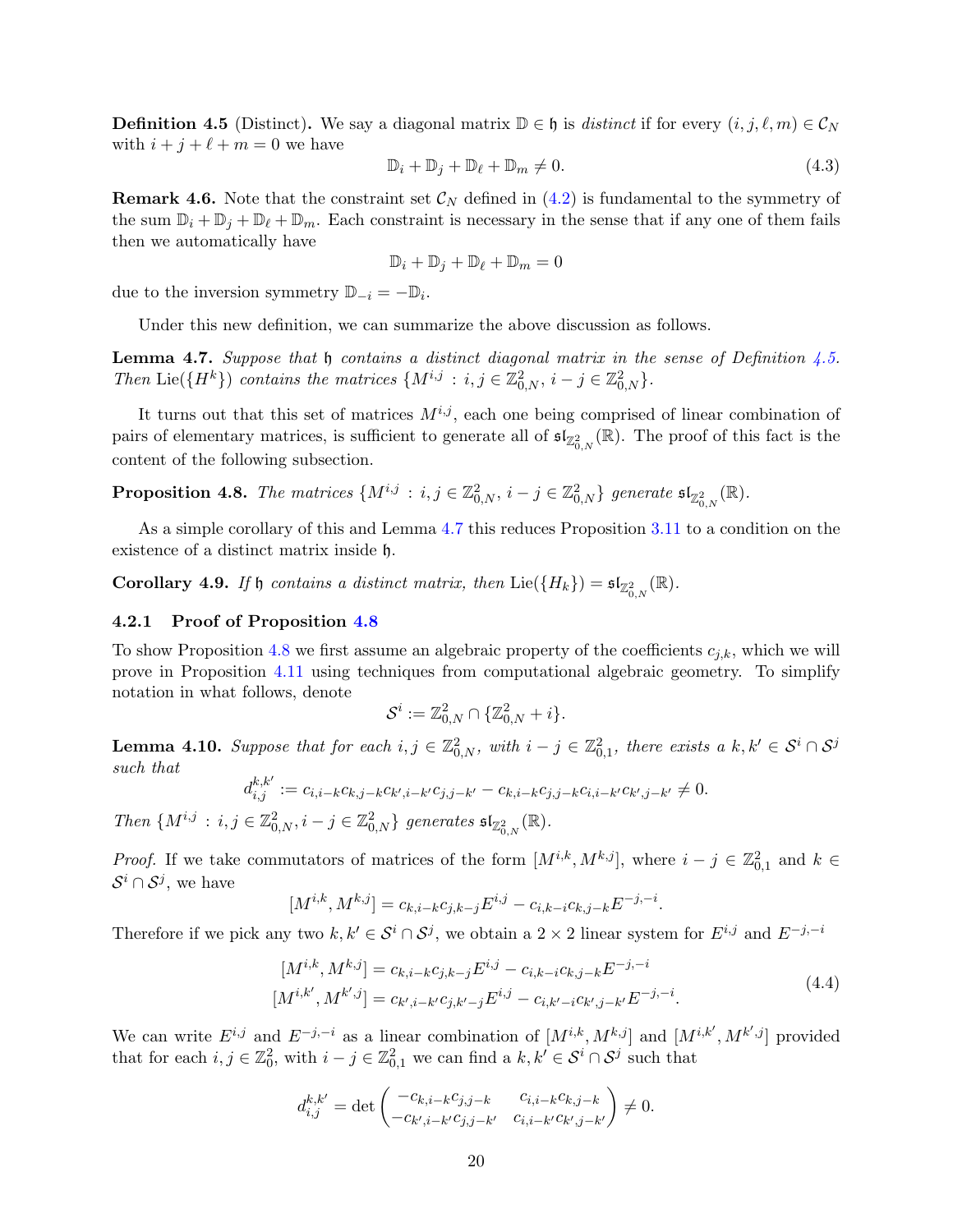This is true by assumption and therefore we can solve the linear system [\(4.4\)](#page-19-4) and obtain all elementary matrices  $E^{i,j}$  for  $i, j \in \mathbb{Z}_{0,N}^2$ , with  $i - j \in \mathbb{Z}_{0,1}^2$ . One can easily check that all such elementary matrices generate  $\mathfrak{sl}_{\mathbb{Z}_{0,N}^2}(\mathbb{R})$  (see Remark [4.2\)](#page-17-0).

Note that the property that  $d_{i,j}^{k,k'} \neq 0$  is a purely algebraic one. In particular, suppose by contradiction, that there exists an  $\tilde{i}, j \in \mathbb{Z}_{0,N}^2$  with  $i - j \in \mathbb{Z}_{0,1}^2$  such that

$$
d_{i,j}^{k,k'} = 0, \quad \text{for all} \quad k, k' \in \mathcal{S}^i \cap \mathcal{S}^j.
$$

That is then  $i, j$  must solve a set of rational equations (with integer coefficients), one for each pair  $(k, k') \in (S^i \cap S^j)^2$ . Next, we show that this system of rational equations is algebraically inconsistent. We will prove the following Proposition using machinery from computational algebraic geometry, which we review in Appendix [A.](#page-29-0) The computations are done using Maple; see Appendix [C.1](#page-34-1) for the computer code.

<span id="page-20-0"></span>**Proposition 4.11.** For each  $i, j \in \mathbb{Z}_{0,N}^2$  with  $i - j \in \mathbb{Z}_{0,1}^2$ , there exists  $k, k' \in \mathcal{S}^i \cap \mathcal{S}^j$  such that  $d_{i,j}^{k,k'} \neq 0.$ 

*Proof.* To prove this, we first note that  $d(i, j, k, k', r) = d_{i,j}^{k, k'}$  is a purely rational algebraic function of the variables  $i = (i_1, i_2), j = (j_1, j_2), k = (k_1, k_2), k' = (k'_1, k'_2)$  and r. We denote the numerator by

$$
P(i, j, k, k', r) = \text{numer}(d(i, j, k, k', r)).
$$

Suppose by contradiction that there exists an  $i, j \in \mathbb{Z}_{0,N}^2$  with  $i-j \in \mathbb{Z}_{0,1}^2$  such that  $d(i, j, k, k', r) = 0$ for all  $k, k' \in \mathcal{S}^i \cap \mathcal{S}^j$ . Then we have

$$
P(i, j, k, k', r) = 0, \quad \text{for all} \quad k, k' \in \mathcal{S}^i \cap \mathcal{S}^j.
$$

Note that this polynomial is degree 10 in k, k'. If  $N \geq 8$  then since  $i - j \in \mathbb{Z}_{0,1}^2$ ,  $\mathcal{S}^i \cap \mathcal{S}^j$  always contains  $\mathbb{Z}_{0,6}^2$  and Lemma [B.1](#page-32-1) implies that the collection of polynomials in  $i, j, r$  defined by the coefficients of the polynomial in  $k_1, k_2, k'_1, k'_2$ 

$$
\{f_1, \ldots, f_s\} = \text{coeffs}(P, \{k_1, k_2, k'_1, k'_2\})
$$

must also vanish (note that the coefficients  $f_1, ..., f_s$  are polynomials in  $(i_1, i_2, j_1, j_2)$  and r with integer coefficients). By extending the variables  $i_1, i_2, j_1, j_2$  and r, to the algebraically closed field  $\mathbb{C}$ , we define the polynomial ideal generated by  $\{f_1, \ldots, f_s\}$ 

$$
I = \langle f_1, \dots, f_s \rangle \subseteq \mathbb{C}[i_1, i_2, j_1, j_2, r]
$$

(see Appendix [A](#page-29-0) for a review of the relevant algebraic geometry). Next we define the constraint polynomial

$$
g(i, j, r) = r^2 |i|^2 |j|^2 |i - j|^2.
$$

Note that on  $\mathbb{C}^5$ , we have  $g \neq 0$  exactly encodes the constraint that  $i \neq 0, j \neq 0, i \neq j, r \neq 0$ . In light of this, our goal then is to show that affine varieties induced by  $I$  and  $g$  are the same

$$
\mathbf{V}(I) = \mathbf{V}(g),
$$

since this implies that the only common zeros of  $\{f_1, \ldots, f_s\}$  in  $\mathbb{C}^5$  are those with  $i = 0, j = 0, i = j$ or  $r = 0$ . By the strong Nullstellensatz [Ch 4, Theorem 10 [\[16\]](#page-38-19)] (see also Theorem [A.11](#page-31-0) below),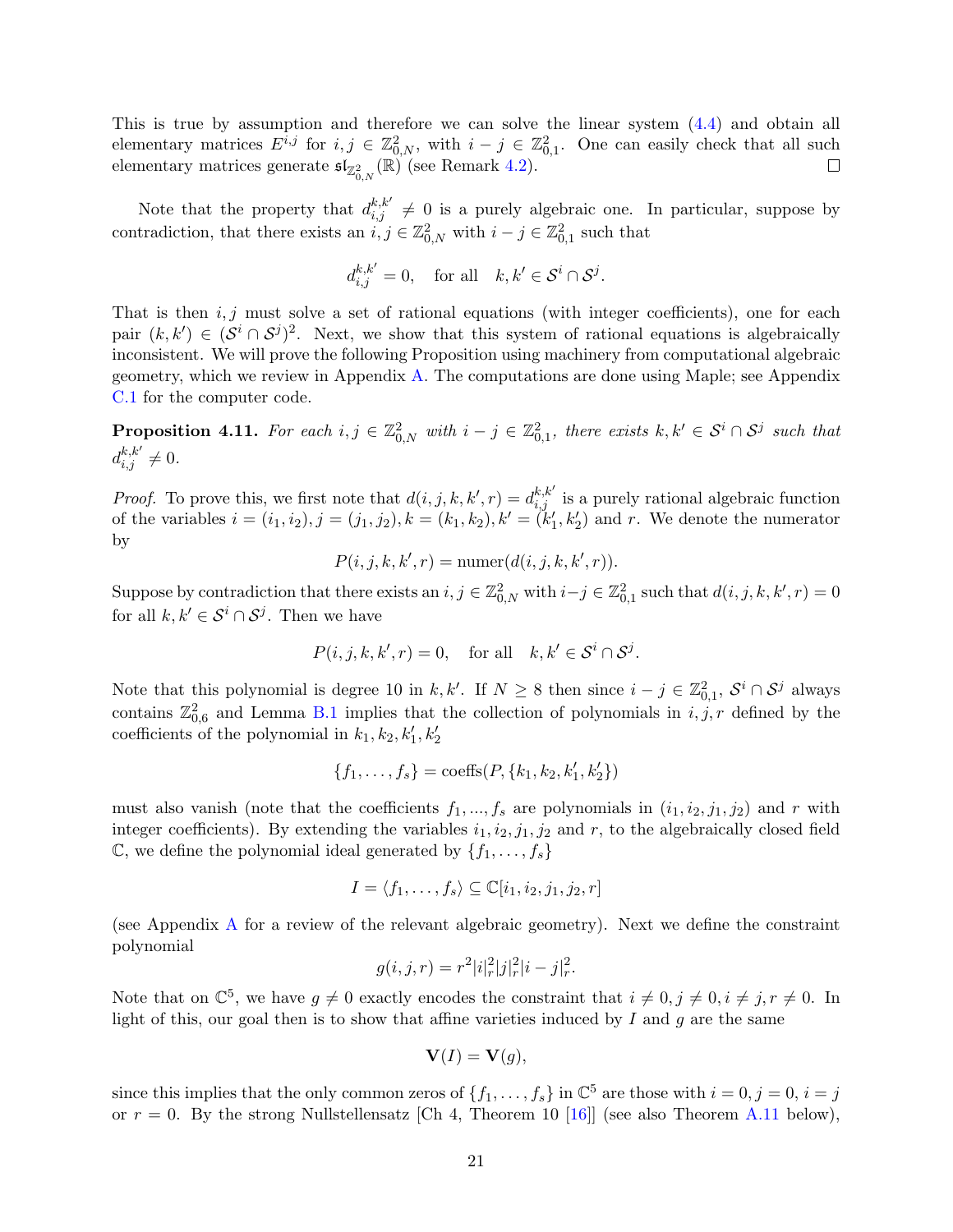this is true if and only if there exists an  $n \in \mathbb{Z}_{\geq 0}$  such that  $g^n \in I$ , or equivalently by Theorem [A.12,](#page-32-2) if the reduced Gröbner basis of the saturation  $I : g^{\infty}$  for any given monomial ordering is {1} (see Appendix [A.2](#page-31-1) for background on saturation). To compute a saturation with respect to a single polynomial, it suffices to introduce an extra variable z to represent  $1/g$  and consider the augmented ideal

$$
\tilde{I} = \langle f_1, \dots, f_s, gz - 1 \rangle \subseteq \mathbb{C}[i_1, i_2, j_1, j_2, r, z].
$$

By Theorem [A.12,](#page-32-2) if  $\{1\}$  is the reduced Gröbner basis for  $\tilde{I}$ , then it is also the reduced Gröbner basis for  $I : g^{\infty}$ .

We use Maple [\[1\]](#page-38-12) to compute the reduced Gröbner basis G for the ideal  $\tilde{I}$ . This computation is done in graded reverse lexicographical order (or "grevlex") and the variable ordering

$$
i_1 < i_2 < j_1 < j_2 < z < r
$$

using an implementation of the F4 algorithm [\[22\]](#page-38-25); see Appendix [C.](#page-34-0) The result is  $G = \{1\}$ , thereby concluding the proof.  $\Box$ 

## <span id="page-21-0"></span>5 Verifying distinctness in the diagonal algebra

So far we have shown that if h contains a *distinct matrix*  $\mathbb D$  in the sense of Definition [4.5](#page-19-1) then  $\text{Lie}(\{H^k\}) = \mathfrak{sl}_{\mathbb{Z}_{0,N}^2}(\mathbb{R})$ , which implies projective spanning by Proposition [3.11.](#page-15-0)

The goal of this section is to show that  $\mathfrak h$  does contain many distinct matrices, in fact, they are 'generic' in the sense that they form an open and dense set in h. Unfortunately, each individual diagonal matrix  $\mathbb{D}^k = [H^k, H^{-k}]$  is certainly not distinct, since there are many degeneracies related to each particular  $k$ . However, we have the benefit of a large number of such diagonal matrices and can take linear combinations of each  $\mathbb{D}^k$  to find a distinct matrix. Specifically taking linear combinations allows one to reduce the condition for the distinctness condition [\(4.3\)](#page-19-5) to one that is much more mild on the entire collection  $\{\mathbb{D}^k\}.$ 

Indeed, the main result of this section, and the main effort of proof is to show the following sufficient condition on the collection  $\{\mathbb{D}^k\}.$ 

<span id="page-21-1"></span>**Proposition 5.1.** For each  $(i, j, \ell, m) \in \mathcal{C}_N$  (defined in [\(4.2\)](#page-18-1)) with  $i + j + \ell + m = 0$ , there exists  $a \ k \in \mathbb{Z}_{0,N}^2$  such that

$$
\mathbb{D}_i^k + \mathbb{D}_j^k + \mathbb{D}_\ell^k + \mathbb{D}_m^k \neq 0.
$$

We now show how proposition [5.1](#page-21-1) implies that "most" elements in the span of  $\{\mathbb{D}^k\}$  are in fact distinct.

<span id="page-21-2"></span>Lemma 5.2. Assume the result of Proposition [5.1](#page-21-1) holds, then there exists an open and dense set of matrices in  $\mathfrak{h} = \text{span}\{\mathbb{D}^k : k \in \mathbb{Z}_{0,N}^2\}$  that are distinct in the sense of definition [4.5.](#page-19-1)

*Proof.* For each fixed  $(i, j, \ell, m) \in \mathcal{C}_N$ , we denote the vector

$$
w_{(i,j,\ell,m)} := \left(\mathbb{D}_i^k + \mathbb{D}_j^k + \mathbb{D}_\ell^k + \mathbb{D}_m^k : k \in \mathbb{Z}_{0,N}^2\right) \in \mathbb{R}^{\mathbb{Z}_{0,N}^2},
$$

and for each  $(i, j, \ell, m) \in \mathcal{C}_N$ , let

$$
\Gamma_{(i,j,\ell,m)} = \left\{ \alpha \in \mathbb{R}^{\mathbb{Z}_{0,N}^2} : \alpha \cdot w_{(i,j,\ell,m)} \neq 0 \right\}.
$$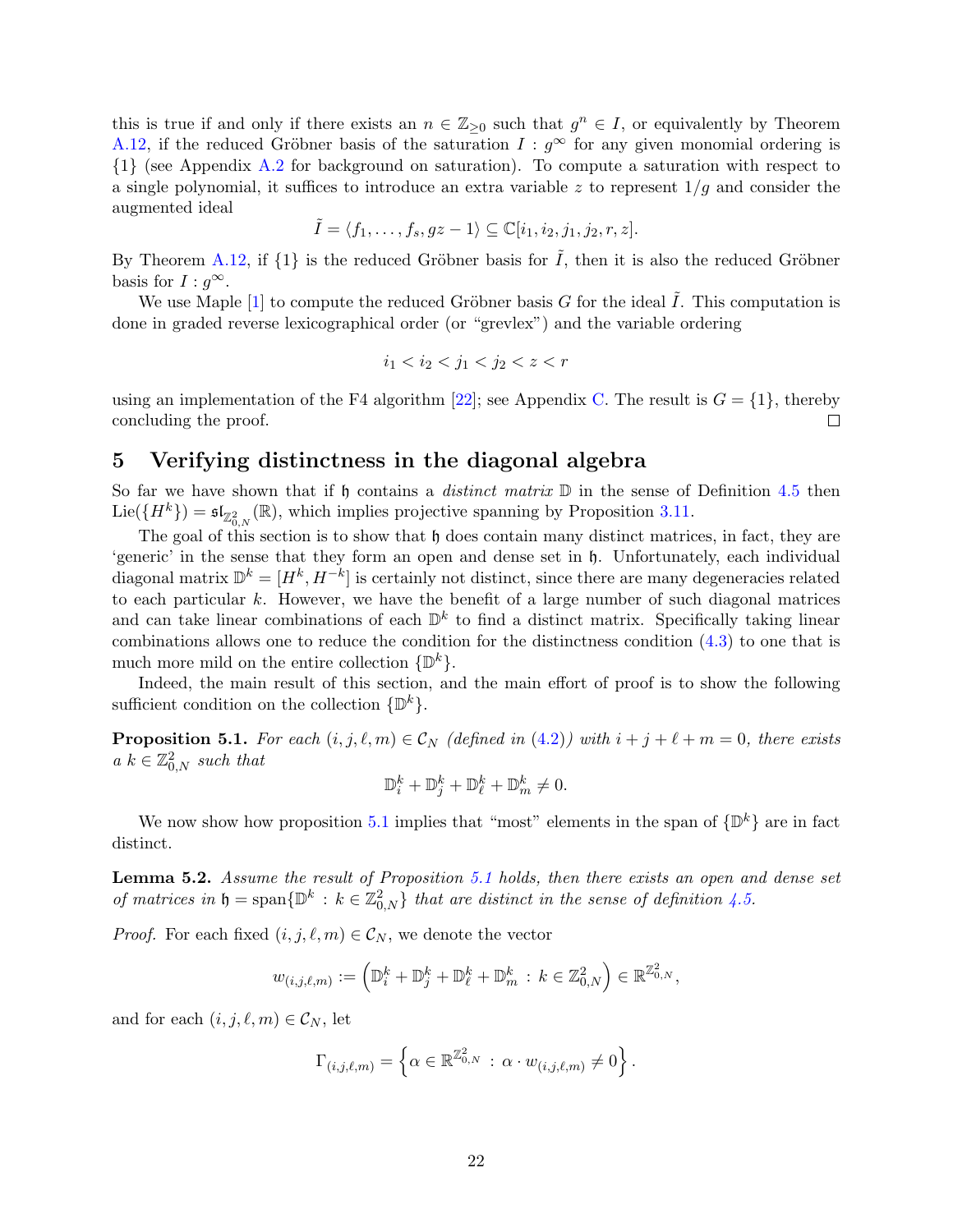By Proposition [5.1,](#page-21-1)  $w_{(i,j,\ell,m)}$  is always a non-zero vector and hence  $\Gamma_{(i,j,\ell,m)}$  is an open-dense set (being the complement of a plane). Since  $\mathcal{C}_N$  is a finite set

$$
\Gamma = \bigcap_{(i,j,\ell,m)\in \mathcal{C}_N} \Gamma_{(i,j,\ell,m)}
$$

is also open and dense in  $\mathbb{R}^{\mathbb{Z}_{0,N}^2}$ . It follows that for any  $\alpha \in \Gamma$ , the linear combination  $\sum_{k} \alpha_k \mathbb{D}^k$ , is distinct.

We now briefly summarize how Proposition [5.1](#page-21-1) completes the proof of the main results of our paper.

**Proof of Theorems [2.13](#page-10-0) and [1.1](#page-4-1).** Proposition [5.1](#page-21-1) together with Lemma [5.2](#page-21-2) imply that h contains a distinct matrix in the sense of definition [4.5.](#page-19-1) Then, Corollary [4.9](#page-19-0) and Proposition [3.11](#page-15-0) implies projective hypoellipticity for the Naver-Stokes equations, i.e. Theorem [2.13,](#page-10-0) from which Theorem [1.1](#page-4-1) follows by the results of [\[10\]](#page-38-1); see Sections [2.3](#page-8-3) and [2.4](#page-9-0) for more information.  $\Box$ 

#### <span id="page-22-0"></span>5.1 The simpler "infinite dimensional" case

Before continuing with the proof of proposition [5.1,](#page-21-1) which is rather technical in nature due to the presence of the Galerkin truncation, it is very instructive to first see how the proof goes in the "infinite dimensional" case when the Galerkin truncation is removed and we instead consider the entire lattice  $\mathbb{Z}_0^2$ . The actual proof is similar in spirit to the one presented below, just repeated 35 times to cover various edge cases. The proof in this section has an accompanying Maple worksheet that will do the algebraic computations and compute the reduced Gröbner bases using exact arithmetic; see Appendix [C.2.](#page-35-0)

The proof full proof of Proposition [5.1](#page-21-1) will make use of the algebraic structure of  $\mathbb{D}(i, k, r) = \mathbb{D}_i^k$ (recall r dependence is implicit) as a piecewise defined rational function on  $(\mathbb{Z}_{0,N}^2)^2$ . The overall goal is to show that for each side length  $r \neq 0$  that there do not exist any solutions  $(i, j, \ell, m) \in C_N$ with  $i + j + \ell + m = 0$ , to the set of Diophantine equations

$$
\mathbb{D}_i^k + \mathbb{D}_j^k + \mathbb{D}_\ell^k + \mathbb{D}_m^k = 0, \quad \text{for all } k \in \mathbb{Z}_{0,N}^2.
$$

As mentioned in Remark [4.4](#page-17-1) without the Galerkin cut-off  $\mathbb{D}(i, k, r)$  takes a much simpler rational algebraic form that is not piecewise defined on the lattice,

$$
\bar{\mathbb{D}}(i,k,r) = c_{i,k}c_{i+k,k} - c_{i,k}c_{i-k,k} = \langle i^{\perp},k \rangle_r^2 \left( \frac{1}{|k|_r^2} - \frac{1}{|i|_r^2} \right) \left( \frac{1}{|i-k|_r^2} - \frac{1}{|i+k|_r^2} \right).
$$

In light of this, our strategy is to extend the rational function

$$
\overline{\mathbb{W}}(i,j,\ell,m,k,r):=\bar{\mathbb{D}}(i,k,r)+\bar{\mathbb{D}}(j,k,r)+\bar{\mathbb{D}}(\ell,k,r)+\bar{\mathbb{D}}(m,k,r)
$$

in 11 variables

$$
i = (i_1, i_2), j = (j_1, j_2), m = (m_1, m_2), \ell = (\ell_1, \ell_2), k = (k_1, k_2), \text{ and } r,
$$

to the algebraically closed field C, and show that such a system of algebraic equations is inconsistent. In particular, the numerator polynomial

$$
P(i, j, \ell, m, k, r) = \text{numer}(\overline{\mathbb{W}}(i, j, \ell, m, k, r))
$$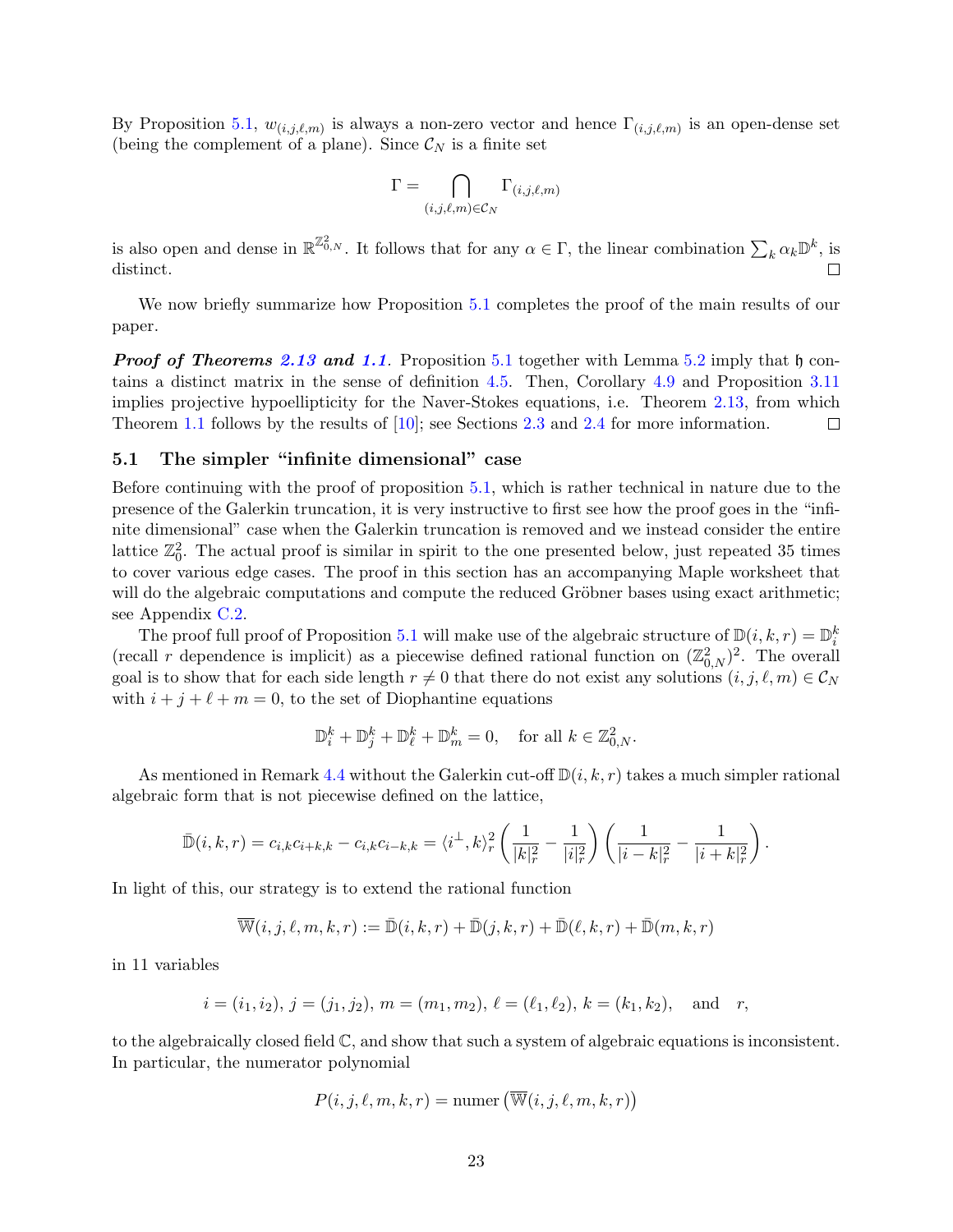belongs to  $\mathbb{C}[i, j, \ell, m, k, r]^6$  $\mathbb{C}[i, j, \ell, m, k, r]^6$ , has integer coefficients and vanishes whenever  $\overline{\mathbb{W}}$  does. In many ways it is this polynomial and the fact that it has finite order and integer coefficients that allows for the use of a computer algebra proof that holds for arbitrary Galerkin truncation.

The goal is to understand the common zeros of the collection of polynomials obtained by evaluating k on various subsets of the lattice. Particularly for a given subset  $K \subseteq \mathbb{Z}_0^2$ , we consider the ideal of polynomials in the remaining 9 variables  $(i, j, \ell, m, r) \in \mathbb{C}^9$  generated by evaluating P at each  $k \in K$ 

$$
I_K := \langle P_k \, : \, k \in K \rangle \subset \mathbb{C}[i, j, \ell, m, r], \quad \text{where} \quad P_k(i, j, \ell, m, r) = P(i, j, \ell, m, k, r).
$$

We also introduce the two polynomials  $h_1, h_2$  describing the  $i + j + \ell + m = 0$  constraint

$$
h_1 := i_1 + j_1 + \ell_1 + m_1
$$
 and  $h_2 := i_2 + j_2 + \ell_2 + m_2$ 

as well as the polynomial[7](#page-23-1)

$$
g(i,j,\ell,m,r) := r^2 |i_r^2|j_r^2|\ell_r^2|m_r^2(|i+j_r^2 + |\ell+m_r^2)(|i+\ell_r^2 + |j+m_r^2)(|i+m_r^2 + |j+\ell_r^2)
$$
 (5.1)

whose non-vanishing implies that

<span id="page-23-2"></span>
$$
r \neq 0, i \neq 0, j \neq 0, \ell \neq 0, m \neq 0
$$

and

$$
(i+j,\ell+m)\neq (0,0),\ (i+\ell,j+m)\neq (0,0),\ (i+m,j+\ell)\neq (0,0),
$$

and therefore  $\{g \neq 0\}$  perfectly encodes the constraint set  $\mathcal{C}_N$  along with the assumption that  $r \neq 0$ . The proof will be complete then, if we can find a set  $K \subseteq \mathbb{Z}_0^2$  so that the affine variety generated by  $I_K$ ,  $h_1$ ,  $h_2$  is the same as that generated by g, namely

$$
\mathbf{V}(I_K,h_1,h_2)=\mathbf{V}(g).
$$

In order to show this, it will also be useful to freeze  $i, j, \ell, m, r$  and treat P as a polynomial in  $k = (k_1, k_2)$  and regard the coefficients as polynomials in  $\mathbb{C}[i, j, \ell, m, r]$ . We denote the collection of these polynomials by

$$
\{f_1,\ldots,f_s\} := \mathrm{coeffs}(P,\{k_1,k_2\}) \subseteq \mathbb{C}[i,j,\ell,m,r].
$$

Note that the number of polynomials in  $\{f_1, \ldots, f_s\}$  only depends on the order of the polynomial P in k and is independent of any truncation.

By Lemma [B.1](#page-32-1) and the observation that P is order 19 in k, if there  $\exists k' \in \mathbb{Z}_0^2$  such that  $\{k \in \mathbb{Z}_0^2 : |k - k'|_{\ell^{\infty}} \le 10\} \subseteq K$ , then the polynomial ideals are equal

$$
I_K = \langle f_1, ..., f_s \rangle.
$$

Since we can obviously find such a set  $K$ , our goal reduces to showing that

$$
\mathbf{V}(f_1,\ldots,f_s,h_1,h_2)=\mathbf{V}(g).
$$

<span id="page-23-1"></span><span id="page-23-0"></span><sup>&</sup>lt;sup>6</sup>Here we use the obvious shorthand  $\mathbb{C}[i, j, \ell, m, k, r] = \mathbb{C}[i_1, i_2, j_1, j_2, \ell_1, \ell_2, m_1, m_2, k_1, k_2, r].$ 

<sup>&</sup>lt;sup>7</sup>Note the choice of  $|\cdot|_r$  norm here, which is fundamental to ensuring our computational implementation converges for arbitrary r.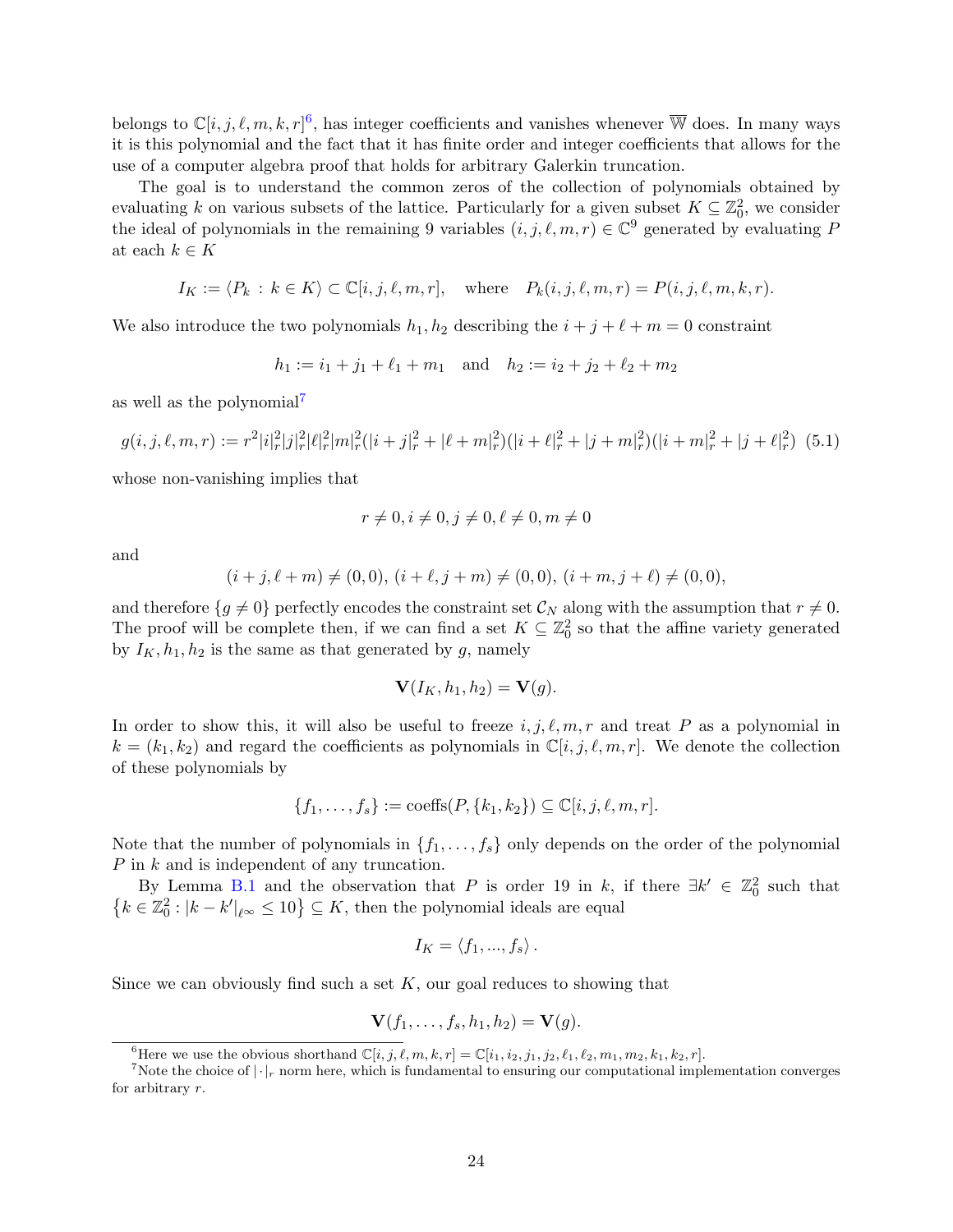By Theorem [A.11,](#page-31-0) this is equivalent to showing that the saturated ideal  $\langle f_1, \ldots, f_s, h_1, h_2 \rangle : g^{\infty}$ satisfies

$$
\langle f_1,\ldots,f_s,h_1,h_2\rangle: g^\infty=\mathbb{C}[i,j,\ell,m,r],
$$

or more practically from a computational stand point, by Theorem  $A.12$  that  $\{1\}$  is the reduced Gröbner basis for the augmented ideal

$$
\tilde{I} = \langle f_1, \dots, f_s, h_1, h_2, zg - 1 \rangle \subseteq \mathbb{C}[i, j, \ell, m, r, z]
$$

with  $z$  added as an extra variable. This can indeed be checked computationally in Maple. Specifically, we compute the reduced Gröbner basis of  $I$  using the graded reverse lexicographical monomial order (or "grevlex") and the variable ordering

$$
i_1
$$

using an implementation of the F4 algorithm  $[22]$  (see [A](#page-29-0)ppendix A and [C](#page-34-0)); the computation verifies that  $G = \{1\}$ , thereby concluding the proof.

### 5.2 Treating the Galerkin truncation: Proof of proposition [5.1](#page-21-1)

As already mentioned, the Galerkin truncation makes  $\mathbb{D}(i, k, r) = \mathbb{D}_i^k$  a piecewise defined rational function (depending on the choice of  $k$ ) and so great care must be taken to consider all the possible combinations algebraic forms on different partitions of the lattice to carry out a similar argument to the one given above.

*Proof of proposition 5.1*. To begin, it is convenient to write  $\mathbb{D}_i^k$  in a proper piecewise defined sense. To do this we will find it convenient to define the set

$$
\mathcal{S}^k := \mathbb{Z}^2_{0,N} \cap \{\mathbb{Z}^2_{0,N} + k\} \subseteq \mathbb{Z}^2_{0,N},
$$

and denote

$$
\mathbb{D}_{+}(i,k,r) := c_{i,k}c_{i+k,k} = \langle i^{\perp},k\rangle_{r}^{2}\left(\frac{1}{|k|_{r}^{2}} - \frac{1}{|i|_{r}^{2}}\right)\left(\frac{1}{|k|_{r}^{2}} - \frac{1}{|i+k|_{r}^{2}}\right)
$$

as well as

$$
\mathbb{D}_{-}(i,k,r):=-\mathbb{D}_{+}(i,-k,r)=\langle i^{\perp},k\rangle_{r}^{2}\left(\frac{1}{|k|_{r}^{2}}-\frac{1}{|i|_{r}^{2}}\right)\left(\frac{1}{|i-k|_{r}^{2}}-\frac{1}{|k|_{r}^{2}}\right)
$$

and

$$
\bar{\mathbb{D}}(i,k,r) := \mathbb{D}_+(i,k,r) + \mathbb{D}_-(i,k,r) = \langle i^\perp, k \rangle_r^2 \left( \frac{1}{|k|_r^2} - \frac{1}{|i|_r^2} \right) \left( \frac{1}{|i-k|_r^2} - \frac{1}{|i+k|_r^2} \right).
$$

Then  $D(i, k, r)$  can be written piecewise as

$$
\mathbb{D}(i,k,r) = \begin{cases} \mathbb{D}_{+}(i,k,r) & i \in \mathcal{S}^{k} \setminus \mathcal{S}^{-k} \\ \bar{\mathbb{D}}(i,k,r) & i \in \mathcal{S}^{k} \cap \mathcal{S}^{-k} \\ \mathbb{D}_{-}(i,k,r) & i \in \mathcal{S}^{-k} \setminus \mathcal{S}^{k} \\ 0 & i \in \mathbb{Z}_{0,N}^{2} \setminus (\mathcal{S}^{k} \cup \mathcal{S}^{-k}) \end{cases}.
$$

This means that for each fixed  $i \in \mathbb{Z}_{0,N}^2$ ,  $\mathbb{D}(i,k,r)$  is obtained by evaluating exactly one of the four exact rational algebraic functions belonging to  $\{\mathbb{D}_+, \overline{\mathbb{D}}, \mathbb{D}_-, 0\}$ , moreover it is not hard to show that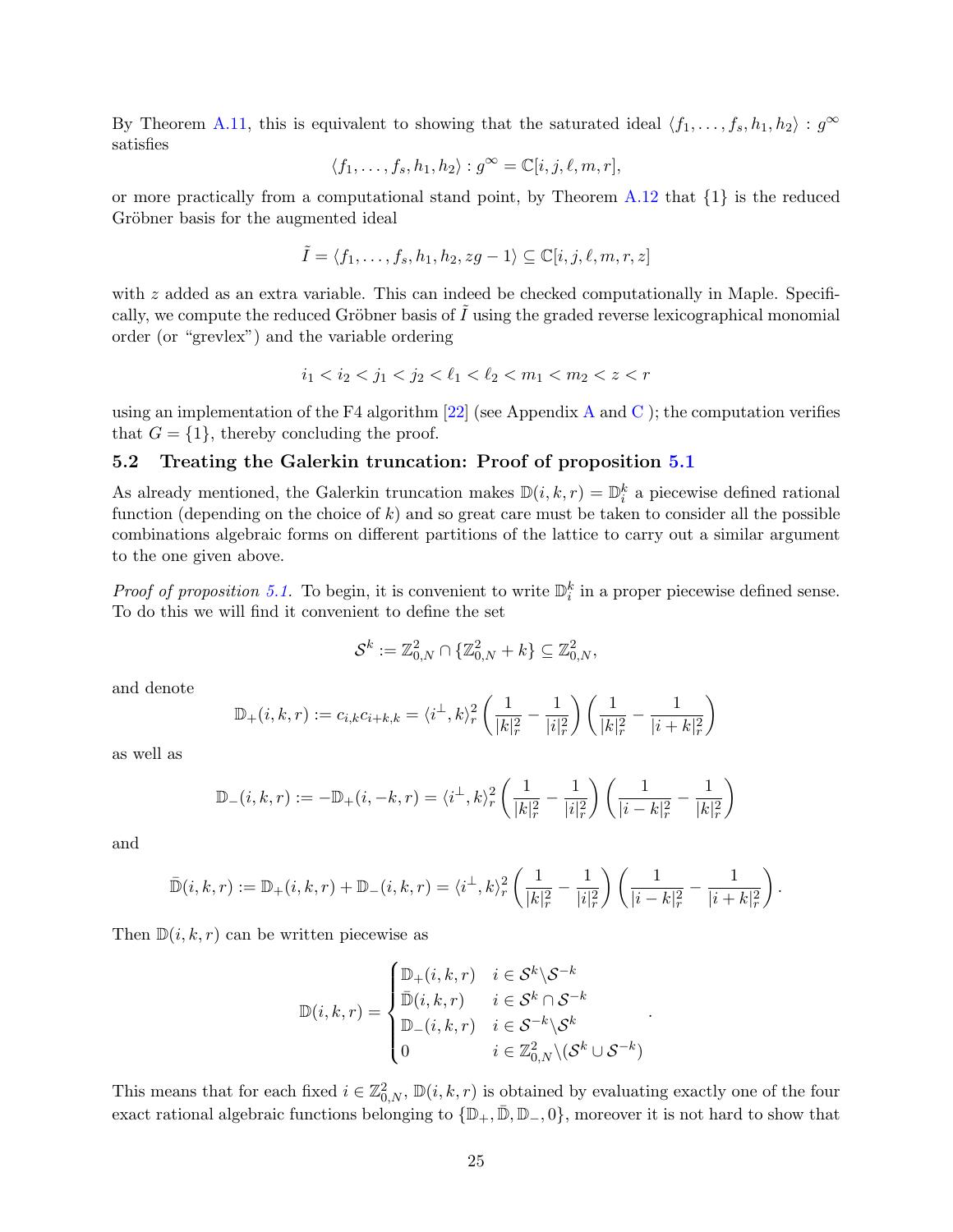for each such  $i \in \mathbb{Z}_{0,N}^2$  there is always a suitably large set K such that  $\mathbb{D}(i,k,r)$  takes the same algebraic form for all  $k \in K$ . Based off this idea, it is the following key lemma that allows us to treat the piecewise rational behavior of the sum

$$
\mathbb{W}(i, j, \ell, m, k, r) := \mathbb{D}(i, k, r) + \mathbb{D}(j, k, r) + \mathbb{D}(\ell, k, r) + \mathbb{D}(m, k, r)
$$

in a purely algebraic fashion, as long as  $N$  is large enough.

<span id="page-25-0"></span>**Lemma 5.3.** Let  $a \ge 1$  and suppose that  $N > 4(9a + 8)$ , then for each fixed  $(i, j, \ell, m) \in \mathcal{C}_N$ , there exists  $a k' \in \mathbb{Z}_{0,N-a}^2$  and four rational functions  $\{\mathbb{D}_1, \mathbb{D}_2, \mathbb{D}_3, \mathbb{D}_4\}$ , each taking one of the four possible  $forms \{D_+, \bar{D}, \bar{D}_-, 0\}, with at least one the  $D_i \neq 0$  such that for all  $k \in \mathbb{Z}_0^2$  with  $|k - k'|_{\ell^{\infty}} \leq a$ , W$ takes the form

$$
\mathbb{W}(i, j, \ell, m, k, r) = \mathbb{D}_1(i, k, r) + \mathbb{D}_2(j, k, r) + \mathbb{D}_3(\ell, k, r) + \mathbb{D}_4(m, k, r).
$$

Before proving Lemma [5.3](#page-25-0) (which is done in the following subsection), lets see how to use it to complete the proof of Proposition [5.1.](#page-21-1) Indeed, with this Lemma in hand, the proof now follows along the similar lines as that of Section [5.1](#page-22-0) above. Fix  $(i, j, \ell, m) \in C_N$  and  $r \neq 0$  with  $i + j + \ell + m = 0$  and assume by contradiction that

$$
\mathbb{W}(i, j, \ell, m, k, r) = 0 \quad \text{for all} \quad k \in \mathbb{Z}_{0,N}^2.
$$

By Lemma [5.3,](#page-25-0) let

$$
K := \{ k \in \mathbb{Z}_{0,N}^2 \, : \, |k - k'|_{\ell^{\infty}} \le a \}
$$

so that for all  $k \in K$ ,  $\mathbb{W}(i, j, \ell, m, k, r)$  is a given fixed rational function and therefore we can define as in Section [5.1](#page-22-0) the numerator polynomial

$$
P(i, j, \ell, m, k, r) = \text{numer}(\mathbb{W}(i, j, \ell, m, k, r)),
$$

and observe that by assumption we have

$$
(i, j, \ell, m, r) \in \mathbf{V}(I_K, h_1, h_2)
$$
, where  $I_K := \langle P_k : k \in K \rangle$ .

Therefore the proof is complete if we can show that  $\mathbf{V}(I_K, h_1, h_2) = \mathbf{V}(g)$ , where g is defined by  $(5.1)$ . By Lemma [B.1](#page-32-1) and Lemma [5.3,](#page-25-0) using that the P is at most order 19 in k, we can choose  $a = 10$  so that  $2a > 19$ , and therefore the polynomials  $\{f_1, \ldots, f_s\}$  = coeffs $(P, \{k_1, k_2\})$  generate the ideal  $I_K$ . We can now follow the exact same procedure as in Section [5.1](#page-22-0) to show that the reduced Gröbner basis of the extended ideal  $\tilde{I} = \langle f_1, \ldots, f_s, h_1, h_2, zg - 1 \rangle$  is {1}. This can be verified computationally for general algebraic forms

$$
\mathbb{W}(i, j, \ell, m, k, r) = \mathbb{D}_1(i, k, r) + \mathbb{D}_2(j, k, r) + \mathbb{D}_3(\ell, k, r) + \mathbb{D}_4(m, k, r)
$$
(5.2)

by computing the Gröbner basis of  $\tilde{I}$  for all possible choices of algebraic functions  $(\mathbb{D}_1, \mathbb{D}_2, \mathbb{D}_3, \mathbb{D}_4)$ sampled from the set  $\{\mathbb{D}_+, \bar{\mathbb{D}}, \mathbb{D}_-, 0\}$  (excluding  $(0, 0, 0, 0)$ ). Due to symmetry of the sum  $(5.2)$  and the constraint  $i + j + \ell + m = 0$ , up to relabeling  $i, j, \ell, m$  we can disregard the order in which we consider  $\{\mathbb{D}_1, \mathbb{D}_2, \mathbb{D}_3, \mathbb{D}_4\}$  and therefore the total number of possible ideals we have to check is just the number of ways to draw an unordered sample  $\{\mathbb{D}_1, \mathbb{D}_2, \mathbb{D}_3, \mathbb{D}_4\}$  of 4 things from a the set  $\{\mathbb{D}_+, \mathbb{D}, \mathbb{D}_-, 0\}$  with replacement (excluding  $\{0, 0, 0, 0\}$ ). This means that there are

<span id="page-25-1"></span>
$$
\binom{4+4-1}{4} - 1 = \binom{7}{4} - 1 = 34
$$

different ideals  $\tilde{I}$  to check. This seemingly tedious task is carried effortlessly by Maple (see Appendix [C.3](#page-36-0) for the code) showing that the reduced Gröbner basis for  $\overline{I}$  in every case is  $\{1\}$ . This concludes the proof of Proposition [5.1](#page-21-1) (and hence of Theorem [1.1\)](#page-4-1).  $\Box$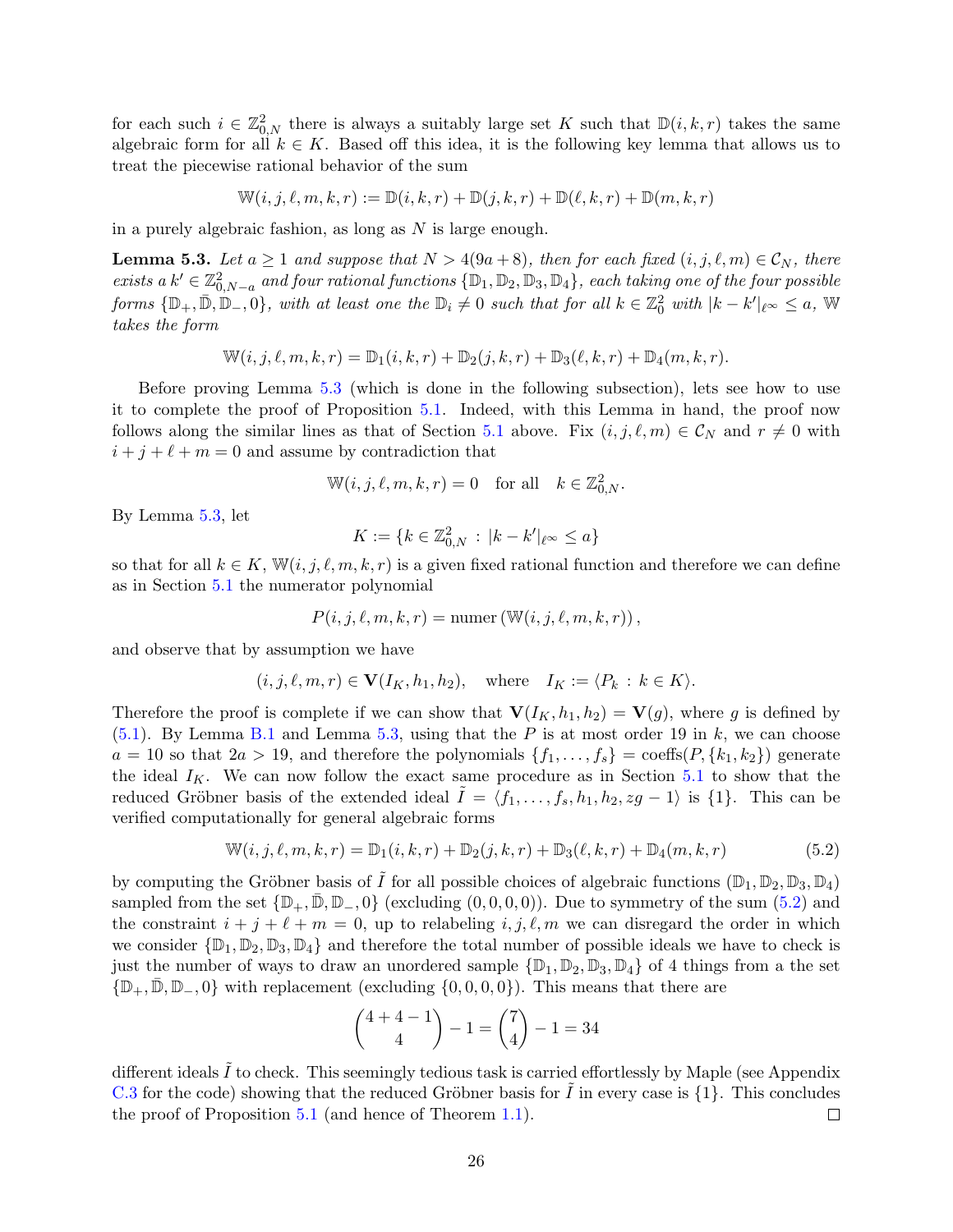#### 5.2.1 Proof of Lemma [5.3](#page-25-0)

We now turn to the proof of the key Lemma [5.3.](#page-25-0)

Proof of Lemma [5.3.](#page-25-0) Fix an integer  $a > 0$  and for each  $k' \in \mathbb{Z}_{0,N-a}^2$ , let  $\mathcal{K}^{k'} := \{k \in \mathbb{Z}_{0,N}^2 : k \in \mathbb{Z}_{0,N-a}^2 \}$  $|k - k'|_{\ell^{\infty}} \leq a$  and define the following sets

$$
\mathcal{G}^{k'}_{+}:=\bigcap_{k\in\mathcal{K}^{k'}}\mathcal{S}^{k}\backslash\mathcal{S}^{-k},\quad \mathcal{G}^{k'}_{-}:=\bigcap_{k\in\mathcal{K}^{k'}}\mathcal{S}^{-k}\backslash\mathcal{S}^{k},\quad \bar{\mathcal{G}}^{k'}:=\bigcap_{k\in\mathcal{K}^{k'}}\mathcal{S}^{k}\cap\mathcal{S}^{-k},\quad \mathcal{G}^{k'}_{0}:=\bigcap_{k\in\mathcal{K}^{k'}}\mathbb{Z}^2_{0,N}\backslash(\mathcal{S}^{k}\cup\mathcal{S}^{-k}),
$$

where  $\mathbb{D}(i, k, r)$  takes a specific algebraic form  $(\{\mathbb{D}_+, \mathbb{D}_-, \bar{\mathbb{D}}, 0\})$  respectively) uniformly for k satisfying  $|k - k'|_{\ell^{\infty}} \le a$ . This means we have a "good" set

$$
\mathcal{G}^{k'} := \mathcal{G}_+^{k'} \cup \mathcal{G}_-^{k'} \cup \bar{\mathcal{G}}^{k'} \cup \mathcal{G}_0^{k'}
$$

where for each fixed  $i \in \mathcal{G}^{k'}$ ,  $\mathbb{D}(i,k,r)$  takes a consistent algebraic form for all  $|k - k'|_{\ell^{\infty}} \leq a$ , and a remaining "bad" set  $\prime$ 

$$
\mathcal{B}^{k'}:=\mathbb{Z}^2_{0,N}\backslash\mathcal{G}^k
$$

where  $\mathbb{D}(i, k, r)$  doesn't take a consistent algebraic form for all  $|k - k'|_{\ell^{\infty}} \le a$  (see Figure [1](#page-26-0) for a illustration of these sets in the lattice).



<span id="page-26-0"></span>Figure 1: A schematic illustration for the partition of  $\mathbb{Z}_{0,N}^2$  into good  $\mathcal{G}^{k'} := \mathcal{G}_+^{k'} \cup \mathcal{G}_-^{k'} \cup \bar{\mathcal{G}}_0^{k'} \cup \mathcal{G}_0^{k'}$  $\boldsymbol{0}$ and bad sets  $\mathcal{B}^{k'}$  for a given k'. The set  $\mathcal{G}^{k'}_{+}$  is the upper right L-shaped zone (shaded yellow), the set  $\mathcal{G}_{-}^{k'}$  is the lower left L-shaped zone (shaded blue), and the set  $\bar{\mathcal{G}}^{k'}$  is the center square with two punctures (shaded green). The upper left and lower right corners (not shaded) are the two pieces of  $\mathcal{G}_0^{k'}$  $b_0^k$ . The bad set consists of several pieces (all shaded red): the the connection zones between all of the G sets as well as the squares  $\mathcal{K}^{\pm k'}$  shown here embedded in  $\bar{\mathcal{G}}^{k'}$ .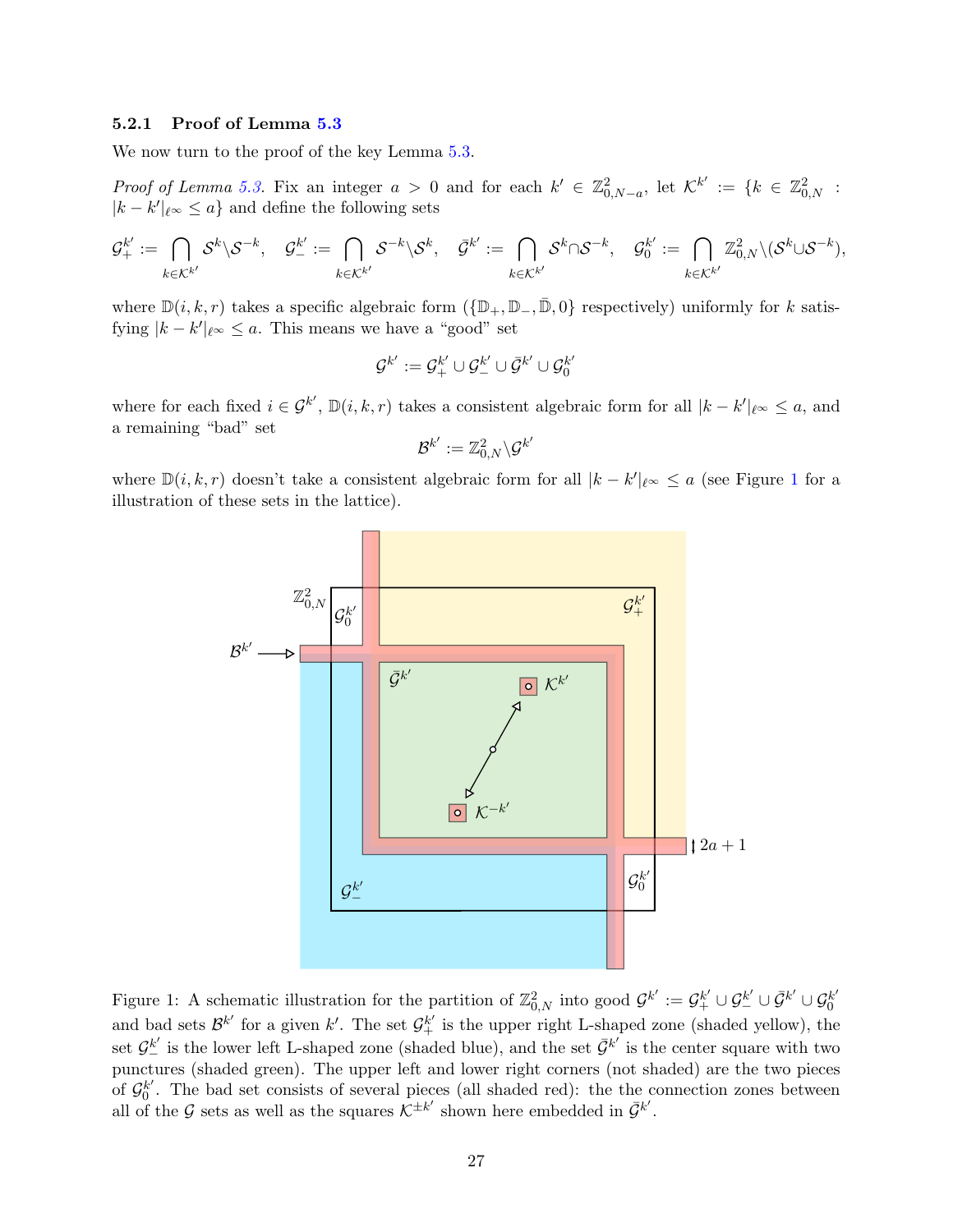For a given  $\{i, j, \ell, m\} \in \mathbb{Z}_{0,N}^2$  our goal is to find a k' such that  $\{i, j, \ell, m\} \subseteq \mathcal{G}^{k'}$ , such that not all  $\{i, j, \ell, m\}$  belong to  $\mathcal{G}_0^{k'}$  $b_0^{k'}$ . This is the content of the following Lemma.

<span id="page-27-1"></span>**Lemma 5.4.** Suppose  $N > 4(9a + 8)$ , then for every  $\{i, j, \ell, m\} \subseteq \mathbb{Z}_{0,N}^2$  there exists a  $k' \in \mathbb{Z}_{0,N}^2$ with  $|k'|_{\ell^{\infty}} \leq \lfloor N/2 \rfloor - a$  such that  $\{i, j, \ell, m\} \subseteq \mathcal{G}^{k'}$ .

*Proof.* Some of this is best seen by picture. First, we note that the requirement that  $|k'|_{\ell^{\infty}} \le$  $|N/2| - a$  is solely so that the sets  $K^{\pm k^7}$  stay with in the inner-most rectangle (this is to avoid keeping track of much more complicated intersections between bad sets). For simplicity we denote for each  $n \geq 1$  the diagonal element  $k'_n = (a + 2(n-1)(a+1), a + 2(n-1)(a+1))$  and let  $\mathcal{B}_n := \mathcal{B}^{k'_n}$ . We note that each  $1 \leq n_1 < n_2$ ,  $\mathcal{B}_{n_1}$  always has has a non-trivial overlap with  $\mathcal{B}_{n_2}$ ,

$$
\mathcal{B}_{n_1} \cap \mathcal{B}_{n_2} \neq \emptyset, \quad \text{if} \quad 1 \le n_1 < n_2.
$$

However, if N is big enough, any triple intersection is empty (see Figure [2](#page-27-0) for a depiction of this)

$$
\mathcal{B}_{n_1} \cap \mathcal{B}_{n_2} \cap \mathcal{B}_{n_3} = \emptyset, \quad \text{if} \quad 1 \le n_1 < n_2 < n_3.
$$

By "big enough", we mean that  $\max_i |k'_{n_i}|_{\ell^{\infty}} \leq \lfloor N/2 \rfloor - a$  so that sets  $\mathcal{K}^{k'_{n_i}} \cup \mathcal{K}^{-k'_{n_i}}$  are all disjoint and don't overlap with any of the outer bands.



<span id="page-27-0"></span>Figure 2: An illustration of the empty triple intersection  $\mathcal{B}_1 \cap \mathcal{B}_2 \cap \mathcal{B}_3 = \emptyset$ . The gaps between sets are exaggerated for visual clarity.

For each  $i \in \mathbb{Z}_{0,N}^2$ , denote  $\delta_i$  the delta measure on  $\mathbb{Z}_{0,N}^2$  concentrated at i, defined for each  $A \subseteq \mathbb{Z}_{0,N}^2$  by

$$
\delta_i(A) = \begin{cases} 1 & i \in A \\ 0 & i \notin A \end{cases}.
$$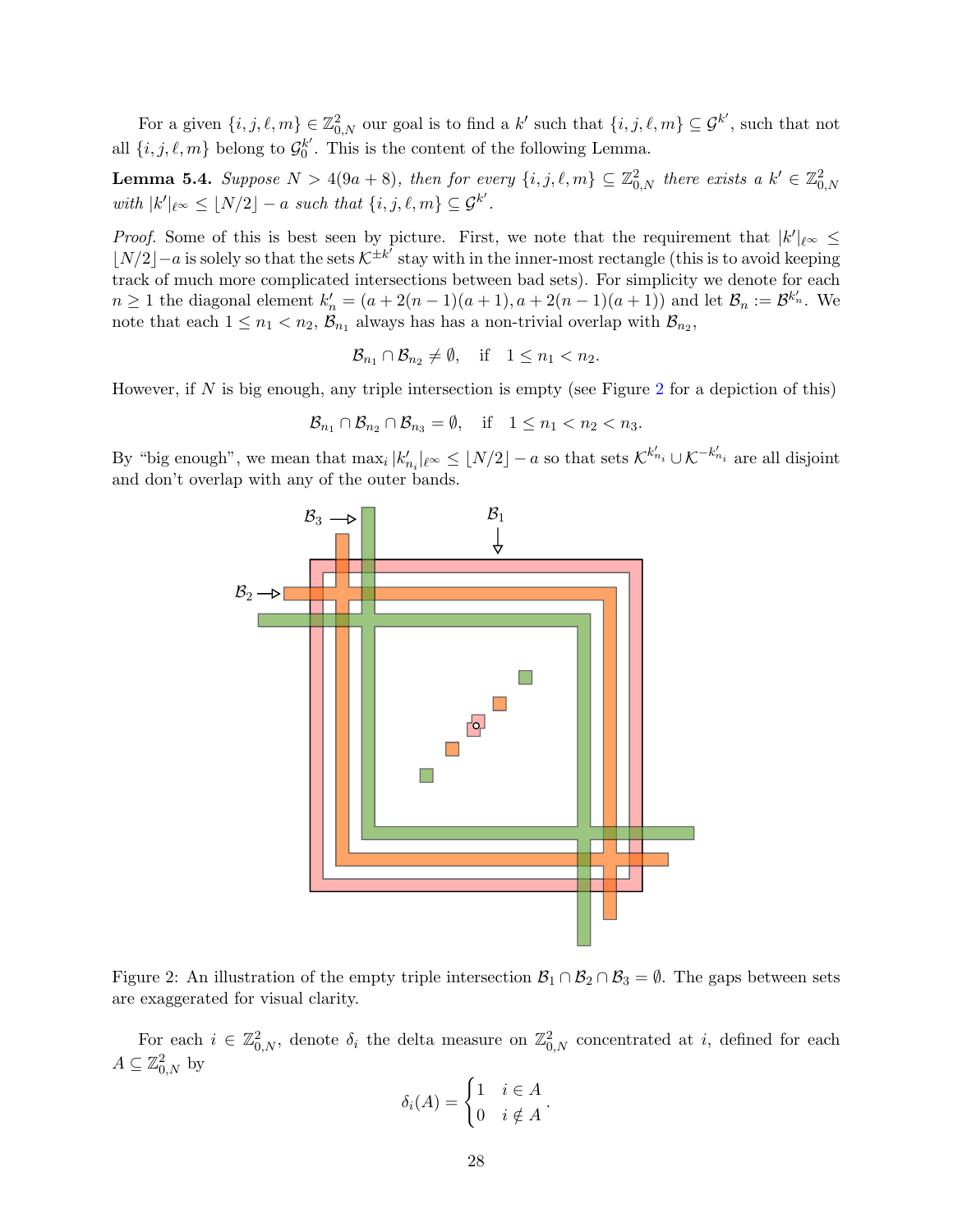Likewise for any four lattice points  $\{i, j, \ell, m\} \subseteq \mathbb{Z}_{0,N}^2$ , denote the counting measure

$$
\gamma_{i,j,\ell,m} := \delta_i + \delta_j + \delta_\ell + \delta_m,
$$

which counts how many of the lattice points  $\{i, j, \ell, m\}$  belong to a given subset of the lattice. Note that for any  $A \subseteq \mathbb{Z}_{0,N}^2$ ,  $0 \leq \gamma_{i,j,\ell,m}(A) \leq 4$ .

We now work by contradiction and assume that there exists four lattice points  $\{i, j, \ell, m\} \in \mathbb{Z}_{0,N}^2$ such that for every  $k' \in \mathbb{Z}_{0,N}^2$  with  $|k'|_{\ell^\infty} \leq \lfloor N/2 \rfloor - a$ , at least one of the lattice points  $\{i, j, \ell, m\}$ belongs to  $\mathcal{B}^{k'}$ . This implies that for each  $n \geq 1$  we have

$$
\gamma_{i,j,\ell,m}(\mathcal{B}_n) \geq 1.
$$

By the inclusion-exclusion principle (and the fact that the only non-trivial intersections are pairwise intersections), we have that for each  $\{i, j, \ell, m\} \subseteq \mathbb{Z}_{0,N}^2$  and  $M > 1$ 

$$
\gamma_{i,j,\ell,m}\left(\bigcup_{1\leq n\leq M}B_n\right)=\sum_{n=1}^M\gamma_{i,j,\ell,m}\left(B_n\right)-\sum_{1\leq n_1
$$
=\sum_{n=1}^M\gamma_{i,j,\ell,m}\left(B_n\right)-\gamma_{i,j,\ell,m}\left(\bigcup_{1\leq n_1
$$
\geq M-4.
$$
$$
$$

Choosing  $M = 9$ , then implies that

$$
\gamma_{i,j,\ell,m}\left(\bigcup_{1\leq n\leq M}B_n\right)\geq 5
$$

which is clearly a contradiction, since  $\gamma_{i,j,\ell,m} \leq 4$ . Since we had to take  $M = 9$ , this means that we need to have

$$
2(|k_9'|_{\ell^\infty}+a)
$$

which is the same as requiring that  $N > 4(9a + 8)$ .

To complete the proof of Lemma [5.3,](#page-25-0) we may assume with out loss of generality that not all  $\{i, j, \ell, m\}$  belong to  $\mathcal{G}_0^{k'}$  $b_0^{k'}$ , since if that were the case we could replace  $k'$  with its horizontal reflection  $\hat{k}' = (-k'_1, k'_2)$ , and obtain  $\{i, j, \ell, m\} \in \mathcal{G}_{+}^{\hat{k}'} \cap \mathcal{G}_{-}^{\hat{k}'} \subseteq \mathcal{G}^{\hat{k}'}$  (see Figure [3](#page-29-1) for a visual proof of this). Then it is clear that Lemma [5.4](#page-27-1) implies that there are rational functions  $\{\mathbb{D}_1, \mathbb{D}_2, \mathbb{D}_3, \mathbb{D}_4\}$  with each  $\mathbb{D}_i$  belonging to  $\{\mathbb{D}_+, \mathbb{D}_-, \bar{\mathbb{D}}, 0\}$  (excluding the case where they are all zero) such that

$$
\mathbb{W}(i, j, \ell, m, k, r) = \mathbb{D}_1(i, k, r) + \mathbb{D}_2(j, k, r) + \mathbb{D}_3(\ell, k, r) + \mathbb{D}_4(m, k, r).
$$

 $\Box$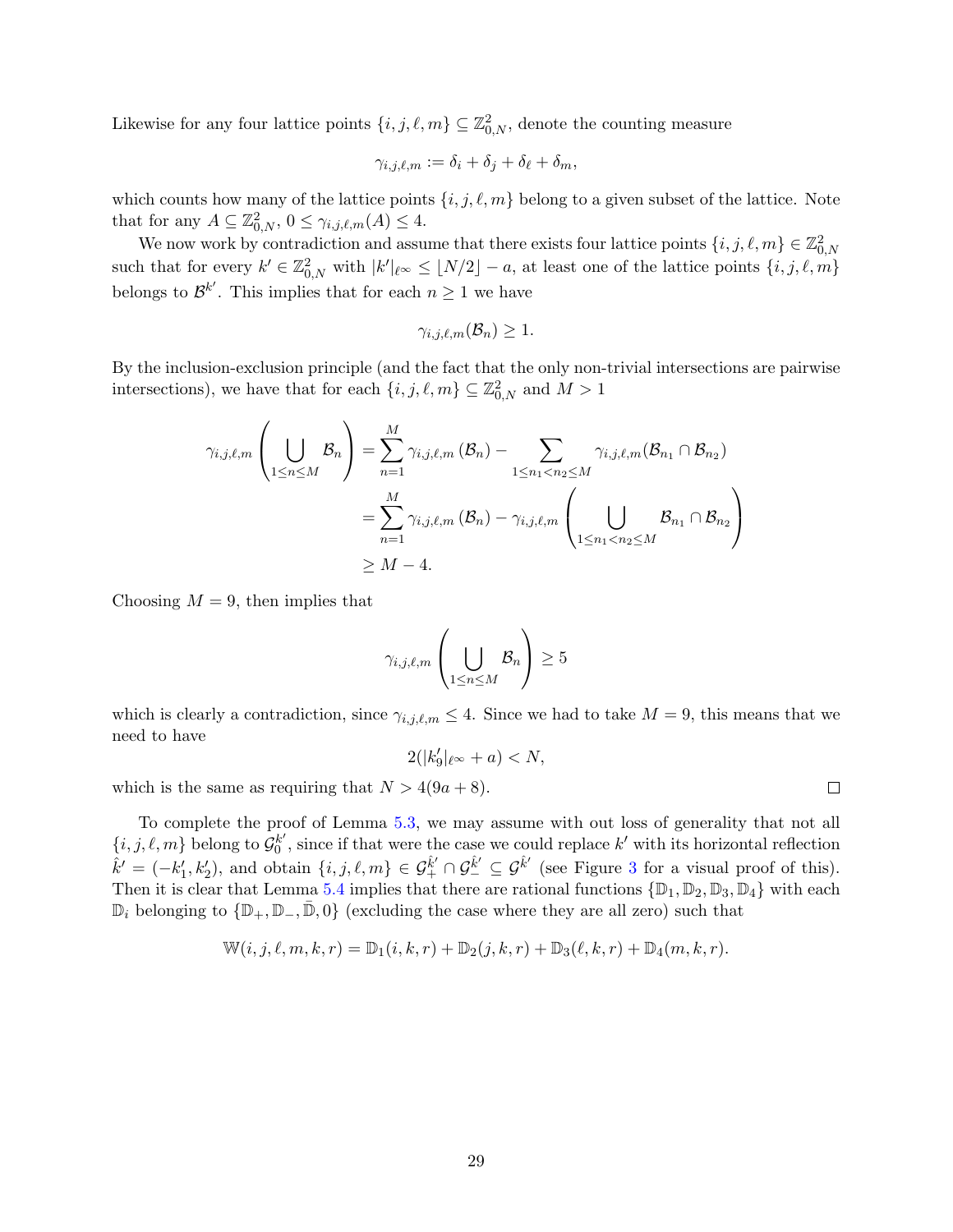

<span id="page-29-1"></span>Figure 3: An illustration of  $\mathcal{G}_0^{k'} \subseteq \mathcal{G}_+^{\hat{k}'} \cup \mathcal{G}_-^{\hat{k}'}$ . We see that reflection  $k' = (k'_1, k'_2) \mapsto (-k'_1, k'_2) = \hat{k}'$ reverses upper and lower corners from right to left. Note we have chosen  $k'$  sufficiently large for this and also to ensure that  $\mathcal{K}^{\pm k'}$  and  $\mathcal{K}^{\pm k'}$  stay surrounded entirely by  $\bar{\mathcal{G}}^{k'}$  and  $\bar{\mathcal{G}}^{k'}$  respectively.

 $\Box$ 

### <span id="page-29-0"></span>A Relevant algebraic geometry

#### A.1 Polynomial ideals and Gröbner bases

In this section we review some of the basic concepts from algebraic geometry that are used in the computer assisted proof of condition (i). We give a brief summary here for the readers' convenience as the area may be far removed from many of the readers' expertise. The exposition here is adapted from Cox-Little-O'Shea [\[16\]](#page-38-19), see therein for mathematical details and more explanations.

Given a field K we denote by  $\mathbb{K}[x_1,...,x_n]$  the ring of polynomials over K in *n* variables with coefficients in K. First, we recall the notion of a polynomial ideal.

**Definition A.1.** A subset  $I \subset \mathbb{K}[x_1, ..., x_n]$  is an *ideal* if

- (i)  $0 \in I$ .
- (ii) If  $f, q \in I$  then  $f + q \in I$ .
- (iii) If  $f \in I$  and  $h \in \mathbb{K}[x_1, ..., x_n]$ , then  $hf \in I$ .

Given  $f_1, ..., f_s$  polynomials in  $\mathbb{K}[x_1, ..., x_n]$ , we define the ideal generated by these polynomials, denoted  $\langle f_1, ..., f_s \rangle$  as

$$
\langle f_1, ..., f_s \rangle = \left\{ \sum_{j=1}^s h_j f_j : h_j \in \mathbb{K}[x_1, ..., x_n] \right\}.
$$

We recall the notion of a variety, which is the set of points in  $K<sup>n</sup>$  which solve a given system of polynomials.

**Definition A.2.** Let  $f_1, \ldots, f_s \in \mathbb{K}[x_1, \ldots, x_n]$ . Then we define

 $\mathbf{V}(f_1,\ldots,f_s) = \{(a_1,\ldots,a_n) \in \mathbb{K}^n : f_j(a_1,\ldots,a_n) = 0 \quad \forall j, 1 \leq j \leq s\}.$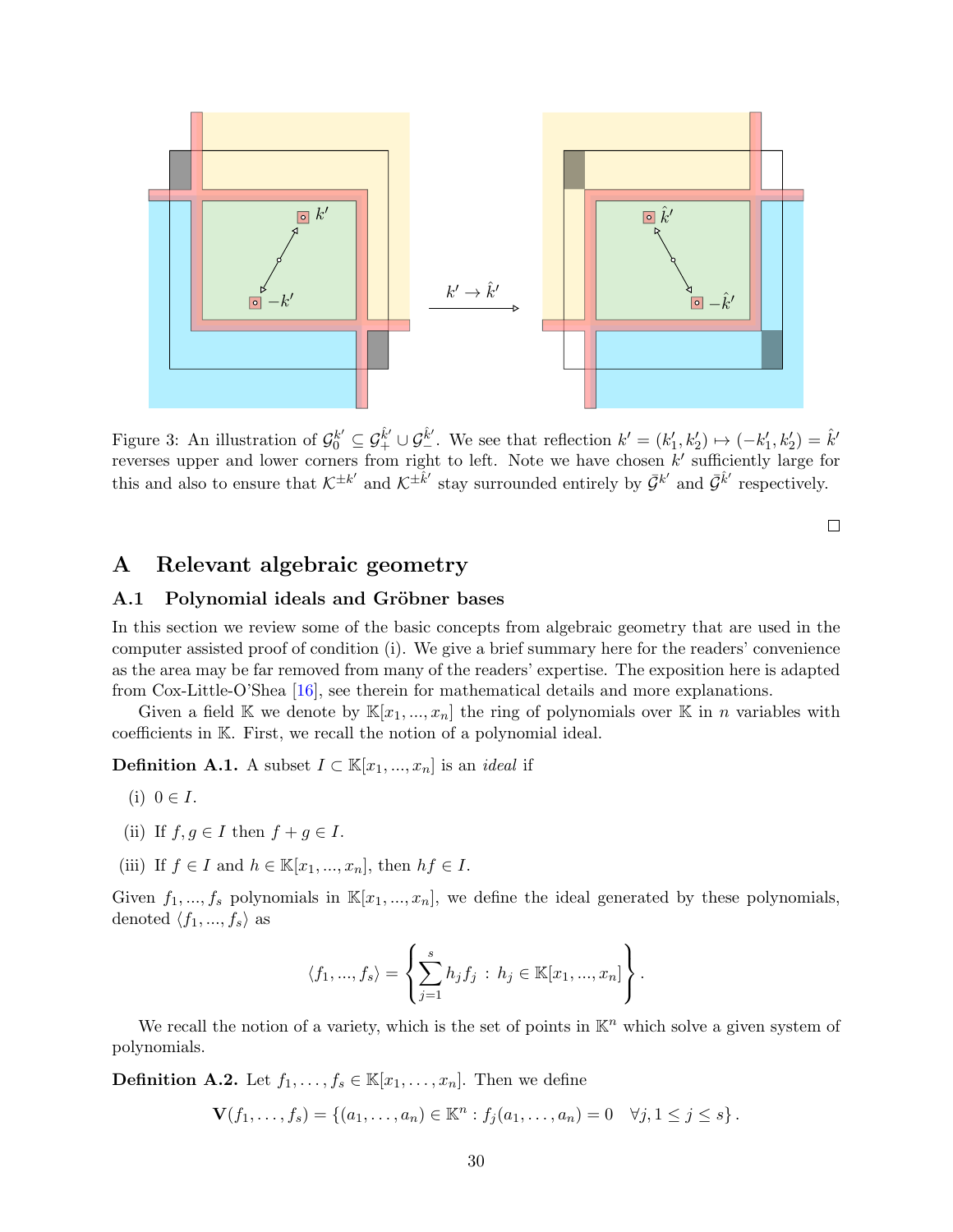Recall the notion of a variety associated to an ideal, which is the subset of  $\mathbb{K}^n$  which simultaneously is a zero for all the polynomials in the ideal I.

**Definition A.3.** Given an ideal  $I \subset \mathbb{K}[x_1,\ldots,x_n]$ , we denote  $\mathbf{V}(I)$  the set

$$
\mathbf{V}(I) = \{ (a_1, \ldots, a_n) \in \mathbb{K}^n : f(a_1, \ldots, a_n) = 0 \quad \forall f \in I \}.
$$

This is an affine variety and in particular,  $\mathbf{V}(\langle f_1, \ldots, f_s \rangle) = \mathbf{V}(f_1, \ldots, f_s)$  (see e.g. [Proposition 9, page 81 [\[16\]](#page-38-19)]).

We are now ready to state a result on the non-solvability of a given system of polynomials which is equivalent to Hilbert's Nullstellensatz.

**Theorem A.4** (Weak Nullstellensatz (See Ch 1, Theorem 1 [\[16\]](#page-38-19))). Let  $I \subset \mathbb{K}[x_1, ..., x_n]$  be an ideal over an algebraically closed field K satisfying  $\mathbf{V}(I) = \emptyset$ . Then  $I = \mathbb{K}[x_1, ..., x_n]$ .

The weak Nullstellensatz gives the following necessary and sufficient condition for the inconsistency of a given set of polynomial equations (over an algebraically closed field, e.g. C).

**Corollary A.5.** Over an algebraically closed field, a given system of polynomial equations  $f_1 =$ ... =  $f_s = 0$  does not have a solution if and only if  $1 \in \langle f_1, ..., f_s \rangle$ .

To computationally verify this, we need the concept of a Gröbner basis, which can in some way be considered an extension of a basis for the nullspace of a matrix in linear algebra. For this we need to fix a reasonable (total) ordering on monomials

$$
x^{\alpha} = x_1^{\alpha_1} \dots x_n^{\alpha_n},
$$

where  $\alpha \in \mathbb{Z}_{\geq 0}^n$  is a multi-index. A total ordering on monomials  $\{x^\alpha : \alpha \in \mathbb{Z}_{\geq 0}^n\}$  is naturally equivalent to a total ordering on the set of multi indices  $\mathbb{Z}_{\geq 0}^n$ ; see e.g. [Definition 1, page 55 [\[16\]](#page-38-19)]. There are many reasonable choices for orderings on  $\mathbb{Z}_{\geq 0}^2$ . A common choice of ordering is the lexicographic ordering where  $\alpha > \beta$  if the leftmost non-zero entry in  $\alpha - \beta$  is positive. However, many choices are possible and often preferable from a computational standpoint [Chapter 2, Section 2 of [\[16\]](#page-38-19)].

A monomial ordering allows one to define the *leading term*  $LT(f)$  of a polynomial f, defined to be largest term  $cx^{\alpha}$  in that polynomial. In a similar manner, for an ideal I, we can define  $LT(I)$ the set of leading terms of all non-zero elements of I. With a monomial ordering on hand, we can now define the Gröbner basis of an ideal.

**Definition A.6** (Gröbner Basis). Fix a monomial order on  $\mathbb{K}[x_1,...x_n]$ . A finite subset  $G =$  ${g_1, ..., g_k}$  of a non-zero ideal  $I \subset \mathbb{K}[x_1, ... x_n]$  is called a *Gröbner basis* if

$$
\langle \mathrm{LT}(I) \rangle = \langle \mathrm{LT}(g_1), \dots, \mathrm{LT}(g_k) \rangle ,
$$

One can show that every ideal  $I \subset \mathbb{K}[x_1, \ldots x_n]$  has a Gröbner basis and moreover that any Gröbner basis  $G = \{g_1, \ldots, g_k\}$  satisfies  $\langle g_1, \ldots, g_k \rangle = I$  (see [Corollary 6; page 78 [\[16\]](#page-38-19)] ). We need to put an additional constraint in order to single out a unique, minimal Gröbner basis.

**Definition A.7.** Given a monomial ordering, a *reduced Gröbner basis* for a polynomial ideal I is a Gröbner basis  $G$  of an ideal  $I$  such that

(i) The leading coefficient of  $p = 1$  for all  $p \in G$ .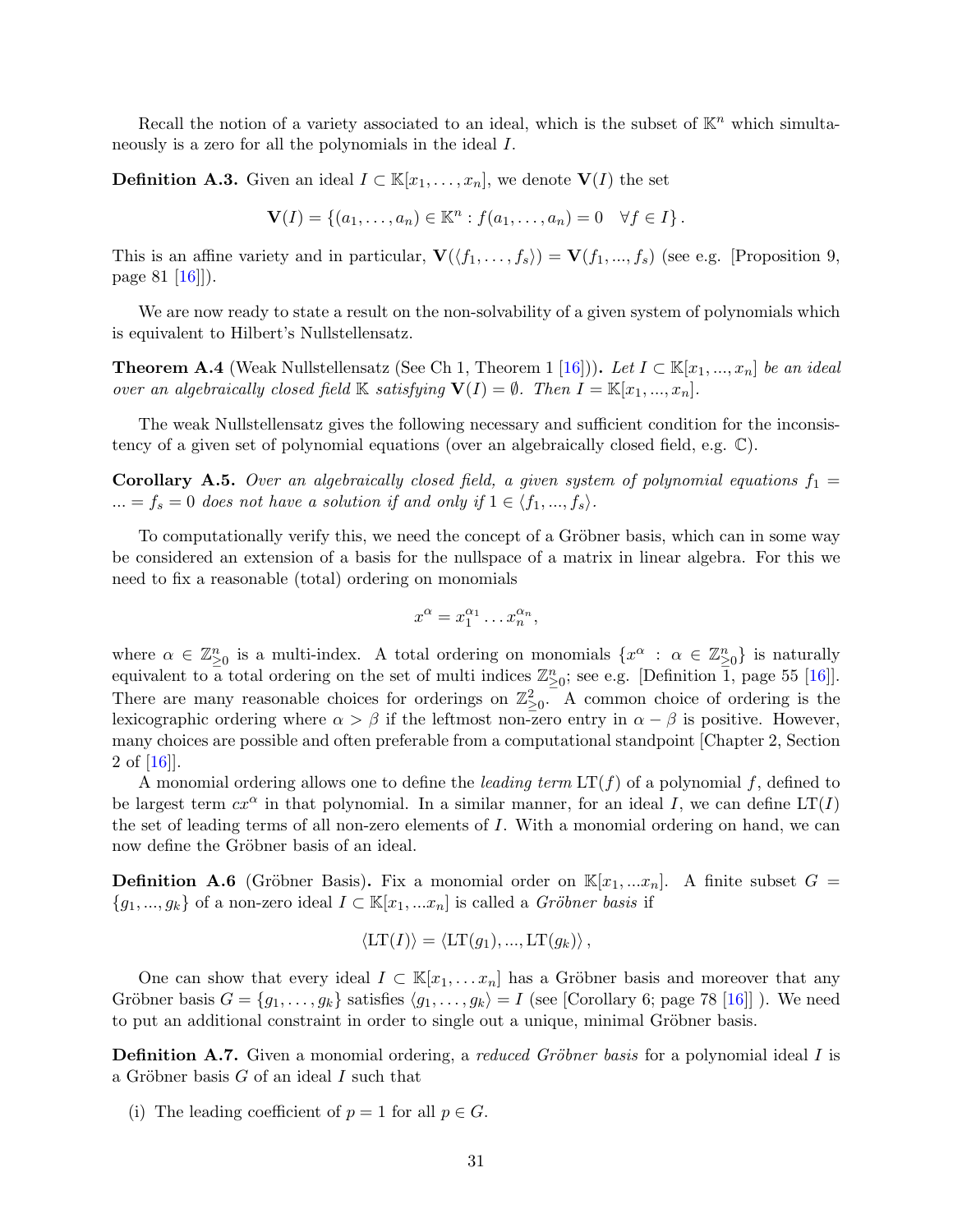(ii)  $\forall p \in G$  no monomial of p lies in  $\langle G \setminus \{p\}\rangle$ .

**Theorem A.8** (Theorem 5, page 93 [\[16\]](#page-38-19)). For a given monomial ordering and a given non-zero ideal  $I \subset \mathbb{K}[x_1, ..., x_n]$  there exists a unique reduced Gröbner basis.

The following theorem summarizes now the sufficient condition we will use to prove inconsistency.

<span id="page-31-2"></span>**Theorem A.9** (Sufficient condition for inconsistency (See page 179, [\[16\]](#page-38-19))). Let  $\{f_1, \ldots, f_s\}$  be a collection of polynomials in  $\mathbb{K}[x_1,\ldots,x_n]$ . If for a given monomial ordering,  $\{1\}$  is the reduced Gröbner basis of the ideal  $\langle f_1, ..., f_s \rangle$ , then  $\mathbf{V}(f_1, ..., f_s) = \emptyset$  (i.e.  $\{f_1, ..., f_s\}$  are algebraically inconsistent)

There exists many algorithms for computing the reduced Gröbner basis of a given ideal, we will use the Maple  $[1]$  implementation of the F4 algorithm  $[22]$ . Computing a reduced Gröbner basis can be very computationally intensive hence it was important that we can take many steps to reduce the complexity of the system.

#### <span id="page-31-1"></span>A.2 Saturation of an ideal

We are however, not quite finished. In our situation we do not quite have a simple system of polynomials but in fact we have a system of polynomials where solutions are constrained to stay away from a certain affine variety  $V(g) \in K^n$  that is characterized as the zero set of a certain polynomial  $g \in \mathbb{K}[x_1,\ldots,x_n]$ . The constraint that solutions stay away from  $\mathbf{V}(g)$  can then be characterized by the non vanishing of  $g$ . Our goal then is to understand when, for a given ideal  $I \subseteq \mathbb{K}[x_1,\ldots,x_n],$  we have

$$
\mathbf{V}(I) = \mathbf{V}(g),
$$

which implies that, away from the constraint set  $\{g \neq 0\}$ , the ideal I has no common zeros. Algebraically, the idea here is to, in essence, mod out  $g$  from the ideal  $I$ . This is commonly done via what is known as *saturation* of the ideal  $I$  by  $q$ .

**Definition A.10** (Saturation). The saturation of an ideal I of  $\mathbb{K}[x_1, \ldots, x_n]$  by a polynomial g is defined to be the set

 $I: g^{\infty} := \{f \in \mathbb{K}[x_1,\ldots,x_n] : \text{there exists } m \geq 0 \text{ such that } fg^m \in I\}.$ 

Our most important application of the saturation  $I: g^{\infty}$  is the following version of the Strong Nullstellensatz.

<span id="page-31-0"></span>**Theorem A.11** (Strong Nullstellensatz (c.f. Ch 4, Theorem 10 [\[16\]](#page-38-19))). Let K be an algebraically closed field and let I be an ideal in  $\mathbb{K}[x_1,\ldots,x_n]$ , then for any polynomial  $g \in \mathbb{K}[x_1,\ldots,x_n]$  we have

$$
\mathbf{V}(I) = \mathbf{V}(g)
$$

if and only if the saturation  $I : g^{\infty} = \mathbb{K}[x_1, \ldots, x_n]$ . In other words, by the weak Nullstellensatz,

$$
\mathbf{V}(I) = \mathbf{V}(g) \quad \text{if and only if} \quad \mathbf{V}(I : g^{\infty}) = \emptyset.
$$

In order to compute the saturation  $I : g^{\infty}$ , we make use of following trick that introduces a new variable  $z$  that represents the inverse of  $q$ . This allows us to give a convenient computational condition for  $V(I) = V(q)$ .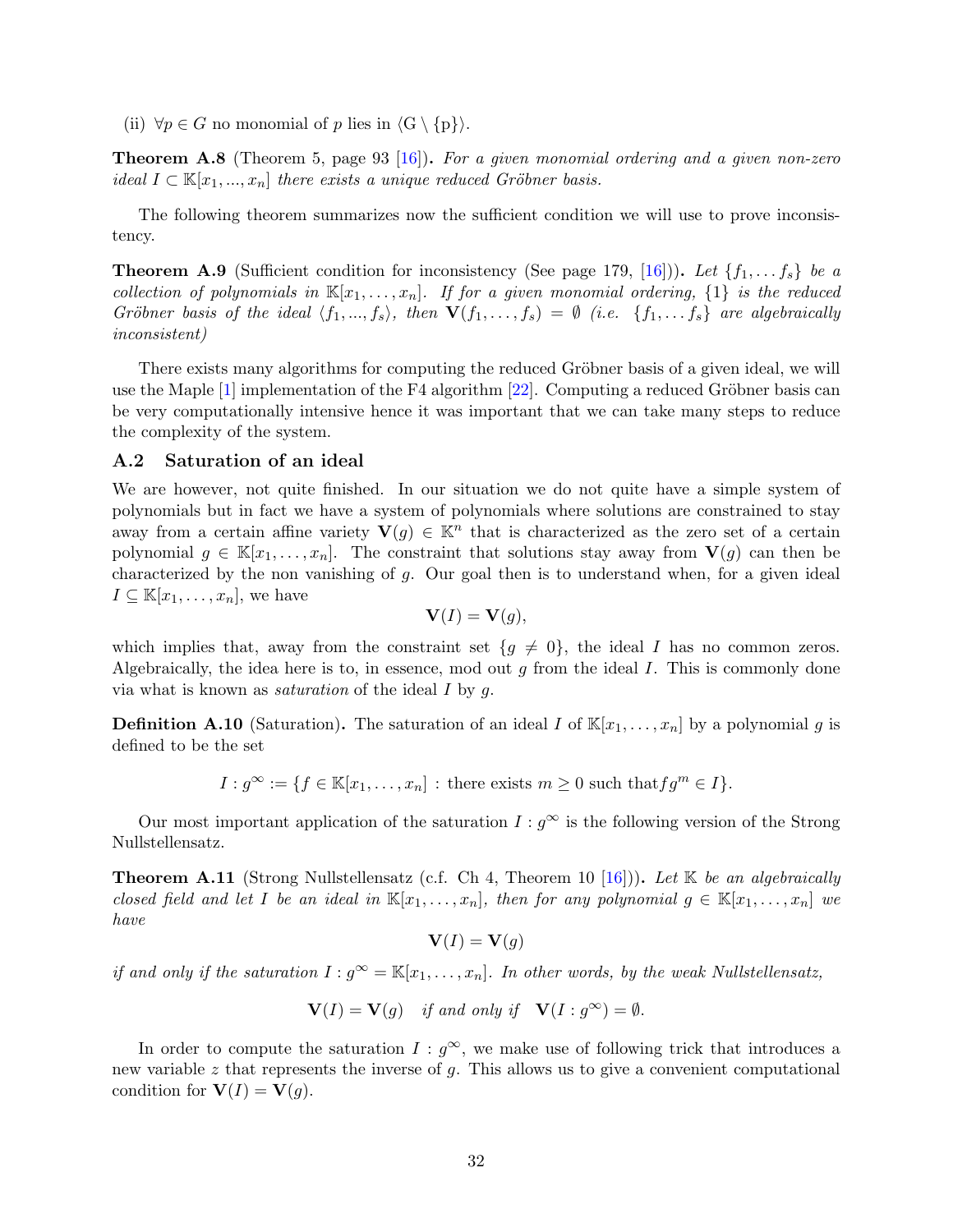<span id="page-32-2"></span>**Theorem A.12** (c.f. Chapter 4 Theorem 14 [\[16\]](#page-38-19)). Let  $\{f_1, \ldots, f_s\}$  be a basis for an ideal  $I \subseteq$  $\mathbb{K}[x_1,\ldots,x_n]$ , for an algebraically closed field  $\mathbb{K}$ . Let z be a new variable and define the augmented ideal

$$
\tilde{I} = \langle f_1, \ldots, f_s, zg - 1 \rangle \subseteq \mathbb{K}[x_1, \ldots, x_n, z],
$$

then

$$
\mathbf{V}(I : g^{\infty}) = \emptyset \quad \text{if and only if} \quad \mathbf{V}(\tilde{I}) = \emptyset.
$$

In particular, by the strong Nullstellensatz and Theorem [A.9,](#page-31-2) if the reduced Gröbner basis of  $I$  is  $\{1\}$ , then

$$
\mathbf{V}(I) = \mathbf{V}(g).
$$

## <span id="page-32-0"></span>B A key lemma regarding polynomials on the lattice

This lemma is an important technical trick that is used repeatedly through out the paper to For example, we can deduce that if a polynomial vanishes at sufficiently many integer lattice points in some its variables, then the polynomials making up the coefficients of those variables must all vanish.

<span id="page-32-1"></span>**Lemma B.1.** Let  $P(x_1, ..., x_n, y_1, ..., y_m)$  be a polynomial  $m+n$  complex variables and suppose that it is degree J viewed as a polynomial in the last m variables. Suppose that  $K \subset \mathbb{Z}^m$  contains  $\mathbb{Z}_{0,q}^m$ with  $2q+2>J$  or  $\mathbb{Z}_0^m \cap \{\mathbb{Z}_q^m+i\}$  with  $2q+1>J$  and some  $i \in \mathbb{Z}_0^m$ . Define the coefficients of  $\hat{P}$ viewed as a polynomial in the last m variables

$$
\{f_1, ..., f_s\} = \text{coeffs}(P, \{y_1, ..., y_m\}).
$$

Furthermore for each  $y = (y_1, \ldots, y_m)$  define the polynomial in  $\mathbb{C}[x_1, \ldots, x_n]$  by

$$
P_y(x_1, ..., x_n) = P(x_1, ..., x_n, y_1, ..., y_m).
$$

Then the following polynomial ideals are equivalent

$$
\langle f_1, ..., f_s \rangle = \langle P_y : y \in K \rangle.
$$

*Proof.* First, consider the case  $m = 1$ . The ideal generated by  $P_y$  for  $y \in K$  is given by the following

$$
f(x) = \sum_{y \in K} h_y(x) P_y(x) = \sum_{y \in K} h_y(x) \sum_{0 \le j \le J} f_j(x) y^j,
$$

and hence  $\langle P_y : y \in K \rangle \subset \langle f_1, ..., f_s \rangle$ . To see the other direction, consider any polynomial in  $f \in \langle f_1, ... f_s \rangle$ 

$$
f(x) = \sum_{0 \le j \le J} h_j(x) f_j(x).
$$

Note that since there are at least  $J + 1$  distinct points in K we can write each coefficient  $f_j(x) =$  $\sum_{y\in K} c_y P_y(x)$  for some rational coefficients  $c_y$  (by inverting the Vandermonde matrix encoding the equations  $P_y(x) = \sum_{0 \le j \le J} y^j f_j(x) \ \forall y \in K$ ). Therefore, we can write

$$
f(x) = \sum_{0 \le j \le J} h_j(x) f_j(x) = \sum_{0 \le j \le J} \sum_{y \in K} h_j(x) c_y P_y(x),
$$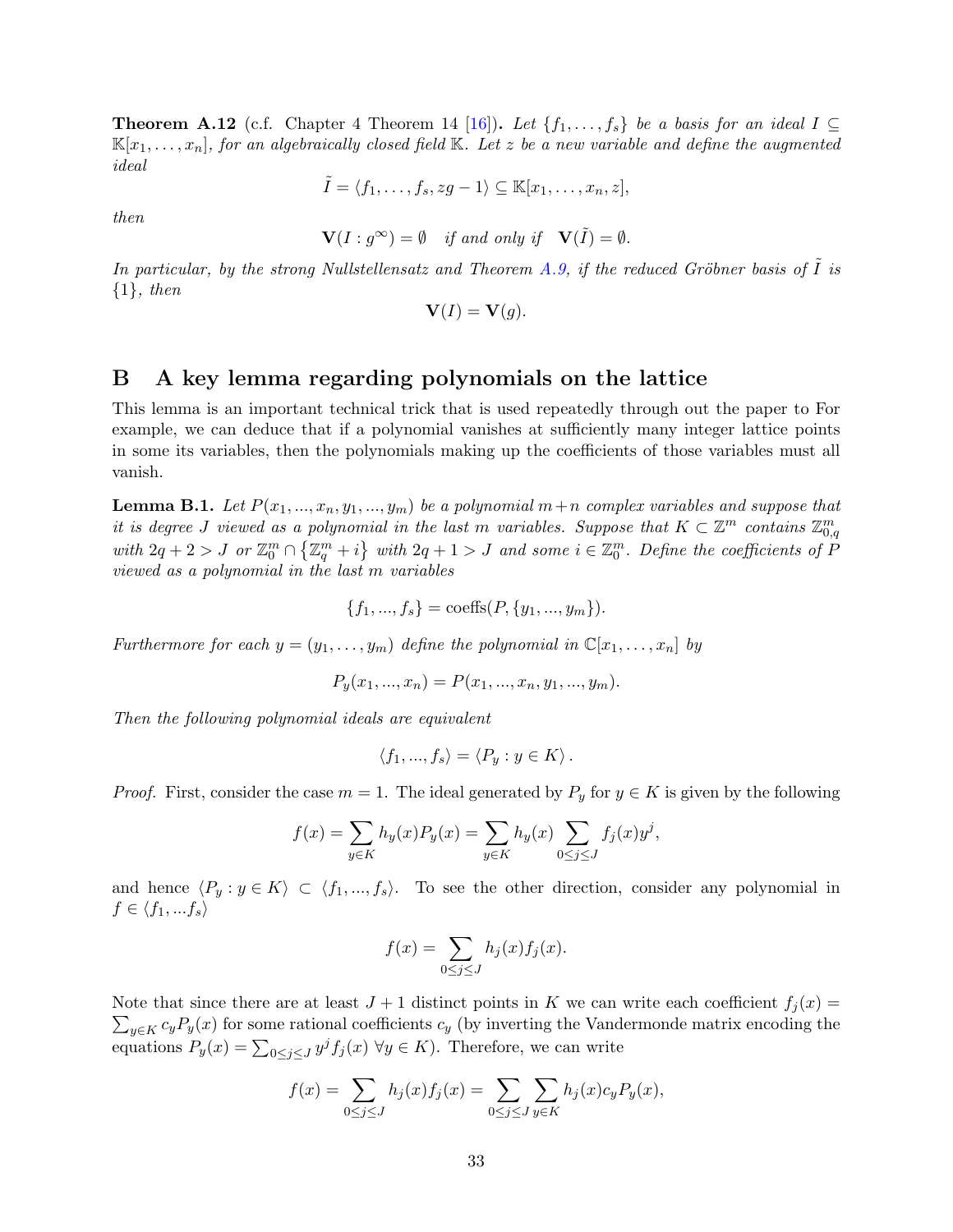and therefore  $\langle f_1, ..., f_s \rangle \subseteq \langle P_y : y \in K \rangle$ .

Consider next the case  $m > 1$ . As in the  $m = 1$  case, it is straightforward to check that  $\langle P_y : y \in K \rangle \subseteq \langle f_1, ..., f_s \rangle$ . The other inclusion can be proved analogously as well using the mdimensional Vandermonde matrix. One may alternatively see it using an iterative argument as in the statement regarding affine varieties. Indeed, for any  $(x_1, ..., x_n, y_1, ..., y_m)$  consider the set of points  $y_{m+1}$  such that  $y \in K$ . Then we have the relationship

$$
P(x_1, ..., x_n, y_1, ..., y_{m+1}) = g_{J+1}(x_1, ..., x_n, y_1, ..., y_m)y_{m+1}^J + ... + g_1(x_1, ..., x_n, y_1, ..., y_m),
$$

for suitable coefficient polynomials  $f_1, \ldots, f_{J+1}$ . These coefficient polynomials can be solved for in terms of  $P(x_1, ..., x_n, y_1, ..., y_{m+1})$  by a usual Vandermonde matrix for the points  $y \in K$  By the assumption on the set K, this argument can similarly be iterated until all of the  $y_j's$  have been eliminated from the coefficients, proving the statement about the polynomial ideals.  $\Box$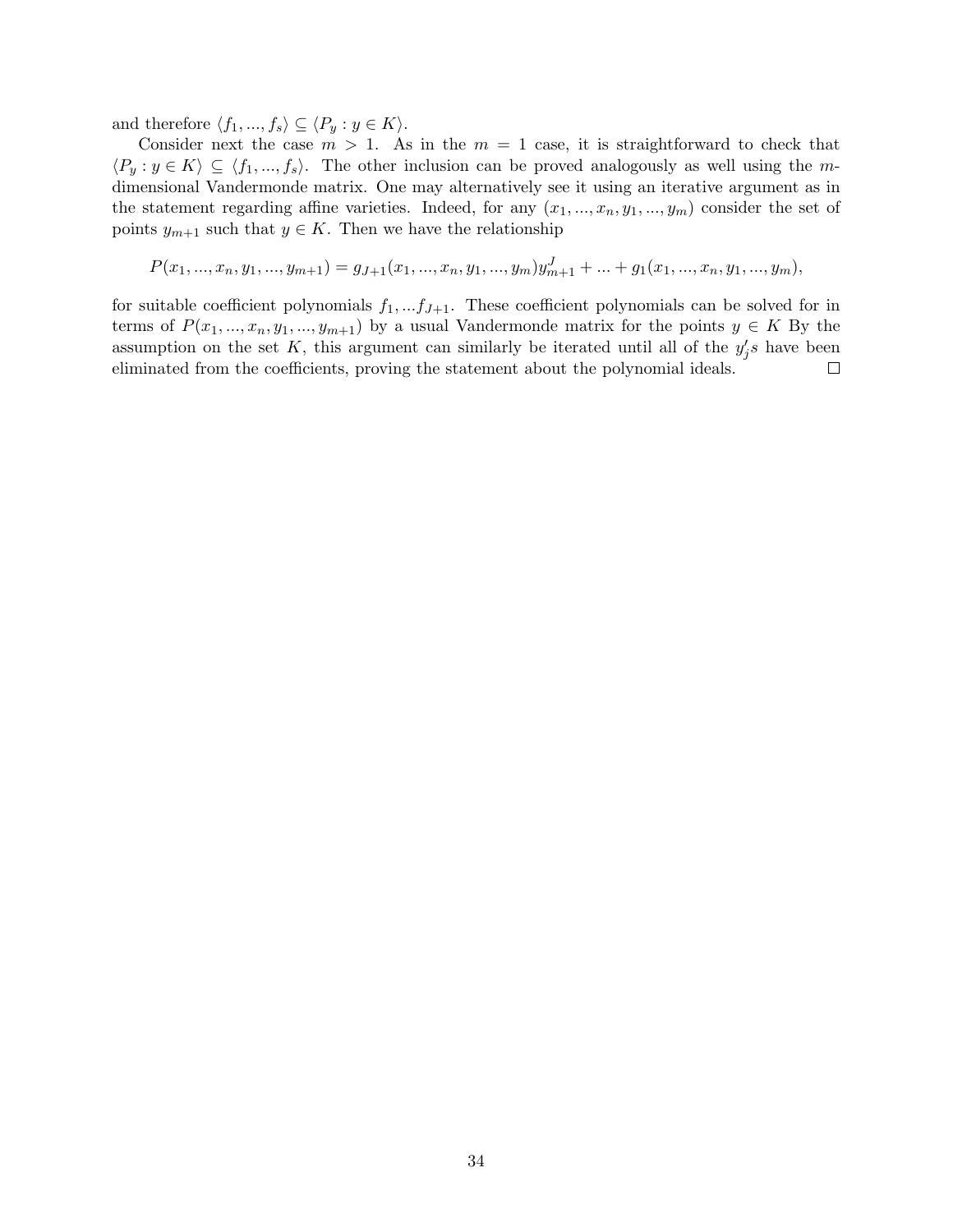## <span id="page-34-0"></span>C Computer code

In this section we include printout of the code and output for various Maple worksheets needed to prove several key results using techniques from algebraic geometry. The worksheets can be provided upon request.

## <span id="page-34-1"></span>C.1 "Spanning" Proof of Proposition [4.11](#page-20-0)

First we begin by loading the Groebner package in Maple

*s* with(Groebner): **E**> restart:

Next, we define some fuctions that define the various coefficients as functions:

The distorted lattice norm and skew product with distortion parameter  $r$ :

$$
\begin{bmatrix} \text{• } \textit{Inorm} := (i, r) \mapsto i_1^2 + r^2 \cdot i_2^2 : \\ \text{• } \textit{skew} := (i, k, r) \mapsto r \cdot (i_1 \cdot k_2 - i_2 \cdot k_1) : \end{bmatrix}
$$

The Euler coefficient:

$$
\left[\begin{array}{ccc} \bullet & ccoef := (i,k,r) \mapsto skew(i,k,r) \cdot \left( \frac{1}{Inorm(i,r)} - \frac{1}{Inorm(k,r)} \right) : \end{array} \right]
$$

The algebraic expression for d:

$$
\begin{bmatrix} & d &:= (i, j, k, kp, r) \rightarrow ccoef(k, i - k, r) \cdot ccoef(j, j - k, r) \cdot ccoef(i, i - kp, r) \cdot ccoef(kp, j - kp, r) \\ & - ccoef(i, i - k, r) \cdot ccoef(k, j - k, r) \cdot ccoef(kp, i - kp, r) \cdot ccoef(j, j - kp, r) \end{bmatrix}
$$

The saturation polynomial:

$$
\sum \text{ satpoly := (i, j, r) \rightarrow r2·lnorm(i, r) \cdot lnorm(j, r) \cdot lnorm(i - j, r) :
$$

We now generate the set of polynomials by calculating the numerator and the collecting the coefficients in k, k'

**>** degree(numerpoly, {k1, k2, kp1, kp2}) **p** numerpoly  $:=$  expand(numer(d([i1, i2], [j1, j2], [k1, k2], [kp1, kp2], r))) : 10

 $\bar{z}$  polys = coeffs(numerpoly, {k1, k2, kp1, kp2}) :

Define the variable ordering

 $V = (r, z, j2, j1, i2, i1)$ :

L.

and then run the Groebner basis algorithm with "grevlex" ordering on the collection of polynomials.

$$
\begin{array}{ll}\n\text{S} & polylist := \{ \text{polys, } z \cdot \text{satpoly}(\ [1, i2], [j1, j2], r) - 1 \ \} : \\
\text{S} & Basis(\text{polylist, } \text{tdeg}(V))\n\end{array}\n\tag{2}
$$

(1)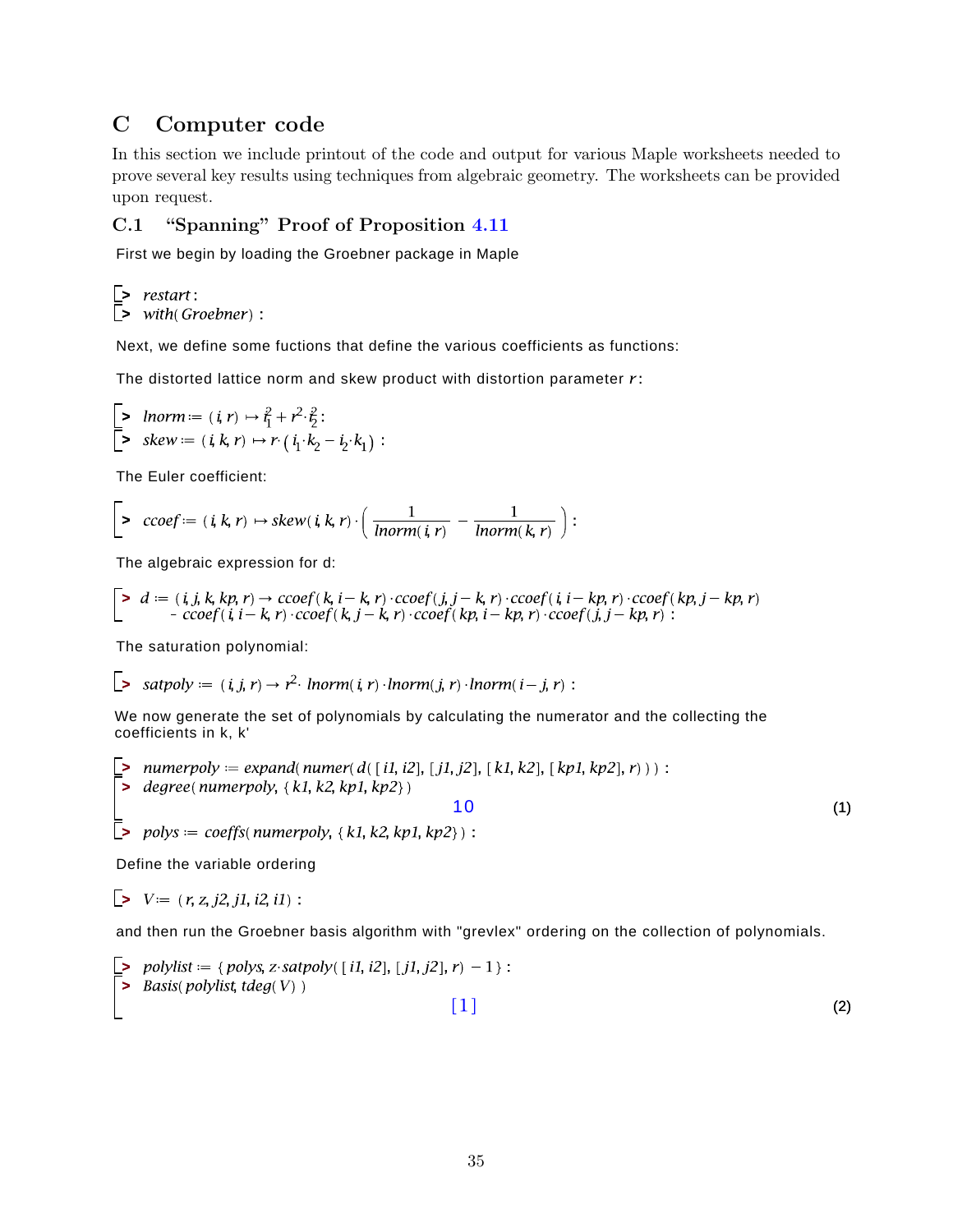## <span id="page-35-0"></span>C.2 "Infinite Dimensional" Distinctness Proof

First we begin by loading the Groebner package in Maple

**> >** 

Next, we define some fuctions that define the various coefficients as functions:

The distorted lattice norm and skew product with distortion parameter  $r$ :

**> >** 

The Euler coefficient

$$
\left[\begin{array}{ccc} \bullet & ccoef := (i,k,r) \mapsto skew(i,k,r) \cdot \left( \frac{1}{Inorm(i,r)} - \frac{1}{Inorm(k,r)} \right) : \end{array} \right]
$$

The algebraic expression for D

$$
\Box
$$
 
$$
D\text{coef} := (i, k, r) \mapsto \text{ccoef}(i, k, r) \cdot \text{ccoef}(i + k, k, r) - \text{ccoef}(i, k, r) \cdot \text{ccoef}(i - k, k, r) :
$$

The saturation polynomial

 $\begin{bmatrix} \triangleright & \textit{satpoly} := (i, j, l, m, r) \mapsto r \cdot \textit{Inorm}(i, r) \cdot \textit{Inorm}(j, r) \cdot \textit{Inorm}(l, r) \cdot \textit{Inorm}(m, r) \cdot (\textit{Inorm}(i + j, r)) \\ + \textit{Inorm}(l + m, r)) \cdot (\textit{Inorm}(i + l, r) + \textit{Inorm}(j + m, r)) \cdot (\textit{Inorm}(i + m, r) + \textit{Inorm}(j + l, r)) : \end{bmatrix}$ 

With these functions in hand, we now generate our set of polynomials associated to  $D_i^k + D_i^k + D_l^k + D_m^k$ : by calculating the numerator and then collecting the coefficients in k

 $\vert$  > numerpoly = numer(Dcoef([i1, i2], [k1, k2], r) + Dcoef([j1, j2], [k1, k2], r) + Dcoef([l1, l2],  $\Box$  polys = coeffs(expand(numerpoly), {k1, k2}) :  $=$  [k1, k2], r) + Dcoef ([m1, m2], [k1, k2], r) :<br> **>** degree (numerpoly, {k1, k2}) (1) 19

We define the variable ordering

$$
\triangleright \ \ V := (z, m2, m1, l2, l1, j2, j1, i2, i1, r) :
$$

and then run the Groebner basis algorithm with "grevlex" ordering on the collection of polynomials with the extra  $i+j+l+m$ : condition and the saturating polynomial with the extra variable z

$$
\sum_{r=1}^{n} \binom{polylist}{r} = \{ \text{polys, } \text{if } i \neq j \} + \text{if } i \neq j \} + \text{if } i \neq j \text{ and } j \neq j \text{ and } j \neq j \text{ and } j \neq j \text{ and } j \neq j \text{ and } j \neq j \text{ and } j \neq j \text{ and } j \neq j \text{ and } j \neq j \text{ and } j \neq j \text{ and } j \neq j \text{ and } j \neq j \text{ and } j \neq j \text{ and } j \neq j \text{ and } j \neq j \text{ and } j \neq j \text{ and } j \neq j \text{ and } j \neq j \text{ and } j \neq j \text{ and } j \neq j \text{ and } j \neq j \text{ and } j \neq j \text{ and } j \neq j \text{ and } j \neq j \text{ and } j \neq j \text{ and } j \neq j \text{ and } j \neq j \text{ and } j \neq j \text{ and } j \neq j \text{ and } j \neq j \text{ and } j \neq j \text{ and } j \neq j \text{ and } j \neq j \text{ and } j \neq j \text{ and } j \neq j \text{ and } j \neq j \text{ and } j \neq j \text{ and } j \neq j \text{ and } j \neq j \text{ and } j \neq j \text{ and } j \neq j \text{ and } j \neq j \text{ and } j \neq j \text{ and } j \neq j \text{ and } j \neq j \text{ and } j \neq j \text{ and } j \neq j \text{ and } j \neq j \text{ and } j \neq j \text{ and } j \neq j \text{ and } j \neq j \text{ and } j \neq j \text{ and } j \neq j \text{ and } j \neq j \text{ and } j \neq j \text{ and } j \neq j \text{ and } j \neq j \text{ and } j \neq j \text{ and } j \neq j \text{ and } j \neq j \text{ and } j \neq j \text{ and } j \neq j \text{ and } j \neq j \text{ and } j \neq j \text{ and } j \neq j \text{ and } j \neq j \text{ and } j \neq j \text{ and } j \neq j \text{ and } j \neq j \text{ and } j \neq j \text{ and }
$$

Since the Groebner basis is [1], this concludes the proof. QED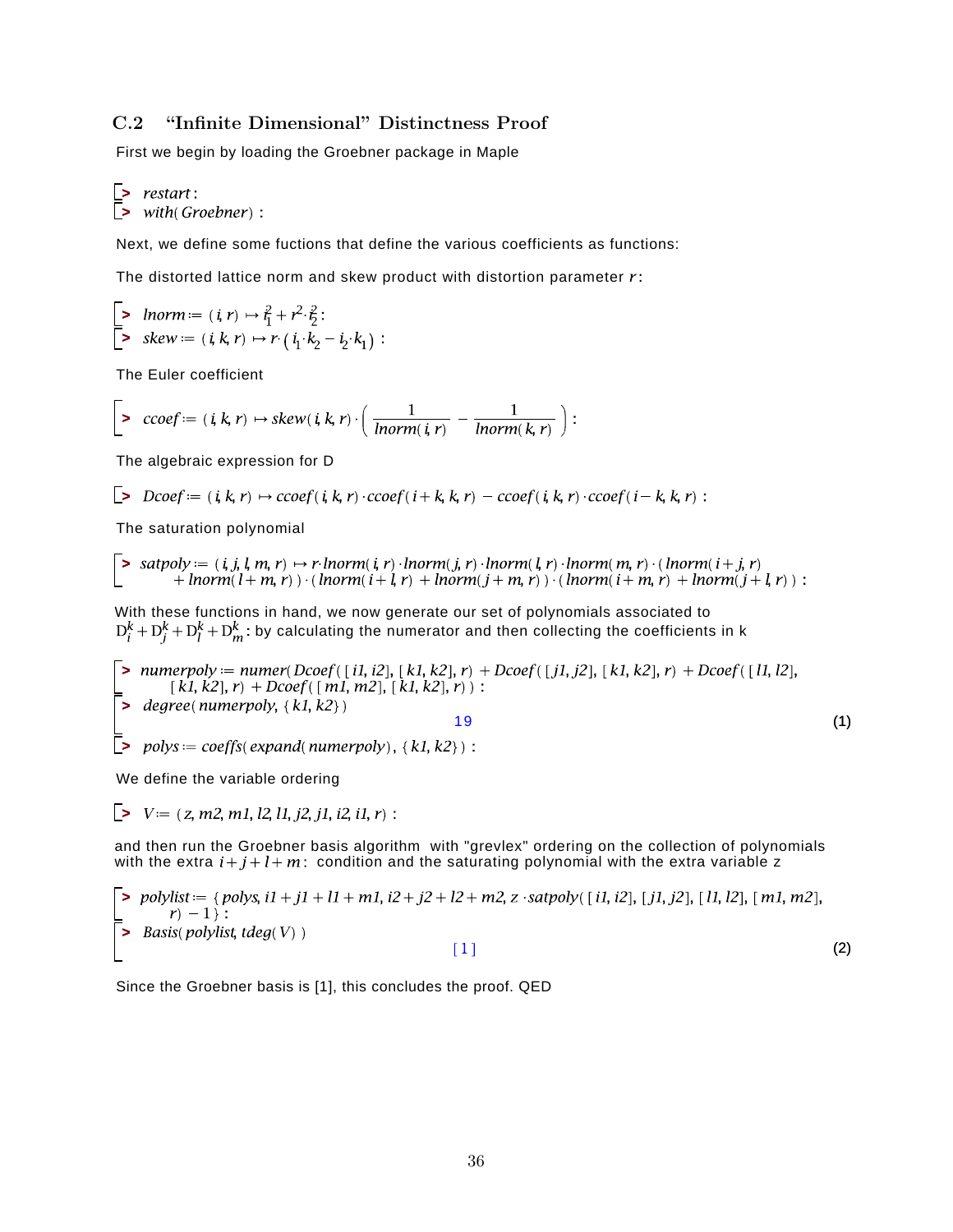## <span id="page-36-0"></span>C.3 Full Galerkin Truncated Distinctness Proof

First we begin by loading the Groebner package in Maple

**> >** 

Next, we define some fuctions that define the various coefficients as functions:

The distorted lattice norm and skew product with distortion parameter  $r$ :

**> >** 

The Euler coefficient

$$
\left[\begin{array}{ccc} \bullet & ccoef := (i,k,r) \mapsto skew(i,k,r) \cdot \left( \frac{1}{Inorm(i,r)} - \frac{1}{Inorm(k,r)} \right) : \end{array} \right]
$$

The various algebrasic expressions that D can take

**> > >** 

The saturation polynomial

$$
\begin{bmatrix} \textbf{&} g := (i, j, l, m, r) \mapsto r \cdot \text{Inorm}(i, r) \cdot \text{Inorm}(j, r) \cdot \text{Inorm}(l, r) \cdot \text{Inorm}(m, r) \cdot (\text{Inorm}(i + j, r) + \text{Inorm}(l + m, r)) \cdot (\text{Inorm}(i + l, r) + \text{Inorm}(j + m, r)) \cdot (\text{Inorm}(i + m, r) + \text{Inorm}(j + l, r)) \end{bmatrix}
$$

Now we generate all possible unordered lists of size 4, sampled with replacement from the list of 4 possible functions  $[0, D\text{coeff}, D\text{coeff}, D\text{coeff} ]$  removing the  $[0, 0, 0, 0]$  case.

$$
\begin{bmatrix} \text{&} \text{cases} := \text{convert}((D \rightarrow \{ \text{seq}(\text{seq}(\text{seq}(\text{sort}([D_i, D_j, D_n], D_m)), i = 1..4), j = 1..4), l = 1..4), m \} \\ = 1..4) \}) ([0, \text{Dcoefp}, \text{Dcoefn}, \text{Dcoefj}) \setminus \{ [0, 0, 0, 0] \}, \text{list}) :
$$

By standard combinatorics (bars and stars counting), there should be

$$
\begin{bmatrix} \ast & \binom{4+4-1}{4} - 1 \\ 34 & \end{bmatrix}
$$
 (1)

of these cases to consider. Indeed, we find that there are 34 total cases

**>**  (2) 34

With all these functions in hand, we now generate our set of all possible polynomials associated to and its various possible agebric forms by calculating the numerator. This generates a list of of polynomials in the variables *i1, i2, j1, j2, l1, l2, m1, m2, k1, k2* : for each case defined above

$$
\text{Number of } \text{number} = \text{map}(\text{case} \rightarrow \text{expand}(\text{numer}(\text{case}_1([i1, i2], [k1, k2], r) + \text{case}_2([j1, j2], [k1, k2], r) + \text{case}_3([l1, l2], [k1, k2], r) + \text{case}_4([m1, m2], [k1, k2], r)) \text{), cases):}
$$

Each polynomial is of degree at most 19 in k

 $\Box$  map(poly $\rightarrow$ degree(poly, {k1, k2}), numerpoly)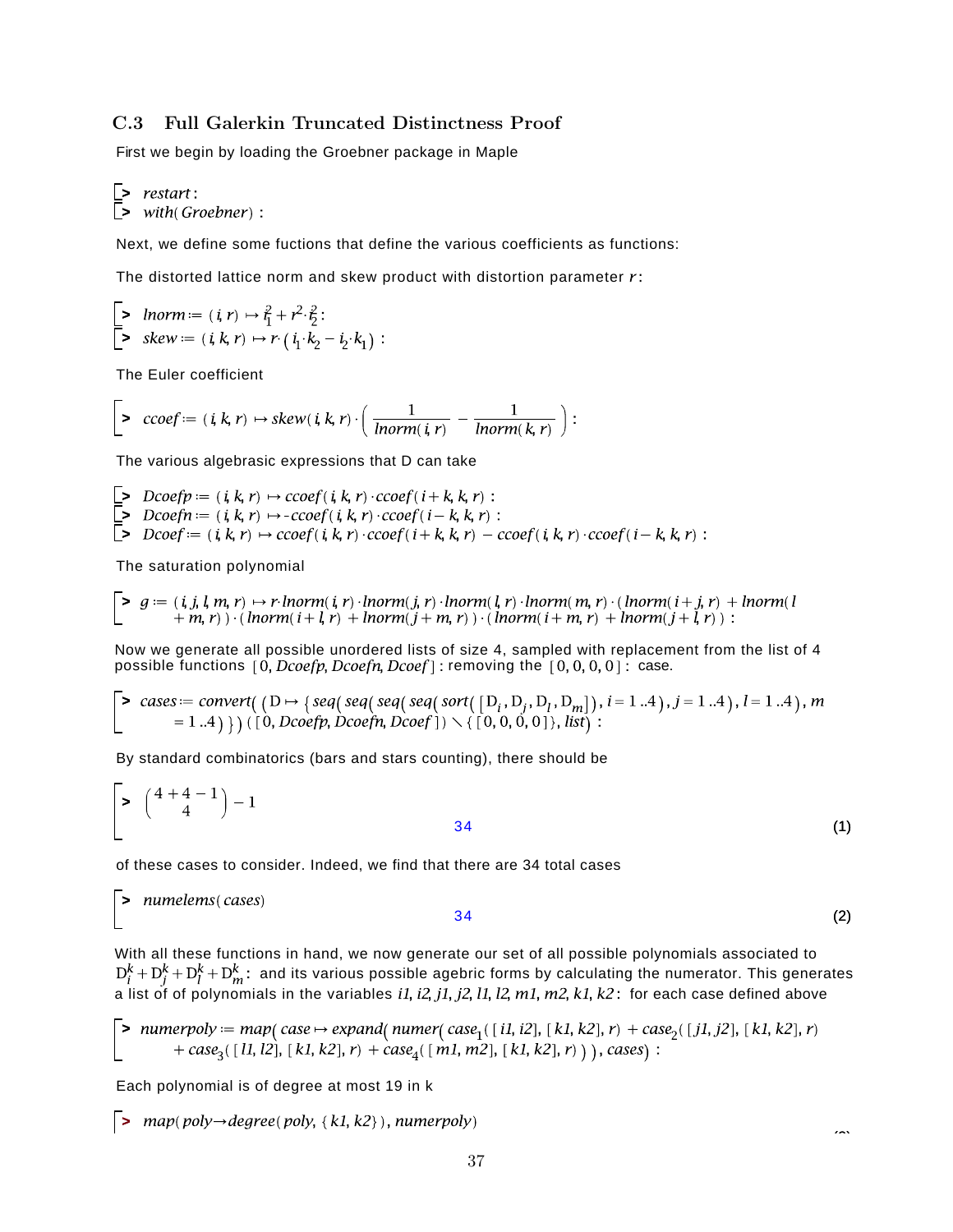#### (3)  $11, 11, 11$

We then collect the coefficients in k:, which gives a collection of polynomials in  $i, j, l, m, r$ :. We add to this collection the linear polynomial  $i+j+l+m$ : and the saturating polynomial augmented with the extra variable z. This generates a list of 34 collections of polynomials.

 $\Rightarrow$  polys  $:=$  map(p  $\mapsto$  {coeffs(p, {k1,k2}), i1 + j1 + l1 + m1, i2 + j2 + l2 + m2, z· g([i1, i2], [j1, j2], [11, 12], [m1, m2], r) -1 }, numerpoly) :

We now define the variable ordering

 $\triangleright$   $V = (z, m2, m1, l2, l1, j2, j1, i2, i1, r)$ :

and run the Groebner basis algorithm with "grevlex" ordering on each collection of polynomials. It will produce a list of Groebner bases for each case. Note that this step takes a little time to run (about 12 minutes total depending on CPU)

```
> 
    (4)
```
Since each Groebner basis is [1], this concludes the proof. QED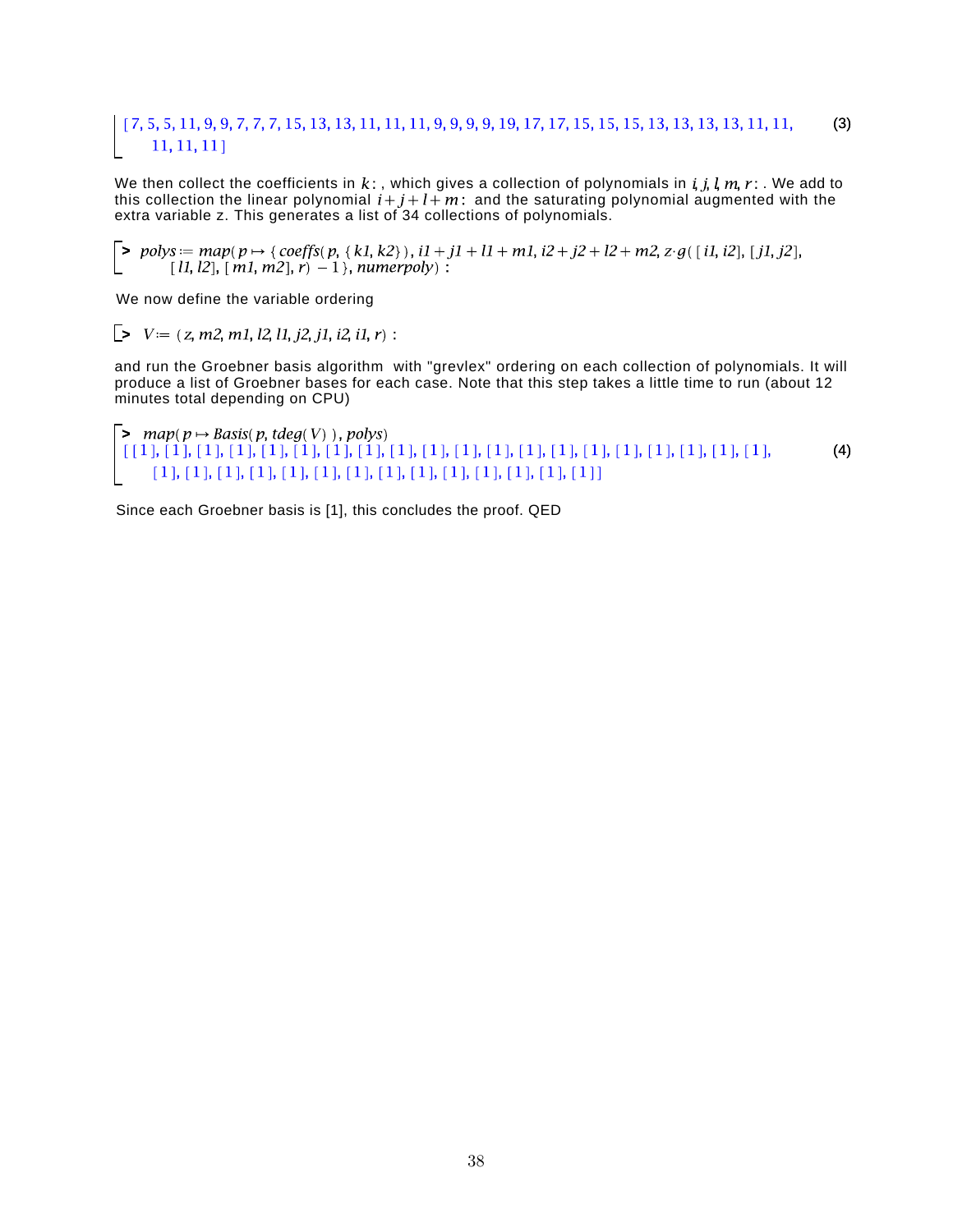## References

- <span id="page-38-12"></span>[1] Maple (2020). maplesoft, a division of waterloo maple inc., waterloo, ontario.
- <span id="page-38-20"></span>[2] L. Arnold, Random dynamical systems, Dynamical systems, 1995, pp. 1–43.
- <span id="page-38-7"></span>[3] L. Arnold, G. Papanicolaou, and V. Wihstutz, Asymptotic analysis of the Lyapunov exponent and rotation number of the random oscillator and applications, SIAM Journal on Applied Mathematics  $46$  (1986), no. 3, 427–450.
- <span id="page-38-16"></span>[4] V. I Arnold and B. A Khesin, Topological methods in hydrodynamics, 1st ed., Applied Mathematical Sciences, Springer-Verlag New York, 1998.
- <span id="page-38-24"></span>[5] W. E. Arnoldi, The principle of minimized iterations in the solution of the matrix eigenvalue problem, Quarterly of applied mathematics 9 (1951), no. 1, 17–29.
- <span id="page-38-8"></span>[6] E. I. Auslender and G. N. Milstein, Asymptotic expansion of Lyapunov exponent for linear stochastic systems with small noises, Prikl. Mat. i Mekh.  $46$  (1982), 358–365 (In Russ.)
- <span id="page-38-5"></span>[7] P. H Baxendale, Lyapunov exponents and relative entropy for a stochastic flow of diffeomorphisms, Probability Theory and Related Fields 81 (1989), no. 4, 521–554.
- <span id="page-38-9"></span>[8] P. H Baxendale, Stochastic averaging and asymptotic behavior of the stochastic duffing–van der pol equation, Stochastic processes and their applications 113 (2004), no. 2, 235–272.
- <span id="page-38-10"></span>[9] P. H Baxendale and L. Goukasian, Lyapunov exponents for small random perturbations of Hamiltonian systems, Annals of probability (2002), 101–134.
- <span id="page-38-1"></span>[10] J. Bedrossian, A. Blumenthal, and S. Punshon-Smith, A regularity method for lower bounds on the lyapunov exponent for stochastic differential equations, arXiv preprint arXiv:2007.15827 (2020).
- <span id="page-38-4"></span>[11] J. Bedrossian and K. Liss, Quantitative spectral gaps and uniform lower bounds in the small noise limit for Markov semigroups generated by hypoelliptic stochastic differential equations, arXiv:2007.13297 (2020).
- <span id="page-38-11"></span>[12] G. Boffetta, M. Cencini, M. Falcioni, and A. Vulpiani, Predictability: a way to characterize complexity, Physics reports 356 (2002), no. 6, 367–474.
- <span id="page-38-0"></span>[13] T. Bohr, M. H Jensen, G. Paladin, and A. Vulpiani, Dynamical systems approach to turbulence, Cambridge University Press, 2005.
- <span id="page-38-22"></span>[14] W. M Boothby and E. N Wilson, Determination of the transitivity of bilinear systems, SIAM J. Control Optim. 17 (Mar. 1979), no. 2, 212–221.
- <span id="page-38-6"></span>[15] A. Carverhill, Furstenberg's theorem for nonlinear stochastic systems, Probability theory and related fields 74 (1987), no. 4, 529–534.
- <span id="page-38-19"></span>[16] D. Cox, J. Little, and D. OShea, Ideals, varieties, and algorithms: an introduction to computational algebraic geometry and commutative algebra, Springer Science & Business Media, 2013.
- <span id="page-38-3"></span>[17] P. D Ditlevsen, Turbulence and shell models, Cambridge University Press, 2010.
- <span id="page-38-21"></span>[18] D. Dolgopyat, V. Kaloshin, L. Koralov, et al., Sample path properties of the stochastic flows, The Annals of Probability 32 (2004), no. 1A, 1–27.
- <span id="page-38-13"></span>[19] W. E and J. C Mattingly, Ergodicity for the Navier-Stokes equation with degenerate random forcing: Finitedimensional approximation, Commun. Pure Appl. Math. 54 (Nov. 2001), no. 11, 1386–1402.
- <span id="page-38-17"></span>[20] D. Elliott, Bilinear control systems: matrices in action, Vol. 169, Springer Science & Business Media, 2009.
- <span id="page-38-18"></span>[21] J.-C. Faugére, A new efficient algorithm for computing gröbner bases  $(f_4)$ , J. Pure Appl. Algebra 139 (June 1999), no. 1, 61–88.
- <span id="page-38-25"></span>[22] J.-C. Faugere, A new efficient algorithm for computing gröbner bases  $(f_4)$ , Journal of pure and applied algebra 139 (1999), no. 1-3, 61–88.
- <span id="page-38-14"></span>[23] U. Frisch, A. Pomyalov, I. Procaccia, and S. S. Ray, Turbulence in noninteger dimensions by fractal fourier  $decimation$ , Physical review letters  $108$  (2012), no. 7, 074501.
- <span id="page-38-23"></span>[24] H. Furstenberg, Noncommuting random products, Transactions of the American Mathematical Society 108 (1963), no. 3, 377–428.
- <span id="page-38-15"></span>[25] I. Gallagher, Mathematical analysis of a structure-preserving approximation of the bidimensional vorticity equation, Numer. Math. **91** (Apr. 2002), no. 2, 223-236.
- <span id="page-38-2"></span>[26] E. Gledzer, Hydrodynamic-type system admitting two quadratic integrals of motion, Dokl. akad. nauk sssr, 1973, pp. 1046–1048.